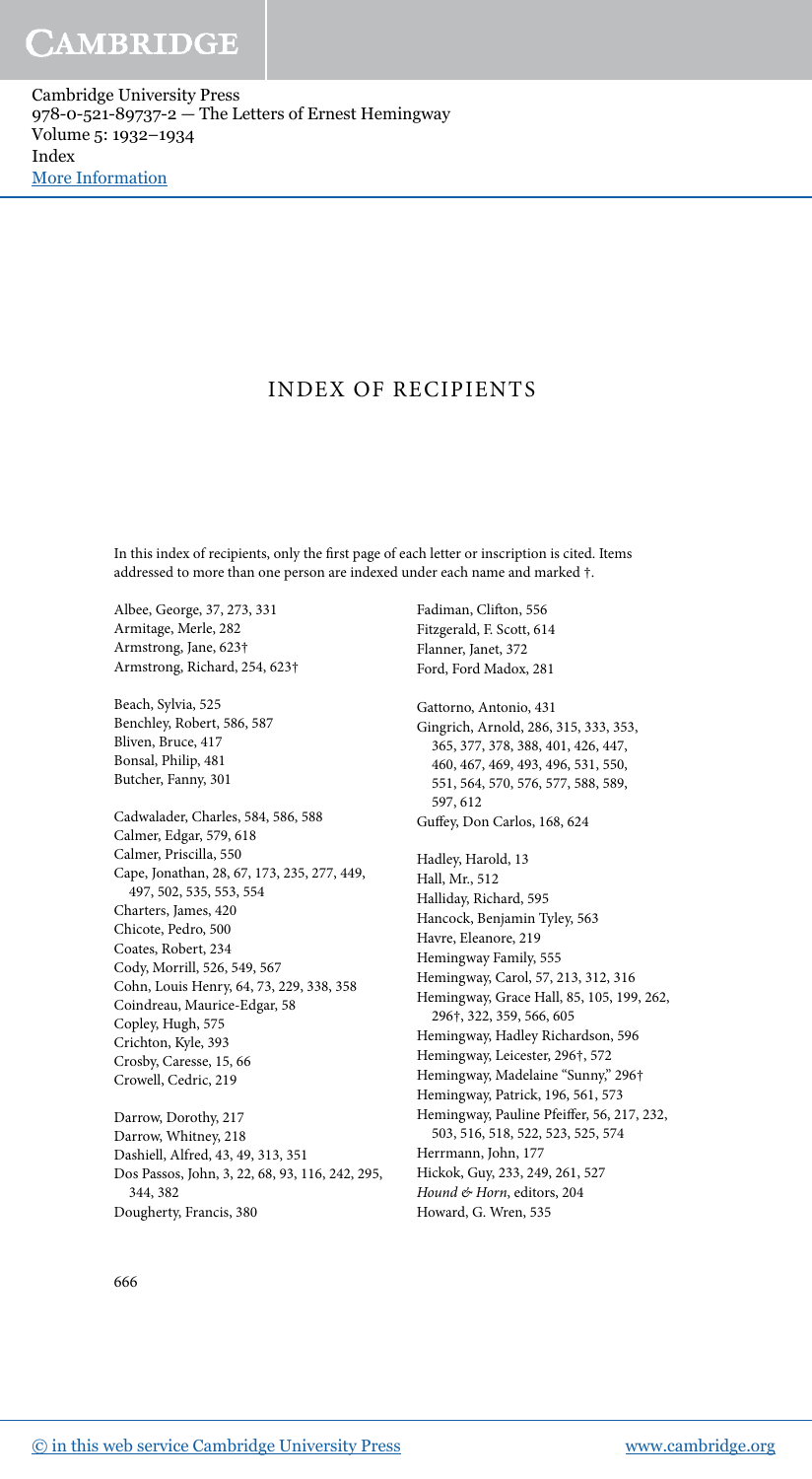Cambridge University Press 978-0-521-89737-2 — The Letters of Ernest Hemingway Volume 5: 1932–1934 Index [More Information](www.cambridge.org/9780521897372)

Index of Recipients

Jenkins, Howell, 300, 307 Jepson, Ursula Hemingway, 179, 222, 379, 483, 496, 537, 625 Jones, Paul, 341

Kadlec, O. J., 194 Kirstein, Lincoln, 257 Knight, Eric, 313

Lardner, Ring, 218 Lengel, William, 55, 56, 60, 65, 127, 163, 263 Lewis, Elizabeth Ray, 421

MacGregor, Charles, 75, 588 MacLeish, Archibald, 16, 53, 87, 124, 165, 181, 205, 229, 238, 259, 298, 335, 384, 396, 407, 422, 424, 432, 452, 545, 625 Manley, J. F., 529 Mason, Grant, 143†, 209†, 301†, 359† Mason, Jane, 105, 115, 129, 143†, 154, 209†, 212, 220, 223, 267, 285, 301†, 309, 312, 329, 359†, 386, 414, 439, 455, 472, 513, 552, 626 McGrath, Thomas, 395, 511, 622 Merck, Josephine, 197, 415 Mowrer, Paul, 233 Murphy, Gerald, 598 Murphy, Sara, 599

New Republic, editors, 405, 406

O'Day, Harriet, 627

Peirce, Waldo, 72, 98, 129, 620 Pereda, Prudencio de, 592 Perkins, Maxwell, 10, 14, 24, 27, 41, 47, 61, 71, 78, 84, 92, 97, 106, 119, 128, 143, 144, 146, 147, 148, 149, 156, 162, 164, 170, 172, 188, 189, 200, 206, 215, 223, 239, 255, 258, 266, 270, 271, 291, 292, 310, 311, 323, 327,

334, 338, 352, 358, 360, 362, 368, 381, 387, 396, 404, 410, 415, 436, 451, 459, 462, 469, 475, 480, 487, 490, 521, 539, 540, 563, 568, 593, 601, 610 Perry, Everett, 326 Pfeifer, Gustavus A., 294, 521 Pfeifer, Mary, 6, 26, 194, 356, 507 Pound, Ezra, 39, 303, 306, 412, 443, 527, 536, 576 Putnam, Samuel, 131 Rapaport, Frances, 252 Romaine, Paul, 18, 152, 185 Rubezanin, Milija, 606 Saunders, Addra, 225 Scribner's (Charles Scribner's Sons), 584 Shipman, Evan, 254, 255, 275, 323, 326 Shipman, Louis Evan, 381 Solano, Solita, 553, 605 Southard, Addison, 562† Southard, Lucy, 562† Speiser, Maurice, 84, 101, 104, 132, 225, 226, 264, 267, 340, 391, 403, 443, 474 Stein, Gertrude, 548 Stitt, Ralph, 284, 285, 289, 290 Strater, Henry "Mike,"19, 28, 50, 108, 138, 156, 175, 246, 287, 348, 392, 428, 463 hompson, Charles, 112, 134, 181, 191, 202, 207, 211, 399, 487, 520, 577 hurber, James, 501 [Unknown], 627

White, Raymond, 31, 76, 126 White, Trumbull, 597 Wister, Owen, 34, 328

Zifren, Lester, 580, 606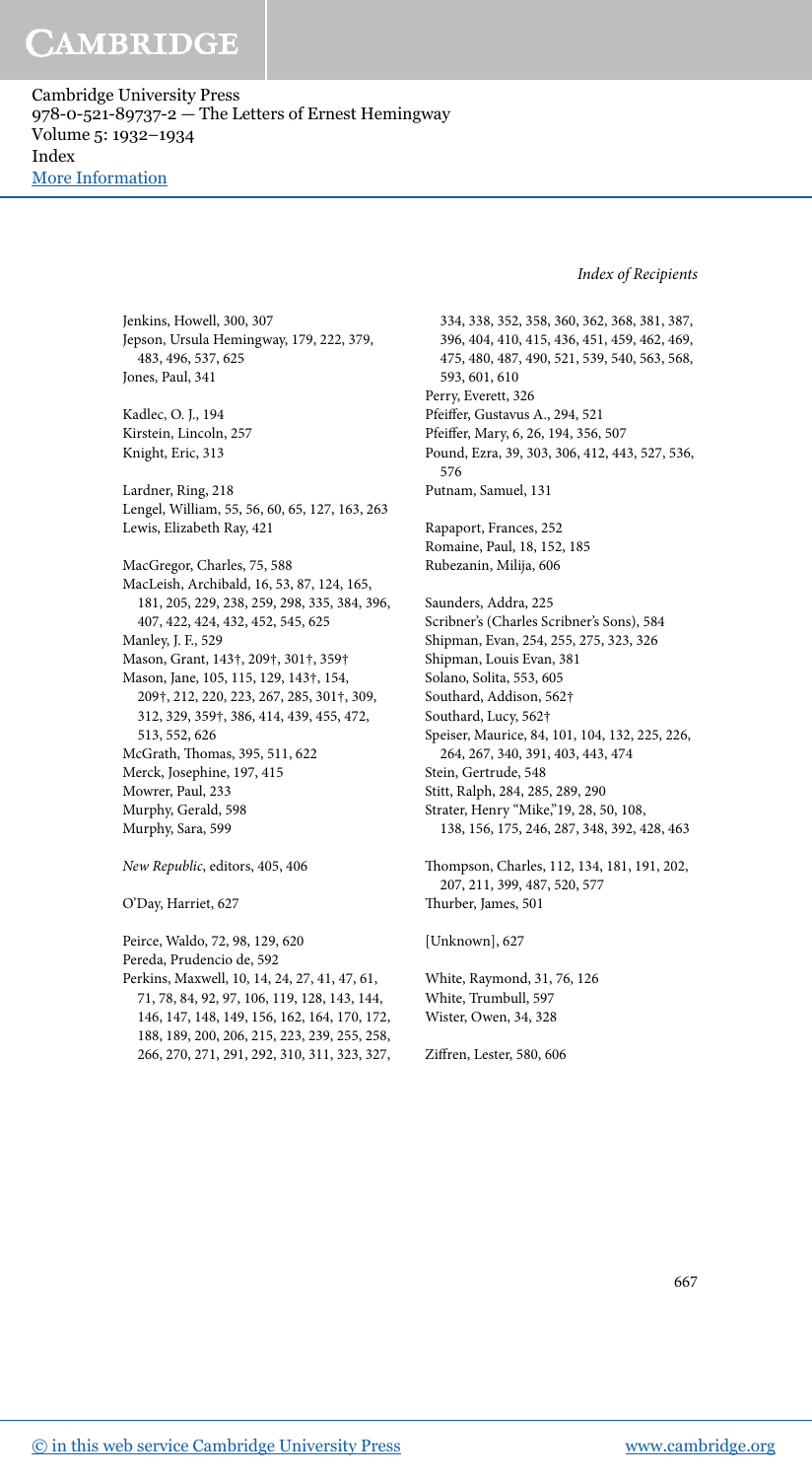Cambridge University Press 978-0-521-89737-2 — The Letters of Ernest Hemingway Volume 5: 1932–1934 Index [More Information](www.cambridge.org/9780521897372)

#### GENERAL INDEX

References to works by Ernest Hemingway appear under his name. Literary and theatrical works by others appear alphabetically by the title of the work, as well as under the author's name. Paintings and musical works appear under the artist's name only. Newspapers, magazines, and films are alphabetized by title. Indexed references to automobiles (owned by EH), boxers, bull breeders, bullighters, guns (brands, manufacturers, and sellers), ships (including boats and shipping companies), and trains and railways are consolidated under those categorical headings. All biblical references are gathered under "Bible." References to localities within a particular city (hotels, restaurants, bars, bookstores, churches, schools, museums, monuments, and other sites) appear as final subentries under the name of the city.

Persons are listed according to the names by which they are primarily known in the context of this volume, including married names, professional names, and pseudonyms. When necessary for clarity, maiden names and nicknames are indexed alphabetically with a See reference to the name under which page references to that person appear. Spanish names are alphabetized by the paternal surname, which generally appears next to last in the sequence of a full formal name and is followed by the maternal surname (which is oten dropped in common usage); for example, the matador Rafael Gómez Ortega is listed under "bullighters" as "Gómez Ortega, Rafael."

In addition to appearing in the "Index of Recipients," the letters and inscriptions in this volume are indexed here as well, listed under the recipient's name and the subentry "EH letters to." Only the first page of each item is cited.

Adams, Henry, 347

Adams, Winifred, 641

1919 (Dos Passos), 5, 68, 69, 70, 94, 96, 117, 118, 123, 131, 246, 510, 633 20 Best Short Stories in Ray Long's 20 Years as an Editor, 93 42nd Parallel, The (Dos Passos), 5, 68, 70, 96, 633 ABC (Cuban political movement), 413, 444 ABC (Madrid newspaper), 506, 607, 609 ABC of Economics (Pound), 412, 413, 414, 643 Académie Française, 384, 385 Academy of Natural Sciences (Philadelphia, Pennsylvania), lii, lxxix, 584, 585, 586, 588, 630 Active Anthology (Pound), 527–28, 536, 537 Adams, Charles, 94, 96

Adventures of Huckleberry Finn, (Twain), 498, 499, 532, 556 Africa EH comments on, 374 African safari, xviii, li, lii–liii, lix, lxxvi–lxxviii, 193, 509, 550, 552, 579, 580–81, 590, 646 EH's amoebic dysentery, lxi, lxxvii, 590 EH's photography of, liii, 185, 576, 577–79, 581, 608 funding by Gustavus Pfeifer, lii, 110, 111, 138, 139, 345, 347, 382, 383, 530, 643

Education of Henry Adams, The, 347, 501, 502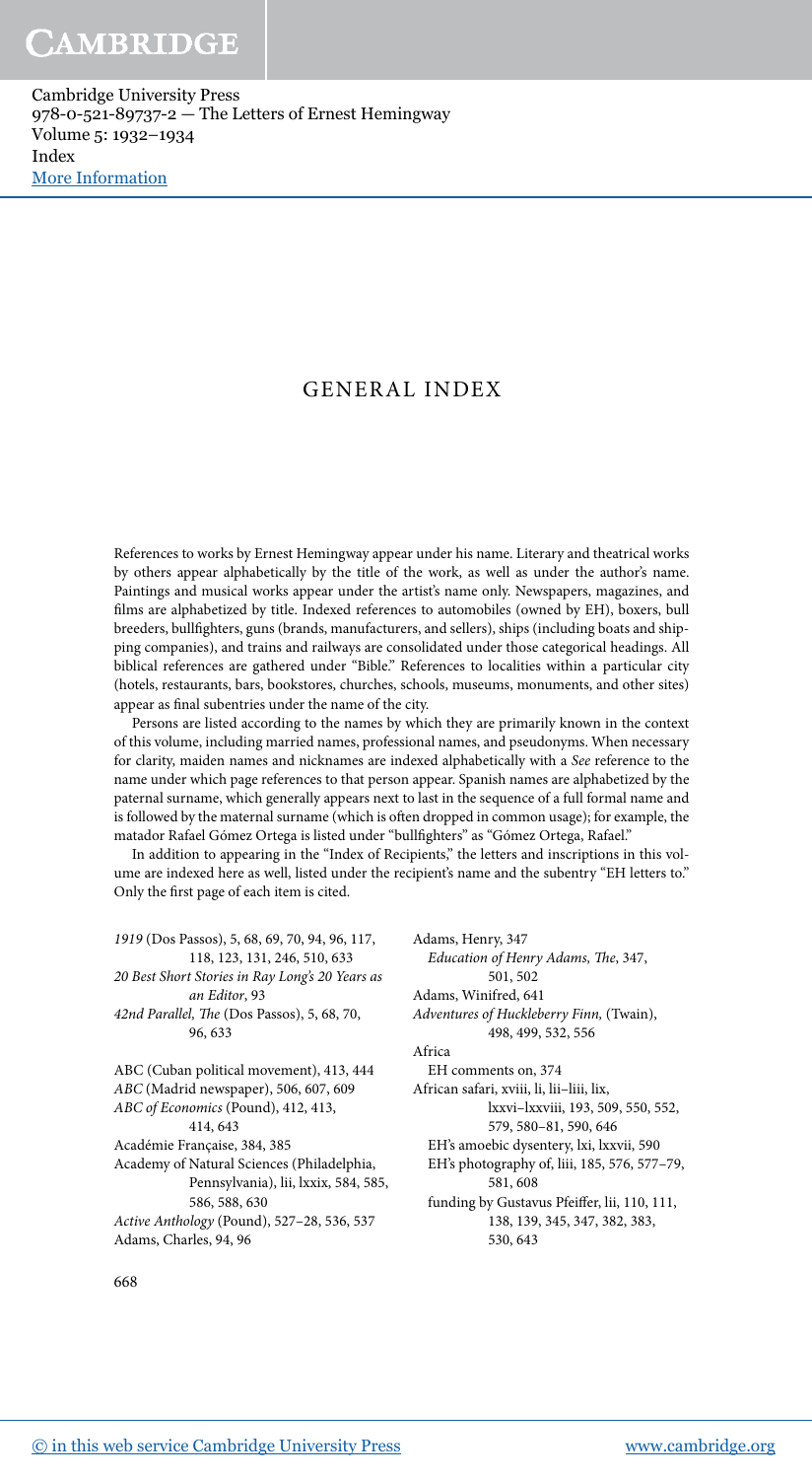Cambridge University Press 978-0-521-89737-2 — The Letters of Ernest Hemingway Volume 5: 1932–1934 Index [More Information](www.cambridge.org/9780521897372)

General Index

MacLeish's inability to go, 91, 138, 246, 401, 639 planning for, 50–51, 88, 110, 207, 211, 355, 373, 392, 400–401, 430, 441, 445, 451, 454, 463, 484, 485, 486, 487, 491, 503, 514, 529–30, 546 postponement from 1932 to 1934, lxvi, 113– 14, 120, 124, 133, 136, 137, 138–39, 142, 144, 151, 159–60, 166, 167, 175, 181, 183, 230, 246, 259, 336, 349, 350, 428–29, 431, 646 Ater Such Pleasures (Parker), 540, 543 Aiken, Conrad, 471, 472 Alacoque, St. Margaret Mary, 195 Alajálov, Constantin, 448, 449 Albee, George, 628 "Fame Takes the J Car," 39, 274, 628 Not in a Day, 274, 628 EH letters to, lxi, 37, 273, 331 letters to EH, 39, 274 Alcott, Louisa May, 268, 269, 271, 406 Little Women, 268, 269 Alfonso XIII (King of Spain), 70, 412, 414 Algonquin Round Table, 75, 76, 269, 629 Alison's House (Glaspell), 309 All the Sad Young Men (Fitzgerald), 369, 372 Allen, Hervey, 459 Anthony Adverse, 458, 459 Allen, Jay, 507 Allen, Ruth, 505, 507 Amadeo I (King of Spain), 70 America. See United States of America American Civil War, 37, 171, 172, 273, 513, 516 Antietam (Maryland), 513, 516 Corinth (Mississippi), 171, 172 Lookout Mountain (Tennessee), 171, 172 Shiloh (Tennessee), 171, 172 Vicksburg (Mississippi), 171, 172 American Game Shooting (Curtis), 351 American Jitters, The (Wilson), 117, 118, 131, 243 American Mercury, 39, 170 American Red Cross (ARC) Ambulance Service, xix, 87, 301, 309, 544, 637 Americans Abroad (Neagoe), 131, 132 Anders, Glenn, 398, 399 Anderson, Margaret, 374, 376 My Thirty Years' War, 376 Anderson, Sherwood, 366, 445, 447, 494, 495, 532, 534, 556, 624, 646 Dark Laughter, 624

Andrews, Esther, lxv, lxxi, 5, 69, 94, 348 Anthony Adverse (Allen), 458, 459 Antibes, France Hôtel du Cap-Eden-Roc, 403, 422, 423 Villa America, 423, 641 Apparel Arts (magazine), xxvi, lix, 286, 287, 315, 634 Arabia Felix (Thomas), 92, 93 Arkansas, 287, 289, 297 Arkansas Democrat (newspaper), 289 Arkansas River, 287, 289, 292 Arlen, Michael, 74 Green Hat, The, 74 Armitage, Merle, 628 EH letter to, 282 letter to EH, 283 Armstrong, Jane, 628 EH letter to, 623 Armstrong, Richard, 628 EH letters to, 254, 623 Arsiero, Italy, 306 Arusha (Tanganyika), lxxvi, lxxvii, 564, 569, 570, 574 As I Lay Dying (Faulkner), 35, 37 As Stable Publications, 378 Asolone, Monte (Italy), 306 Asper López, Manuel, 105 Assault on Mount Everest 1922, The (Bruce), 208, 209 Atlantic Monthly, lxxiv, 47, 48, 49, 93, 376, 444, 446–47, 451, 452, 479, 560 Austin, Jay, 507 Austin, Julia, 505, 507 Autobiography of Alice B. Toklas, The (Stein), lv, lxxiv, 346, 347, 374, 376, 444, 446–47, 452, 475–76, 479, 495, 516, 528, 529, 560, 646 Autobiography of David Crockett, The, 310, 311 Autobiography of Lincoln Steffens, The, 150, 152, 310, 311 automobiles Ford, 1928 Model A, 115, 643 Ford, 1929 Cabriolet, 494, 643 Ford, 1932 V-8 Roadster, lxxi, 32, 113, 115, 151, 161, 162, 189, 195, 197, 250 Background (Luhan), 376 Backward Glance, A (Wharton), 610, 611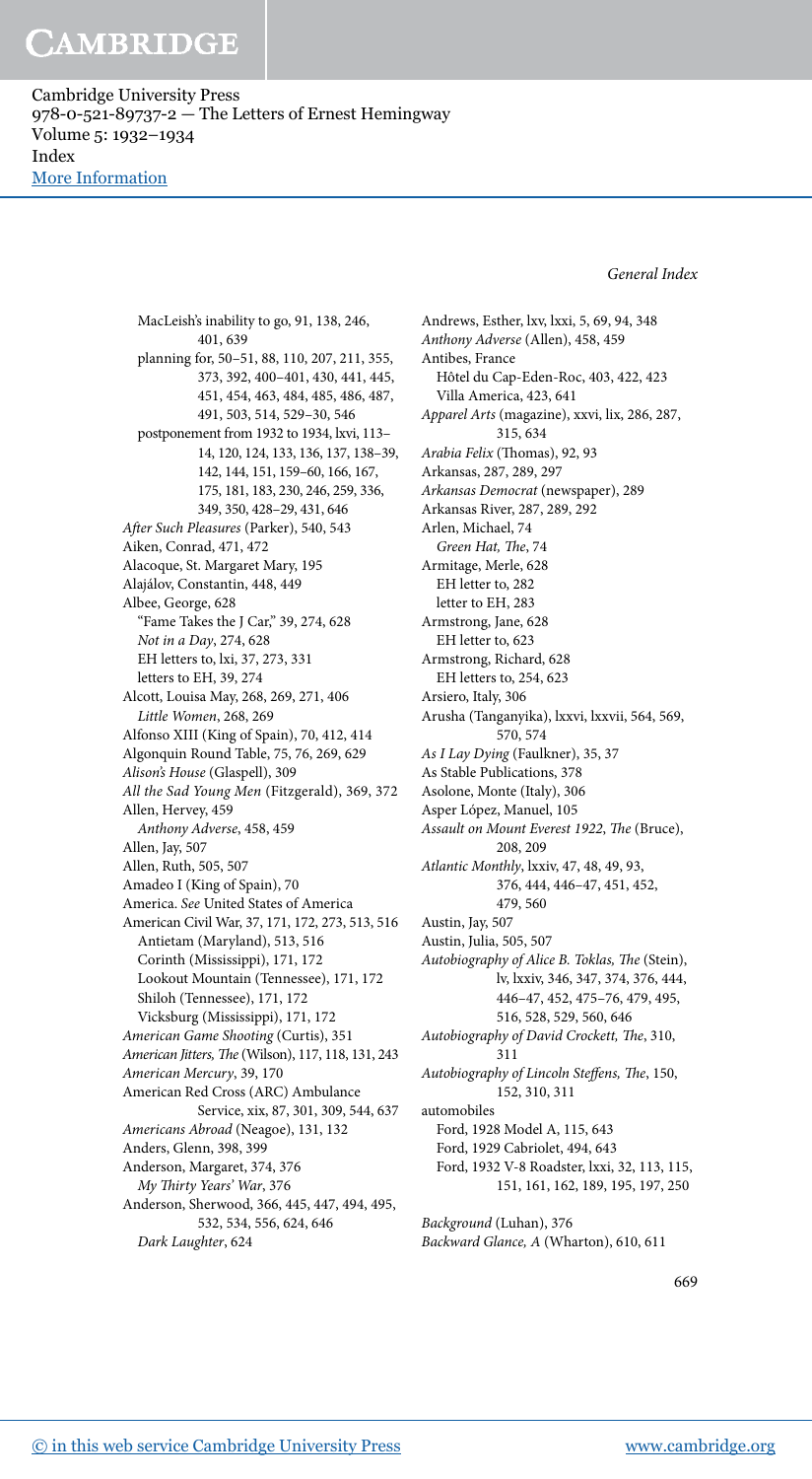Cambridge University Press 978-0-521-89737-2 — The Letters of Ernest Hemingway Volume 5: 1932–1934 Index [More Information](www.cambridge.org/9780521897372)

#### General Index

Baerlein, Henry, 607 Belmonte the Matador, 593–94, 595, 607, 609 Bahamas: Isles of June (Bell), 593, 595 Bahia Honda bridge (Florida), 95, 97 Bahía Honda, Cuba, 77, 106, 108, 109, 114, 116, 361, 383 Baker, Carlos, xxiii, 276, 510, 621 Ernest Hemingway: A Life Story, xxiii Balanchine, George, 638 Baldwin, Charlotte, 196 Ballantine's Ale, xxiii Balmer, Edwin, lxxix, 13, 14, 576, 590 Balzac, Honoré de, 60 Bambi (Salten), 441, 442 Barnett, Lawrence, 307, 309 Barney, Natalie, 410 Barrès, Maurice Du Sang, de la Volupté et de la Mort, 231 Barry, Ellen, 386 Barry, Philip, 375, 376, 385, 386 Batista, Fulgencio, 628 Baudelaire, Charles, 425, 426 Fleurs du Mal, Les (The Flowers of Evil), 426 "Servante au Grand Coeur, La" ("he Servant with a Big Heart"), 426 Beach, Sylvia, lxxviii, 237, 238, 294, 321, 531, 628 EH letters to, 277, 525 Beaton, Cecil, 221, 222 Beef; Beefie; Beefy. See Hemingway, Carol Beezer. See Jepson, Gayle Before the Flowers of Friendship Faded Friendship Faded (Stein), 548 Bell, Hugh MacLachlan Bahamas: Isles of June, 593, 595 Belloc, Hilaire, 74 Belmonte the Matador (Baerlein), 593–94, 595, 607, 609 Belmonte, Nena, 368, 371 Benchley, Gertrude, 75, 376 Benchley, Robert, lxxix, 75, 76, 268, 345, 347, 375, 376, 426, 453, 629, 639 EH letters to, 586, 587 Benét, Stephen Vincent, 385, 386 Bennett, Arnold, 151 Journal, 1929, 259 Journal of Arnold Bennett, The, 1896-1910, 150, 151 Journal of Arnold Bennett, The, 1911-1920, 150, 151, 258, 259

Journal of Arnold Bennett, The, 1921-1928, 259 Berg, A. Scott, xxviii Bermuda, lxxiv Best Short Stories of 1923, The (O'Brien), 14, 38, 39 Best Short Stories of 1933, The (O'Brien), 39, 274, 628 Best Times, The (Dos Passos), 600 Beyond the Street (Calmer), 580, 618, 619, 620, 630 Bible Acts 22:6–21, 245 Acts 26:12–18, 245 Ecclesiastes, 186 Ecclesiastes 1:2, 4–7, 188 Genesis 25:34, 435 Numbers 6:24, 270 Bibliography of the Works of Ernest Hemingway, A (Cohn), lviii, 228, 286, 287, 316, 631 Big Money, The (Dos Passos), 68, 70, 246, 633 "Big Short Trip, The" (Herrmann), 201, 202, 637 Big Timber Creek (Montana), 220, 242 Biggers, Earl Derr, 155 Charlie Chan's Caravan, 156 Billings, Montana, 36, 333 St. Vincent's Hospital, 333, 627 Biography of the Bulls (Smith), 506 Birmingham, Alabama, 161 Bishop, John Peale, 47, 294 "Many Thousands Gone," 47 Black Sun Press, 15, 26, 632 Black's Medical Dictionary, 382, 383 Blasco Ibáñez, Vicente, 228 Blood and Sand (Sangre y Arena), 226, 228, 368 Blast (magazine), 282 Bledsoe, Thomas EH letter to, 399 Bliven, Bruce, 423, 424–25, 558, 629 EH letter to, 417 letters to EH, 417, 419, 420, 424 letter to MacLeish, 418 Blixen-Finecke, Bror von, 566, 581, 640 Blood and Sand (film), 228 Blood and Sand (Sangre y Arena) (Blasco Ibáñez), 226, 228, 368 Blue Guide to Cuba, 108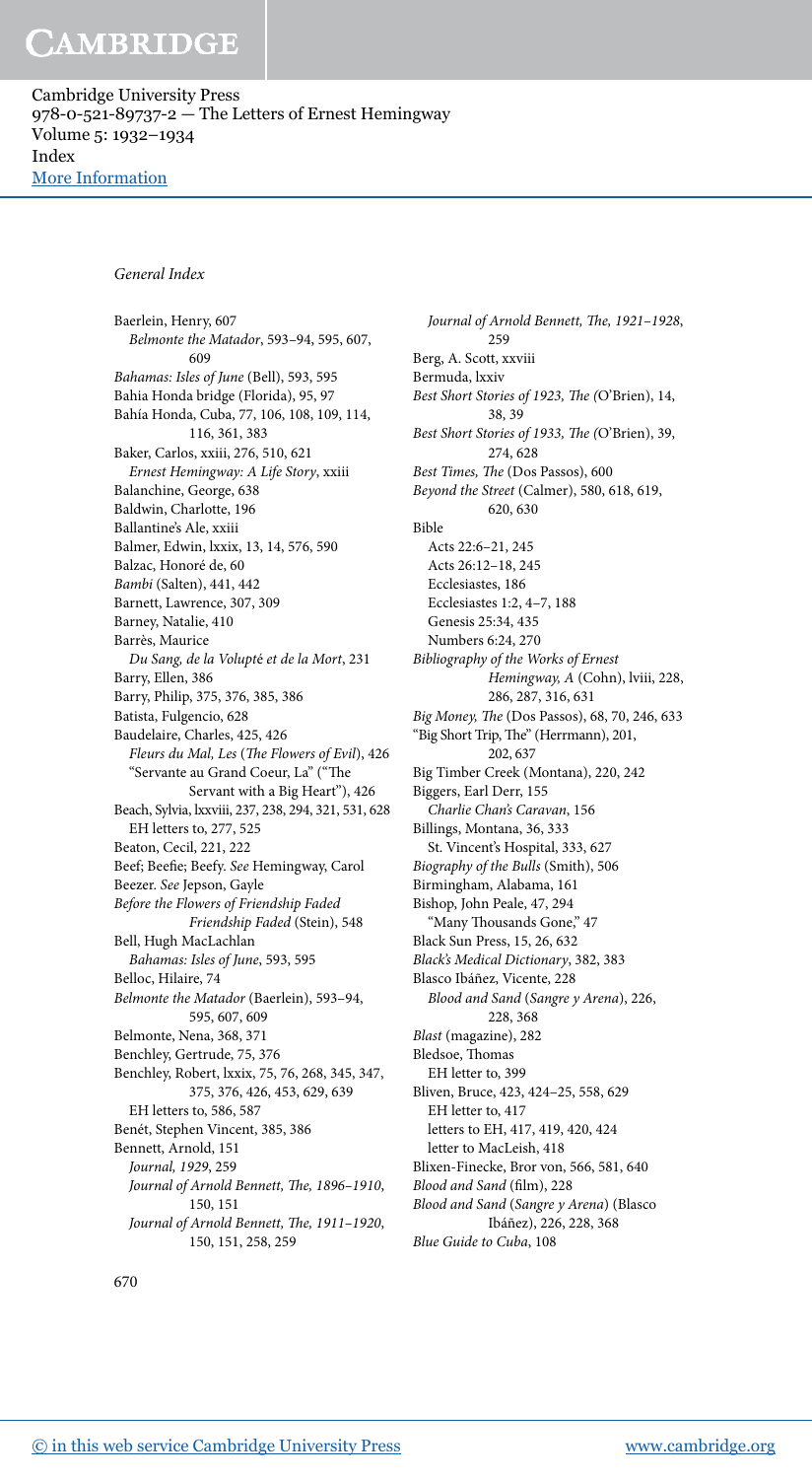Cambridge University Press 978-0-521-89737-2 — The Letters of Ernest Hemingway Volume 5: 1932–1934 Index [More Information](www.cambridge.org/9780521897372)

General Index

Bobwhite Quail, The (Stoddard), 11, 12 Boca de Jaruco, Cuba, 137 Boehm, Rebecca, 620, 621 Boni & Liveright, 624 Bonnell, W. A., 622 Bonsal, Philip, lxxv, 629 EH letter to, 481 letter to EH, 483 Bookman, The, 261 Book-of-the-Month Club, 79, 81–82, 83, 633 Booth, Edwin, 177 Borgatti, Renata, 409, 410 Borzage, Frank, xxii, 284, 289, 290 Boston, Massachusetts, 236 Bourne, Randolph, 510 Bouvard et Pécuchet (Flaubert), 187, 188 boxers Canzoneri, Tony, 427, 428 Dempsey, Jack, 291 Frush, Danny, 275, 277 Greb, Harry, 291 Ledoux, Charles, 465, 467 Levinsky, King, 427, 428 Mascart, Edouard, 277 McLarnin, James "Babyface," 613, 614 Ross, Barney, 427, 428, 614 Routis, André, 465, 467 Tunney, Gene, 291, 293, 531, 534 Man Must Fight, A, 291 von Porat, Otto, 427, 428 Boy (Hanley), 150, 151 Boyd, Ernest, 571, 572 Boyd, James Drums, 610, 611 Long Hunt, 611 Marching On, 610, 611 Boyle, Kay, 151, 206, 632 Year Before Last, 150, 151 Brandt & Brandt Literary Agency, 69, 71, 95 Brazilian Adventure (Fleming), 498, 500, 515 Bridge of San Luis Rey, The (Wilder), 188 Bridges, Robert, 190, 191 "Bright College Years" (song), 39 Brinton, Bradford, 192, 193, 198 British Sea Anglers' Society, 632 Bromield, Louis, 451, 452, 475 Early Autumn, 452 Brooke, Rupert, 547 Collected Poems, The, 548 "Soldier, The," 547

Brooklyn Eagle, 233, 637 Broom (magazine), 52 Brown, Curtis (literary agency), 535 Bruce, Benjamin C., xxv Bruce, Betty, xxv Bruce, Charles Granville, 209 Assault on Mount Everest 1922, The, 208, 209 Bruce, Toby, xxv Bryher, 277 Bubu of Montparnasse (Phillipe), 67 Buchanan, Alice, 505, 506 Buck, Pearl S., 241 Good Earth, The, 241 Sons, 241 bull breeders Cobaleda, Juan, 481, 483 García Mateo, Indalecio, 482, 483 Infante de Cámara, José, 483 Martinho Alves do Río, José, 482, 483 Terrones, Juan, 483 Veragua, 341, 343–44 bullighters. See also Franklin, Sidney Alves Branco Nuncio, João, 482, 483 Armillita. See Espinosa Saucedo, Juan Armillita Chico. See Espinosa Saucedo, Fermín Barrera Cambra, Vicente, 481, 482, 483 Belmonte García, Juan, 121, 123, 583, 593–94, 608, 609 Cagancho. See Rodríguez Ortega, Joaquín de la Haba, Antonio (Zurito), 44, 46 de la Serna Gil, Victoriano (La Serna), 482, 483 Domínguez Rodríguez, Fernando, 481, 482, 483 El Gallo. See Gómez Ortega, Rafael Espinosa Saucedo, Fermín (Armillita Chico), 342, 344, 482 Espinosa Saucedo, Juan (Armillita), 341, 342, 343, 344 Facultades. See Peralta Selerón, Francisco Frascuelo. See Sánchez Povedano, Salvador García López, Manuel (Maera), 44, 46, 594 Gitanillo de Triana. See Vega de los Reyes, Francisco and Rafael Gómez Ortega, José (Joselito), 42, 121, 123 Gómez Ortega, Rafael (El Gallo), 44, 46, 328, 329, 606–07, 608 Joselito. See Gómez Ortega, José La Serna. See de la Serna Gil, Victoriano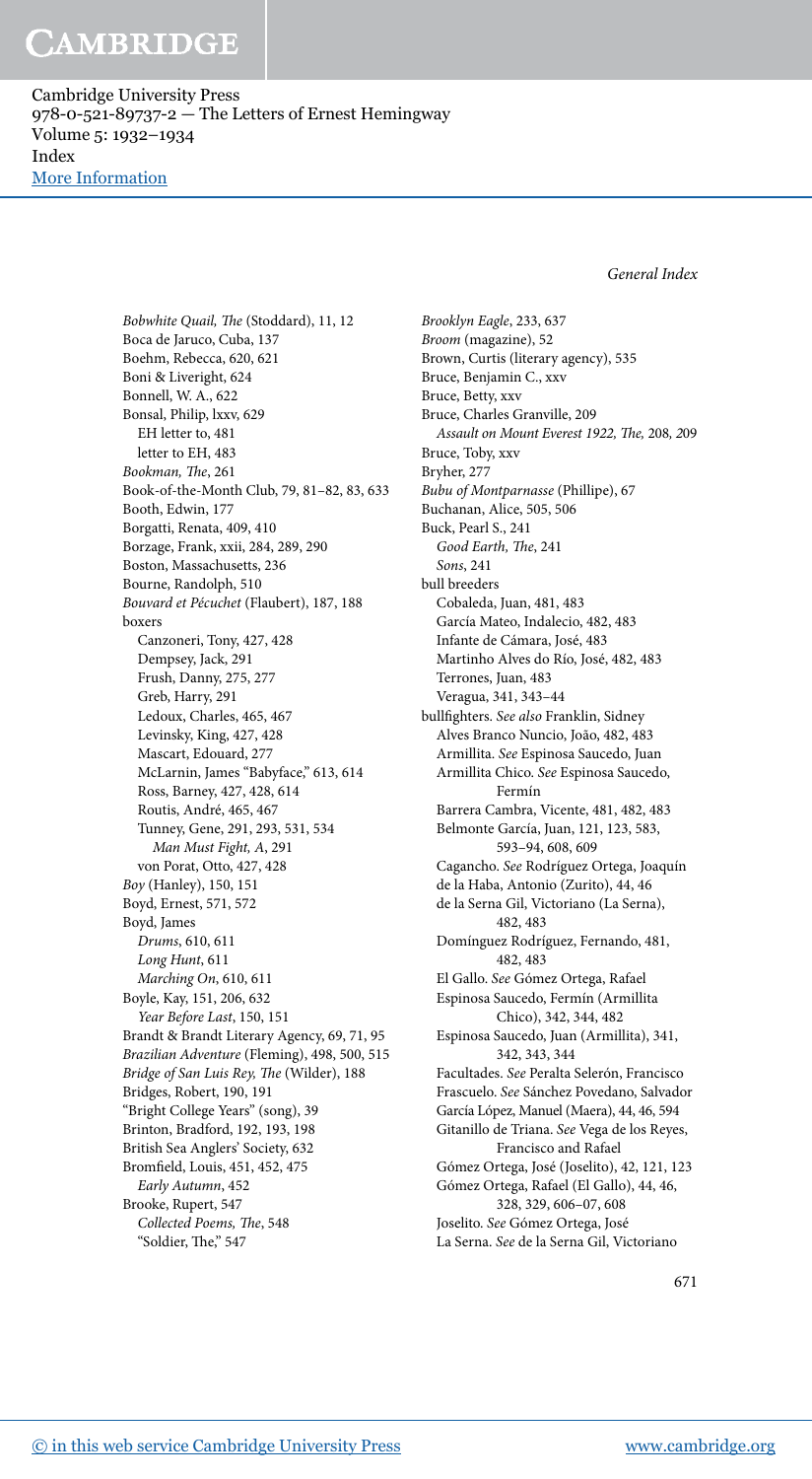Cambridge University Press 978-0-521-89737-2 — The Letters of Ernest Hemingway Volume 5: 1932–1934 Index [More Information](www.cambridge.org/9780521897372)

#### General Index

bullfighters (cont.) Lalanda del Pino, Marcial, 582, 583 López Ortega, Domingo, 607, 609 Maera. See García López, Manuel Manolo. See Mejías Jiménez, Manuel Mejías Jiménez, José (Pepe), 506 Mejías Jiménez, Manuel (Manolo), 506 Niño de la Palma. See Ordóñez Aguilera, Cayetano Ordóñez Aguilera, Cayetano (Niño de la Palma), 341, 342, 343–44 Paradas Román, José, 341, 343 Pepe. See Mejías Jiménez, José Peralta Selerón, Francisco (Facultades), 368, 372 Rodríguez Ortega, Joaquín (Cagancho), 121, 123 Sánchez Povedano, Salvador (Frascuelo), 328, 329 Torres, Ricardo, 607, 609 Vega de los Reyes, Francisco (Gitanillo de Triana), 46, 482, 483 Vega de los Reyes, Rafael (Gitanillo de Triana), 482, 483 Villalta Serris, Nicanor, 145, 146, 482 Zurito. See de la Haba, Antonio Burdens (Rowan-Hamilton), 480 Burnett, Frances Hodgson, 265 Little Lord Fauntleroy, 265 Burnett, W. R., 16, 17, 265 "Burning Cactus, The" (Spender), 619, 620 Burton, Harry, 24, 25, 56, 65 letter to EH, 579 Bush Key (Florida), 21, 22 Butcher, Fanny, 629 EH letter to, 301 Cabañas, Cuba, 135, 138, 141, 361, 383, 402 Cabo de San Antonio, Cuba, 137, 141 Cadwalader, Charles, lxxix, 630 EH letters to, 584, 586, 588 letters to EH, 585–86, 630 Caldwell, Erskine, 476, 480 California, 274, 349 Callaghan, Morley, 16, 17, 96, 275, 425, 532 EH letter to, 270 Calmer, Alden, 630

Calmer, Edgar "Ned," lxxviii, 550, 630 Beyond the Street, 580, 618, 619, 620, 630 EH letters to, 579, 618

letter to Carlos Baker, 550 letter to EH, 580 Calmer, Priscilla, lxxviii, 619, 630 EH letter to, 550 Campbell, E. Simms, 571, 572, 613 Canby, Henry Seidel, 70, 542, 544 Canfield, Cass, 501 Cantor, Eddie, 19, 21, 283 "Now's the Time to Fall in Love" (song), 21 Cantos of Ezra Pound, The: Some Testimonies, 167, 282, 445, 447, 634, 643 Cantos, The (Pound), 167, 281-82, 354, 643 Capajon: Fity-Four Short Stories Published 1921–1933, 450, 498, 499, 500, 450 Cape, Jonathan, lx–lxi, lxx, lxxiv, lxxvi, 42, 63, 64, 145, 162, 173, 189, 191, 216, 279, 304, 362, 374, 376, 402, 460, 478, 630, 637 EH letters to, xix, lviii, 28, 67, 173, 235, 277, 280, 376, 389, 449, 497, 502, 535, 553, 554 letters to EH, 28, 68, 163, 174–75, 217, 237–38, 278, 280, 450, 499–500, 503, 535, 555 Cape, Jonathan (publishing house), 175, 630, 637 Cape, Jonathan and Harrison Smith (publisher), 175 Cape, Olyve, 175, 235, 237 Care and Feeding of Adults, With Doubts About Children, The (Clendening), 510 Carleton, Billie, 279, 280 Carney, William P., 582, 583 Carter, Rex, 299, 300 Castaño Morales, Gabriel, 309, 330, 331 Cather, Willa, 385 Catholicism, 195, 319, 366, 367, 519, 538 Cellini, Benvenuto, 501, 502 Cerf, Bennett, 22 Cermak, Anton, 347 Cézanne, Paul, 246, 556, 560 Challenge to Defeat (Hale), 123, 261 Chamberlain, John, 541–42, 544 Chambers, Canby, lxxi, 5, 94, 96, 348, 616 Chang: A Drama of the Wilderness (film), 133, 134 Charlie Chan's Caravan (Biggers), 156 Charterhouse of Parma, The (La Chartreuse de Parme) (Stendhal), 187, 188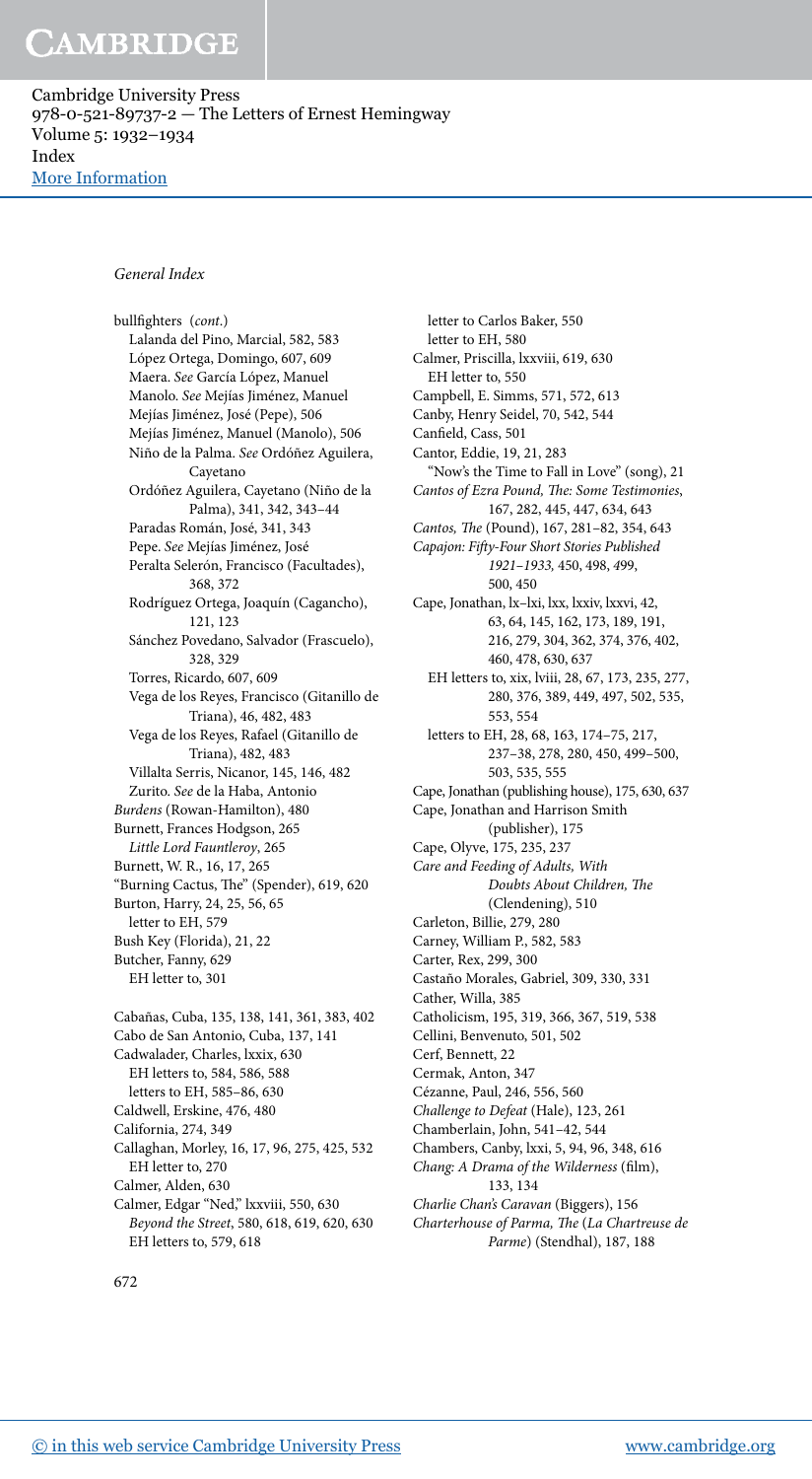Cambridge University Press 978-0-521-89737-2 — The Letters of Ernest Hemingway Volume 5: 1932–1934 Index [More Information](www.cambridge.org/9780521897372)

General Index

Charters, James, 526, 630 This Must Be the Place, 420, 421, 526, 550, 630, 631 EH introduction for, 420, 421, 526, 549, 550, 567, 568, 630 EH letter to, 420 letter to EH, 421 Chekhov, Anton, 532, 534, 557 Cherbourg, France, lxxviii Chicago Carson, Pirie, Scott & Company, 90, 91, 396, 398 Erwin, Wasey and Company, 435 Marshall Field's, 398 Siegel-Coopers, 396 Walden Bookshop, 378 Chicago Daily News, 597, 641 Chicago Tribune, 259, 291, 302, 355, 629, 639 Chicago Tribune (European edition), 277, 306, 547, 630, 647 Chicote, Pedro, 631 EH letter to, 500 Child of Queen Victoria and Other Stories, The (Plomer), 502, 503, 504, 515 Child, Richard, 528, 537 Choses Vues (Things Seen) (Hugo), 187, 188 Clarín, El (bullighting newspaper), 607, 609 Clark, Greg, 35, 36 Clark, James, 50, 51–52, 192, 193 Clausewitz, Carl von, 35, 37, 615 On War (Vom Kriege), 37 Clemenceau, Georges, 243, 245, 328, 329 Clendening, Logan, 507, 510 Care and Feeding of Adults, With Doubts About Children, The, 510 Clove Valley Rod and Gun Club (New York), 348, 350 Coates, Robert, 231, 243, 244, 631 EH letter to, 234 letter to EH, 235 Cocteau, Jean, 204, 205, 234, 235 Cody, Morrill, 420, 421, 630, 631 EH letters to, 526, 549, 567 letter to Carlos Baker, 421 letters to EH, 421, 526 Cody, Wyoming, lxviii, lxix, 212 Burlington Inn, 212 Chamberlin Inn, lxix Studebaker Garage, 272 Coffin, Katherine L. (Pauline's cousin), 196

Coffin, Katherine Louise (Pauline's aunt), 196 Cohn, Louis Henry, lxxi, lxxii, 25, 63, 64, 80, 228, 287, 311, 315, 367, 377, 378, 436, 437, 493, 631 Bibliography of the Works of Ernest Hemingway, A, lviii, 228, 286, 287, 316, 631 EH letters to, xix, lviii, 64, 73, 229, 338, 358 letters to EH, 65, 74, 228 Cohn, Marguerite, 65, 631 Coindreau, Maurice-Edgar, liv, 631 EH letter to, 58 letter to EH, 59 Collected Poems, The (Brooke), 548 Collier's Weekly, 632 Collins, Seward, 260, 261 Colón, Cuba, 115 Colonel Lawrence: The Man Behind the Legend (Liddell Hart), 593, 595 Colum, Molly, 27, 28 Come See Them Die (Hadley), 14, 635 Commando (Reitz), 610, 611 Communist Party of America, 83, 117, 177, 184, 375, 376 Conquistador (MacLeish), lxv, 17, 18, 35, 88, 90, 91, 131, 165, 167, 185, 639 Conrad, Joseph, 617 Constant, Benjamin, 204, 205 Constantinople, 50, 52 Contact Publishing Company, 277, 479, 631 Conteaur, Dorothy, 213 Content, Dan, 100 Conway, Massachusetts, 53, 639 Cook Travel Agency, 52 Cooke City, Montana, lxviii, lxix Cooper, Dick, lxxviii, 441, 442, 456, 514, 529, 530, 552, 553 letter to EH, 530 Cooper, Gary, xxii, lxx, 284, 328, 329, 526 Cope, Thomas, 579, 580 Copeland, Charles Townsend, 328, 329 Copley, Hugh, 632 EH letter to, 575 letter to EH, 575 Cosmopolitan, xix, lviii, 14, 24–25, 32, 34, 39, 49, 62, 79, 92, 164, 181, 184, 190, 193, 576, 638, 639

publication of "After the Storm," 66, 71, 98, 100, 251, 436, 536, 639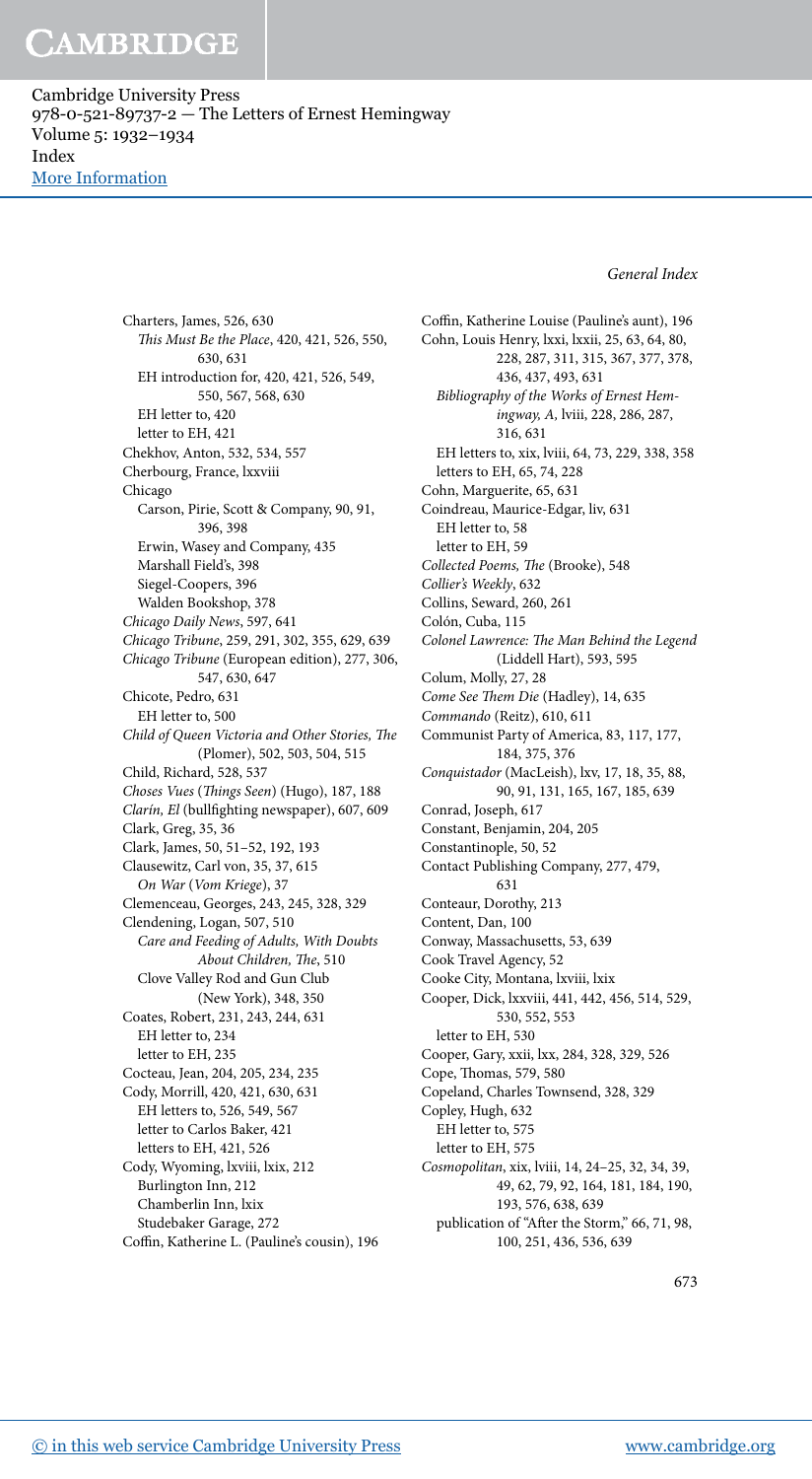Cambridge University Press 978-0-521-89737-2 — The Letters of Ernest Hemingway Volume 5: 1932–1934 Index [More Information](www.cambridge.org/9780521897372)

#### General Index

Cosmopolitan (cont.) publication of "One Trip Across," lvi, lviii, lxvi, lxxvi, 510, 543, 554, 578, 605, 607, 639, 645 Count's Ball, The (Le Bal du Comte d'Orgel) (Radiguet), 205, 206 Cowley, Malcolm, 117, 118, 243, 244, 246, 397, 399, 571 Cowper, William "Solitude of Alexander Selkirk, The," 548 Coxe, J. A., 176 Cranach, Lucas, the Elder, 517, 518 Craven, Thomas Men of Art, 611 Modern Art: The Men, the Movements, the Meaning, 610, 611 Crazy Lakes (Montana, Wyoming), 202, 203, 208 Crichton, Kyle, 411, 632 EH letter to, 393 Crockett, David Autobiography of David Crockett, The, 310, 311 Crosby Continental Editions, 15–16, 67, 280, 632 Crosby, Caresse, 26, 279, 280, 632 "Open Letter to Ernest Hemingway," 67, 623 Passionate Years, The, 15, 632 EH letters to, 15, 66 letters to EH, 15, 16 letter to Luis Quintanilla, 26 Crosby, Harry, 15, 632 Crowell, Cedric, 632 EH letter to, 219 Crowley, Aleister, 74 Cruise of the Teddy, The (Tambs), 498, 500 Cuba, li, lvi, 89, 172, 236, 250, 332, 352, 499, 608, 630 Carretera Central (Central Highway), 34 Cubitt, Thomas Astley, 476, 480 Cummings, E. E., 444, 446, 476, 479 Enormous Room, The, 444, 446, 476 Cunard, Nancy, 73, 74, 374 Currie, George, 233 Currito de la Cruz (film), 368, 372 Currito de la Cruz (Pérez Lugín), liv, lxxii, lxxv, 368, 369, 371–72, 490–91, 508, 513, 568, 569. See also Franklin, Sidney Curtis, Charles, Jr., 530, 531 letter to EH, 531

Curtis, Charles, Jr. and Richard Curtis Hunting in Africa East and West, 531 Curtis, Paul, Jr., 348, 350 American Game Shooting, 351 Sporting Firearms of Today in Use, 348, 351 Curzon, George, 527, 528 Daily Worker, 632 Danton, Georges Jacques, 100 Dark Laughter (Anderson), 624 Darrow, Dorothy, 632 EH letter to, 217 Darrow, Whitney, 171, 201, 215, 240, 324, 325, 327, 362, 371, 632 EH letter to, 218 letters to EH, 171, 172, 216–17, 236, 240 letter to Everett Perry, 327 Dashiell, Alfred, 47–48, 63, 80, 82, 83, 145, 190, 191, 207, 274, 314, 325, 352, 353, 358, 360, 633 EH letters to, 43, 49, 313, 351 letters to EH, 46–47, 49 Davenport, Marcia, 191 Mozart, 189, 191 Davenport, Russell, 241 de Kruif, Paul, 23 Hunger Fighters, 23 Men Against Death, 23 Microbe Hunters, 23 de Veulle, Reginald, 280 "Death of Stevey Long, The" (O'Faoláin), 502, 503 Death Ship, The (Traven), 610, 611 Debs, Eugene, 175, 177 Devil in the Flesh, The (Le Diable au Corps) (Radiguet), 67, 206 Dexter, Harold Stanley, 21, 22, 42 Dial, 14, 39, 282, 446, 476, 617 Dietrich, Marlene, xvii, xviii, 457, 459 "Do Fishermen Lie?" (McGrath), 395, 396, 511, 640 Domingo Fallola, Roberto, 80, 83, 190, 200–201, 241, 363, 490, 523, 609 Apartado, El, 200, 201 Cogida, La, 201 Corrida de Toros or Suerte de Varas, 201 Prueba de Caballos, 200, 201 Toros, 83, 523 Donne, John, 384, 386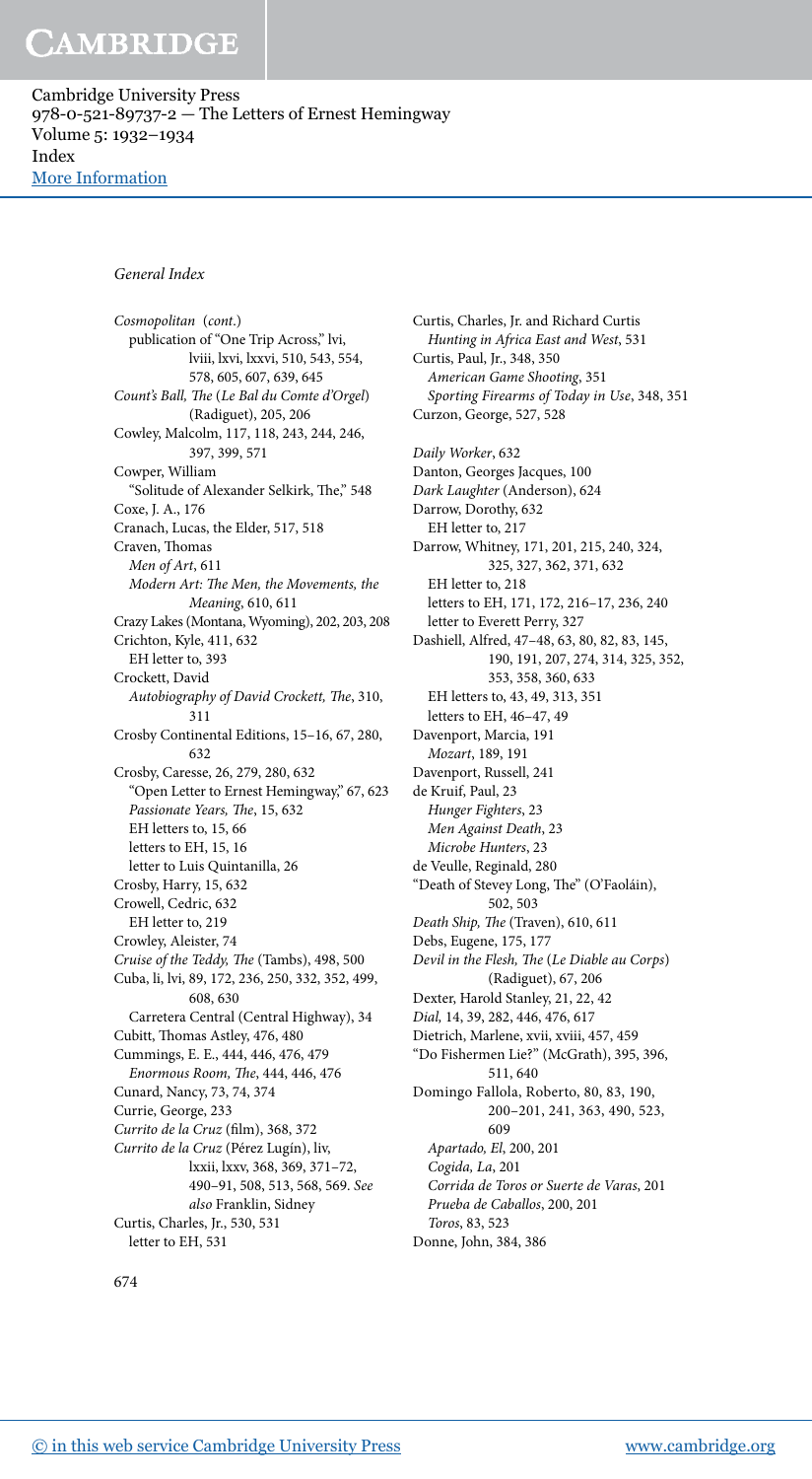Cambridge University Press 978-0-521-89737-2 — The Letters of Ernest Hemingway Volume 5: 1932–1934 Index [More Information](www.cambridge.org/9780521897372)

General Index

Dos Passos, John, liv, lvii, 10, 14, 83, 153, 187, 204, 207, 252, 276, 307, 340, 375, 376, 378, 389, 393, 401, 407, 423, 425, 446, 448, 455, 496, 545, 600, 614, 616, 631, 633 opinion of DIA, lxv, 59, 62, 64, 98, 120, 123, 145, 163, 191, 397, 633 review of FTA, 184 review of SAR, 547 travels to Key West, 600 visits to EH, lxv, lxxix, 40, 57, 58, 59, 159, 496–97, 599, 613, 642 work on Quintanilla show, 505, 609 1919, 5, 68, 69, 70, 94, 96, 117, 118, 123, 131, 246, 510, 633 42nd Parallel, The, 5, 68, 70, 96, 633 Big Money, The, 68, 70, 246, 633 "Festival in Madrid (illustration)," 461, 462, 493, 496, 572 In All Countries, 5, 633 Manhattan Transfer, 5, 633 U.S.A. trilogy, 70, 71, 96, 244, 246, 633 EH letters to, xix, xxi, xxv, li, liv, 3, 22, 68, 71, 93, 116, 242, 295, 344, 382 letters to EH, 23, 71, 96, 123, 244, 296, 383–84 Dos Passos, Kate, lxv, lxxix, 6, 57, 58, 59, 69, 71, 95, 97, 307, 309, 345, 383, 455, 496–97, 599, 600, 621, 633 Dothan, Alabama, 154, 155 Double Dealer (magazine), 18, 19, 73, 74, 644 Dougherty, Francis, 17, 518, 633 EH letter to, 380 letter to EH, 520 Douglas, Cliford Hugh, 282 Downey, Cora, 196 Dreiser, Theodore, 83, 153 Drums (Boyd), 610, 611 Dry Tortugas (Florida), lxv, 19–21, 22, 31, 33, 42, 67, 69, 70, 71, 72, 73, 82, 85, 87, 91, 98, 138, 159, 646 Du Sang, de la Volupté et de la Mort (Barrès), 231 Dudek, Al, 573, 605, 636 Dufus, R. L., 231, 232, 244 Duguid, Julian, 498 Green Hell, 498, 500 Early Autumn (Bromield), 452 East Key (Florida), 70

Eastern Dry Rocks (Florida), 29, 30

Eastman Kodak Company, 76, 577 Eastman, George, 75, 76 Eastman, Max, lv, lxxiii, 394, 399, 404, 405, 406, 412, 420, 421, 423, 453, 470, 475, 494, 515, 558 "Bull in the Aternoon," lxxiii, 394, 409, 420, 422, 548, 558 EH's reaction to, lv, lxxiii, 393–94, 395, 396–98, 406, 407–09, 410–11, 412, 418–19, 422–23, 424–25, 427, 438, 453, 629, 639 Kinds of Love: Poems, 394 Literary Mind, The, 394 letters to EH, 422, 423, 558 letter to Archibald MacLeish, 423 Eco Taurino, El (Spanish magazine), 343, 344 Education of Henry Adams, The, 347, 501, 502 Edward, Prince of Wales, 477, 480 Egypt, 561 Einstein, Albert, 557, 561 Eliot, Henry Ware, Jr., 182, 185 Rumble Murders, The, 182, 185 Eliot, T. S., 58, 182, 185, 234, 235, 282, 447 Ellerman, John Reeves, 277 Enemy, The (magazine), 238 Engels, Friedrich, 276 Engels, Friedrich and Karl Marx Manifesto of the Communist Party, 600 Enormous Room, The (Cummings), 444, 446, 476 Erdman, Calvin Pardee, 197, 198 Erdman, Eleanor Donnelley, 198 Ernest Hemingway: A Life Story (Baker), xxiii Esquire, xix, xxvi, lviii, lx, lxxii, lxxiii, 356, 389, 391, 457, 461, 462, 468, 469, 495, 531, 533, 534, 551, 565, 570, 572, 583, 589, 590, 592, 608, 609, 635 EH writing articles for, xviii, xix, liii, lxxii, lxxiv, lxxv, lxxvii, 366, 427, 448, 454, 457, 534, 551, 552, 572, 579, 582, 589, 613, 634–35 Expression in America (Lewisohn), 72 Extremadura, Spain, lxxv, 517 Royal Monastery of Santa María de Guadalupe, 517 Fadiman, Cliton, 542, 544, 633 EH letter to, 556 letter to EH, 558

Fairbanks, Douglas, 583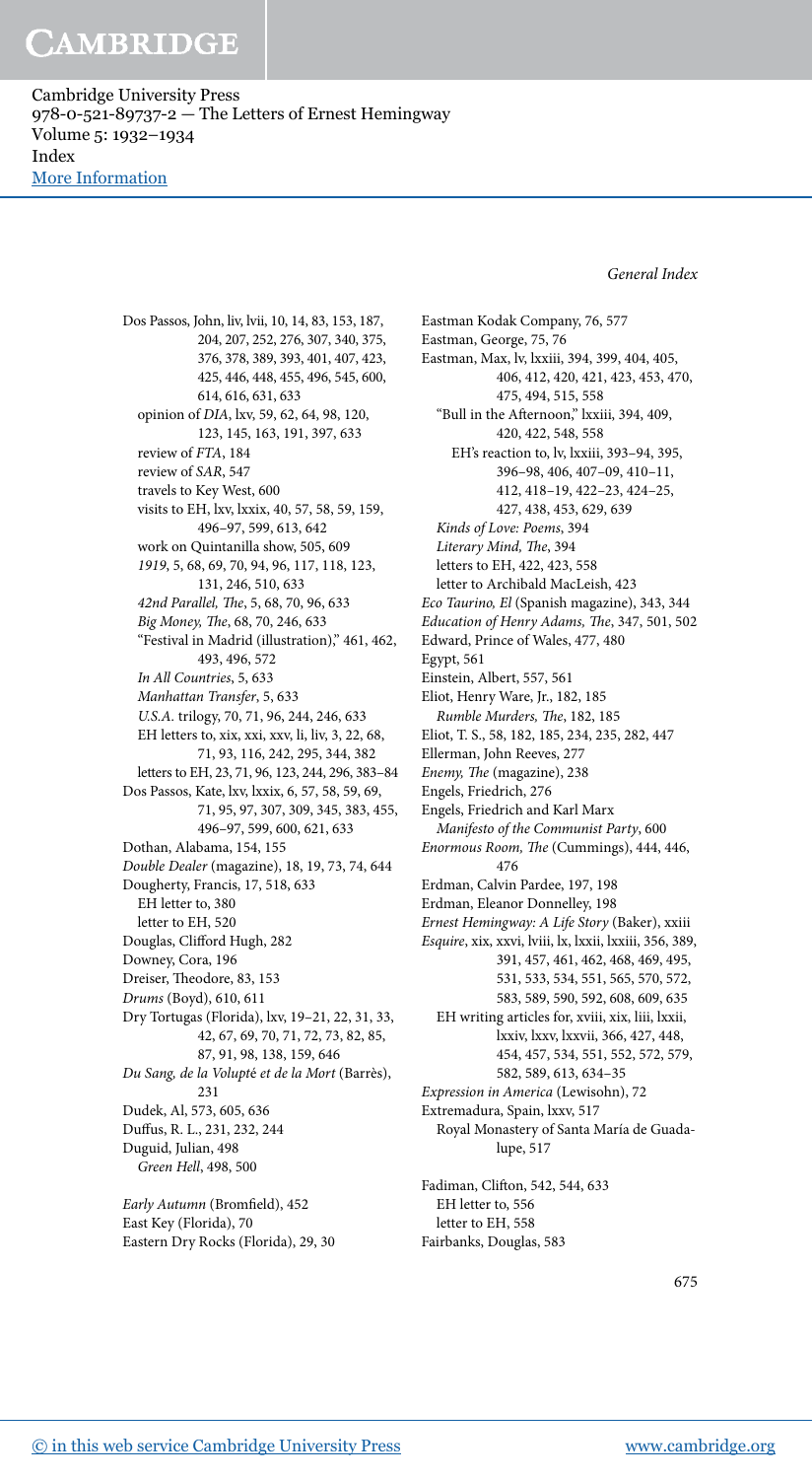Cambridge University Press 978-0-521-89737-2 — The Letters of Ernest Hemingway Volume 5: 1932–1934 Index [More Information](www.cambridge.org/9780521897372)

#### General Index

"Fame Takes the J Car" (Albee), 39, 274, 628 Fangel, Guy, 72 Faulkner, William, 4, 6, 18, 35, 73, 132, 234, 235, 275, 277, 532, 631, 644 As I Lay Dying, 35, 37 Idyll in the Desert, 6 Light in August, 258, 259, 277 "Portrait," 19 Salmagundi by William Faulkner and a Poem by Ernest M. Hemingway, 6, 18, 19, 73, 74, 152, 153, 187, 188, 644 Sanctuary, 35, 37, 67, 277 These 13, 534 Fear and Trembling (Wescott), 95, 97 Ferdinand I (King of Bulgaria), 245 Fernández de Castro, José Antonio, 432, 472, 474 Ferrer Guardia, Francisco, 244, 245 Field and Stream, 350 Fiesta Brava, La (bullfighting newspaper), 607, 609 Finnegans Wake (Joyce), 41 First Athenian Memories (Mackenzie), 150, 152 Fish, Olga, 185 Fishes: Their Journeys and Migrations (Roule), 593, 595 "Fishing Voyage of the Good Ship Anita, The" (amateur film), 127 Fitzgerald, F. Scott, xix–xx, lv, lxxi, lxxix, 11, 12, 17, 25, 79, 80, 94, 97, 98, 121, 123, 171, 172, 173, 190, 191, 207, 241, 242, 271, 307, 325, 334, 335, 350, 351, 370, 375, 376, 423, 425, 446, 598, 599, 602–4, 633, 642 All the Sad Young Men, 369, 372 Great Gatsby, The, 616, 617, 633 "Rich Boy, The," 455 Tender Is the Night, xx, lv, lxxix, 423, 593, 595, 598, 602–4, 610, 614–16, 617, 633, 642 This Side of Paradise, 123, 633 EH letters to, xix–xx, xxiv, l, lv, 321, 453, 614 letters to EH, 617 Fitzgerald, Zelda, 11, 12, 25, 98, 123, 171, 172, 307, 309, 334, 423, 603, 616, 634 Save Me the Waltz, 123, 258, 259, 271, 273, 642 Flagg, Mildred, 225, 644

Flagler, Henry, 22, 23 Flanner, Janet, lxxviii, 347, 409, 634, 645 EH letter to, xxi, lvi, 372 Flaubert, Gustave, 187, 188, 246 Bouvard et Pécuchet, 187, 188 L'Éducation Sentimentale, 187, 188 Madame Bovary, 187, 188 Flechtheim, Alfred, 256, 279, 280 Fleming, Peter, lvi, 498, 500 Brazilian Adventure, 498, 500, 515 Fleurs du Mal, Les (The Flowers of Evil) (Baudelaire), 426 Florida Keys, 499, 646 Florin Books, 174, 175, 238, 630 Folly Ranch (Wyoming), 198 Ford, Ford Madox, 27, 74, 167, 282, 365, 447, 475, 479, 528, 529, 634, 643 Return to Yesterday, 27 EH letter to, xxii–xxiii, 281 letter to EH, 282 Ford, Henry, 35, 37 Forever and Ever (Lengel and Lengel), 60, 61, 127, 128 Fortany, Elena letter to EH, 301 Fort Jeferson (Florida), lxv, 22, 643 Fortune, 17, 80, 84, 88, 91, 183, 238, 337, 385, 398, 425, 435, 461, 639 Fossalta di Piave, Italy, 306 Foster, Stephen "My Old Kentucky Home" (song), 96 Foster, William Z., 175, 177, 251, 252 Fourie, Ben, 570 Fowler, Henry, lxxix, 584, 585, 586, 630 France, 23, 243, 293, 347 Frank, Waldo, 117, 118, 162, 163, 234, 235 Virgin Spain, 117, 118, 163, 235 Franklin, Sidney, lxvii, lxx, lxxv, 35, 37, 120, 240, 283–84, 314, 368, 371, 504, 505, 509–10, 513, 514, 515, 516, 520, 523, 533, 534, 582, 594, 600, 607, 628 translation of Currito de la Cruz, liv, lxxii, 368, 372, 381, 487, 490–91, 492, 508, 513, 568, 569 EH's assistance with, liv, lxxv, 368, 372, 487, 490–91, 492, 508, 513, 568, 569 letter to EH, 367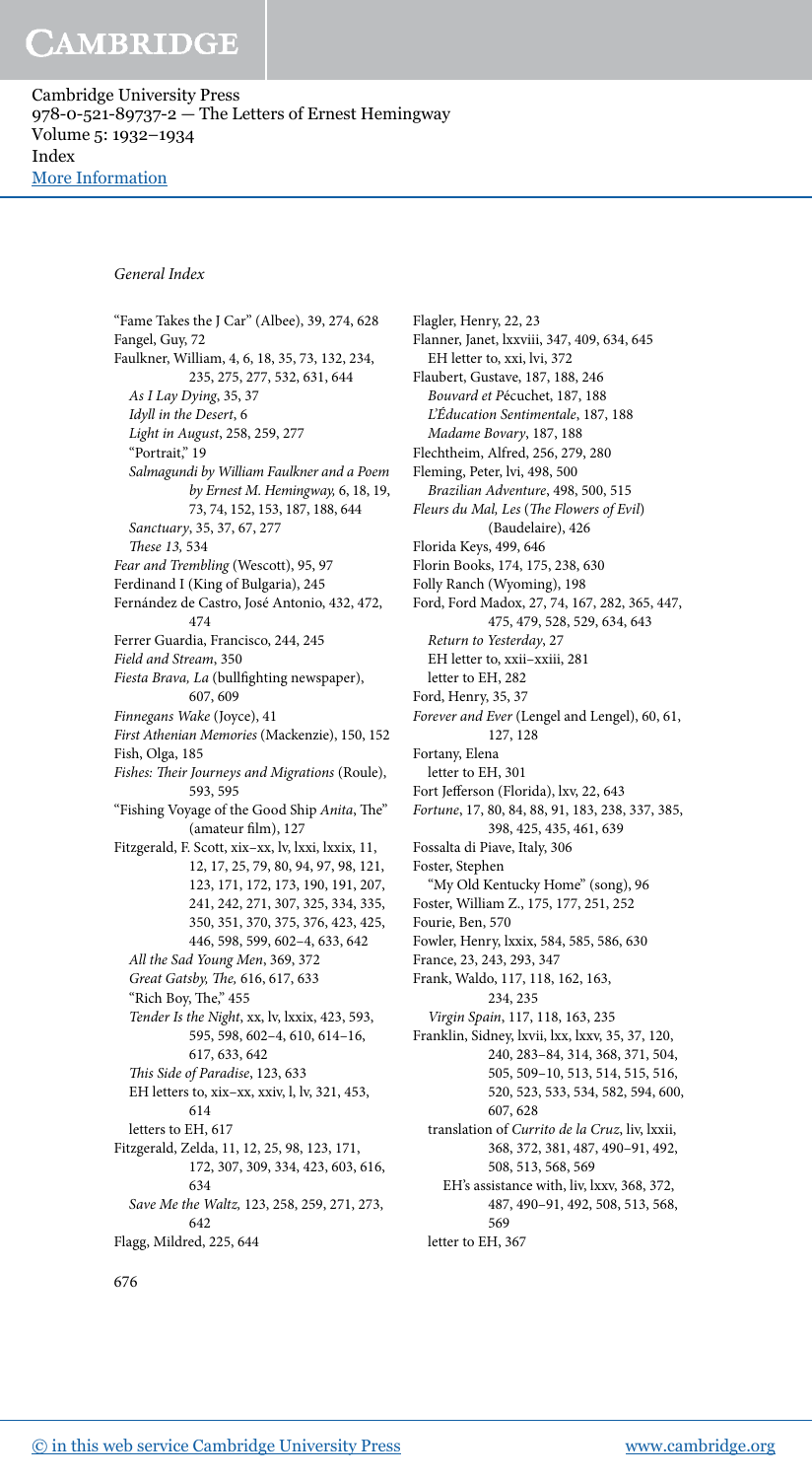Cambridge University Press 978-0-521-89737-2 — The Letters of Ernest Hemingway Volume 5: 1932–1934 Index [More Information](www.cambridge.org/9780521897372)

General Index

Franks, Bobby, 321 French Revolution, 68, 97, 100 Frescoes for Mr. Rockefeller's City (MacLeish), 432, 435, 453, 455 Freud, Sigmund, 472 Frost, Robert, 385 Frothingham, John Gerrish, 460 Frumpkin, Milton, 240 "Fugue" (O'Faoláin), 500 Funk, Wilfred J., lvii, 295, 296 Galantière, Lewis, 205, 206, 571 Galey, Harry, 7, 9 Gall & Lembke (optical business), 491, 492 Gall, Joseph, 492 Gallimard, Éditions (publisher), 59 Gallipoli Memories (Mackenzie), 150, 152 Galsworthy, John, 228, 279, 280 Gardner, Carol Hemingway. See Hemingway, Carol Gardner, Ethel letter to Grace Hall Hemingway, 360 Gardner, John, lxxi, 312, 316–22, 330, 336, 337, 350, 357, 359–60, 362, 379, 425, 625, 634 letters to EH, 317, 320, 321, 359, 362 Garnett, Constance, 238 Garnett, David, 238 Sailor's Return, The, 238 Garnett, Edward, 216, 217, 236, 238, 498, 500 Gattorno, Antonio, 432, 473, 634 EH letter to, 431 Gautier, Théophile "L'Art," 270 Geography and Plays (Stein), 547 Germany, 23, 278, 347 Reichstag fire, 580, 582 Gershwin, George, xviii Gibbons, Floyd, 291, 293 Red Knight of Germany, The, 291 Gide, André, 279, 280 Gilbert, John, 176, 177 Gingrich, Arnold, liii, lix–lx, lxxi, lxxii, lxxv, 355, 446, 576, 619, 634 EH letters to, xix, xxvi, liii, lviii, lix–lx, 286, 315, 333, 353, 365, 377, 378, 388, 390, 401, 426, 447, 448, 454, 460, 467, 469, 493, 496, 531, 550, 551, 564, 570, 576, 577, 588, 589, 597,

612

letters to EH, 286, 287, 316, 333, 356, 377, 390, 391, 403, 427, 428, 448, 449, 461, 462, 469, 493, 495, 496, 534, 551, 552, 572, 579, 589, 592, 598, 613–14 Gingrich, Helen, 590, 592 Gingrich, John, 590, 592 Giornale di Genova (Italian newspaper), 305, 307 Glasgow, Ellen, 385 Glaspell, Susan, 307, 309 Alison's House, 309 Glazer, Benjamin "Barney," 228 Godolphin, Francis, 59 Godolphin, Isabelle Simmons, 59 Goethe, Johann Wolfgang von, 504, 506 Goethe: Man and Poet (Nevinson), 506 Gold, Michael, 182, 185, 408, 409, 453, 455 Goldwyn, Samuel, 283, 284 Good Earth, The (Buck), 241 "Good Job Done, A" (Hughes), 590 Gralex camera, liii, 184, 185, 390, 460, 571 Grand Island, Nebraska, 154 Grand National steeplechase, 440, 442 Grandmothers, The (Wescott), 97 Grant, Alabama, 155 Grant, President Ulysses S., 244, 245 Great Depression, liii, 21, 35, 38, 40, 45, 81, 250, 251, 252, 273, 276, 302, 344, 346, 347, 376, 392, 537 Great Gatsby, The (Fitzgerald), 616, 617, 633 Great One, The (Hart), 610, 611 Greco-Turkish War, 52 Greek Memories (Mackenzie), 150, 152, 272, 273 Green Hat, The (Arlen), 74 Green Hell (Duguid), 498, 500 Grego, Adriano, 303, 305 Gregory, Horace, 541, 544 Grenfell, Wilfred, 87 Grey, Zane, lv, 99, 100, 108, 132, 134, 140, 141, 156, 158, 175, 176, 211, 349, 351, 463, 466, 468 Tales of Swordfish and Tuna, 108, 176 Tales of Tahitian Waters, 100, 108 Tales of the Angler's Eldorado, New Zealand, 108 Gris, Juan, 27, 28, 55, 80, 83, 240, 475, 479 Man with a Guitar, 240, 242 Torero, Le (The Bullfighter), lxviii, 27, 28, 55, 171, 240, 242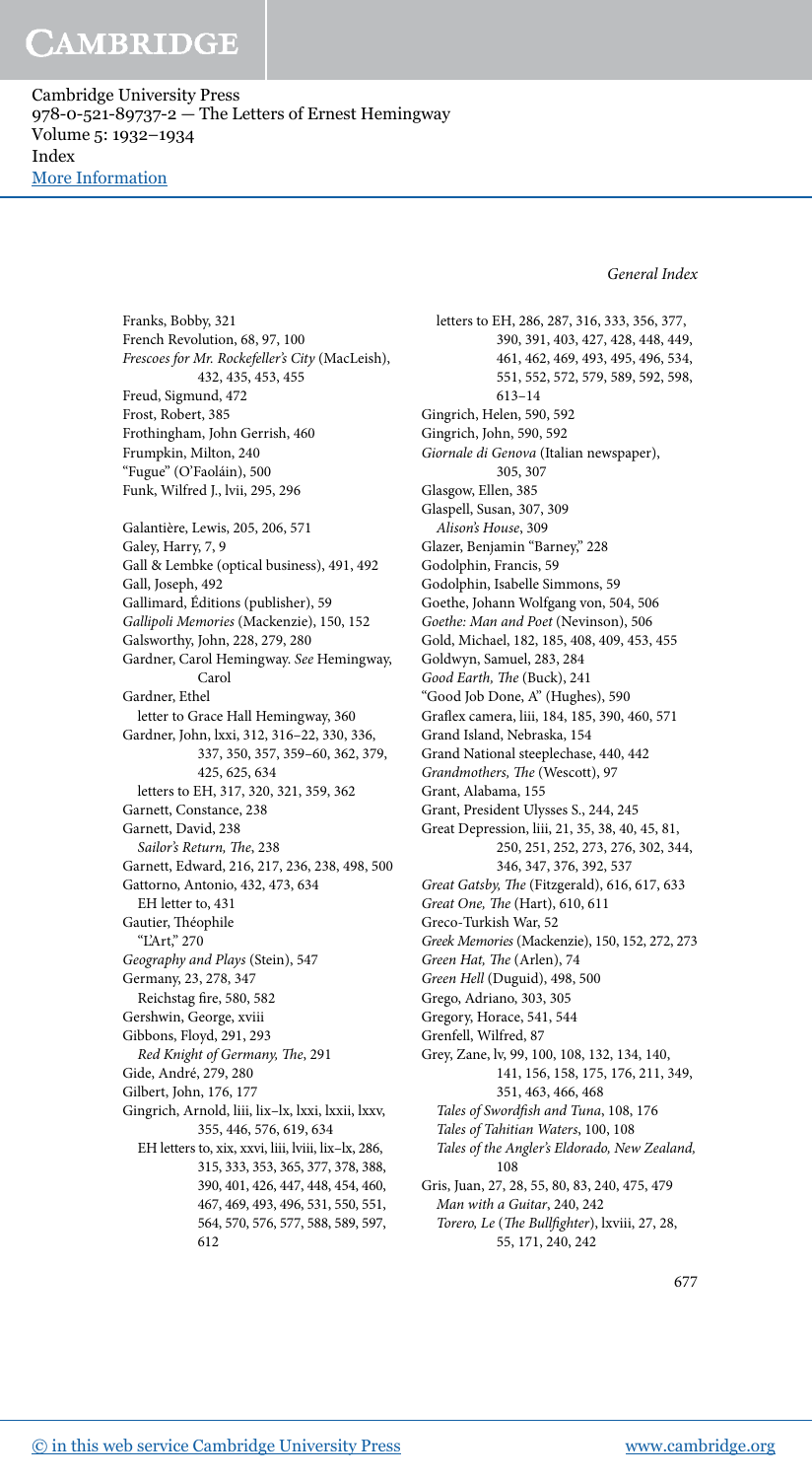Cambridge University Press 978-0-521-89737-2 — The Letters of Ernest Hemingway Volume 5: 1932–1934 Index [More Information](www.cambridge.org/9780521897372)

#### General Index

Grosset & Dunlap (publisher), 22, 41, 42, 61, 62, 63, 67, 121, 241 Grover, Walter, 379, 380 Gstaad, Switzerland, 185 Guaranty Trust Company of New York, 124, 515 Guest, Winston, 564, 566 Gufey, Don Carlos, 18, 19, 73, 74, 635 EH letters to, 168, 624 Gufey, Helen, 170 Gufey, Sallie, 170 Guggenheim Foundation, 306, 307 Guido Cavalcanti Rime (Pound), 305 guns Colt Woodsman 22LR pistol, 51, 52 Double Express rifle, 50, 52 Griffin & Howe, 52, 192 Mannlicher 6.5 rile, lii, 51, 52, 183, 192, 208, 456, 488, 529, 569 Mauser 10.75 rifle, 51, 52, 456 Springield .30–06 rile, lii ,51, 52, 183, 456, 488, 529, 569, 571 Western Cartridge Company, 161 Winchester Model 12 shotgun, 51, 52, 456 Gurdjief, George, 251, 252 Gutiérrez, Carlos, lxvii, lxxii, 135–36, 137, 138, 141–42, 158–59, 181, 346, 349, 429, 430, 439, 440, 460, 465, 474, 585 letters to EH, 138 Hadley, Harold, 635 Come See Them Die, 14, 635 EH letter to, 13 letter to EH, 13 Hagemann, E. R., xxiii Haifa, Palestine, lxxviii Hale, William Harlan, 120, 123, 125, 260, 261 Challenge to Defeat, 123, 261 Hall, Caroline Hancock, 9, 35, 635 Hall, Ernest, 199 Hall, Mr., 635 EH letter to, 512 letter to EH, 513, 518, 520 Halliday, Richard, 635 EH letter to, 595 letter to EH, 596 Hamlet (Shakespeare), 547 Hamlet of A. MacLeish, The, 548 Hancock, Benjamin Tyley, lxi, 9, 199, 566, 567, 635 EH letter to, 563

Hanley, James, 151 Boy, 150, 151 Hansen, Harry, 543, 544 Harcourt, Brace & Company, 5, 13 Hardy Brothers (fishing supplier), 134, 210, 211, 268, 285, 349, 465, 466, 467, 565, 566 Harper & Brothers, 3, 5 Harper's Magazine, 39 Harriman, Marie, 27, 28, 54, 55, 458 Hart, Henry, 439, 477 Great One, The, 610, 611 Haskell, Arnold, 257 Hauser, Benjamin, 145, 146 Havana Post, lxxiii Havana, Cuba, liv, lxvi, lxvii, lxxii, lxxiv, lxxix, 31, 32, 40, 77, 99, 102, 130, 132, 160, 164, 211, 307, 513 Colón Cemetery, 115 Frascati (restaurant), 154, 155 Hotel Ambos Mundos, xxii, lxxii, 104, 107, 109, 117, 121, 128, 130, 141, 346, 355, 371, 373 Hotel Nacional, 442 Hotel Pasaje, 117, 118 Malecón, 442 Morro Castle, 108, 109, 130, 442 Havre, Eleanore, 635 EH letter to, 219 Hayes, Helen, xxii, lxx, 284, 526 Hayward, Leland, 226, 227, 264, 265, 266 Heap, Jane, 376 Hearst (publisher), 296, 356, 388, 535, 639 Helena, Arkansas, lxx Hemingway family EH letter to, 555 Hemingway, Alfred Tyler, 647 Hemingway, Carol, lxvi, lxvii, 9, 12, 82, 85, 86, 87, 144, 151, 154, 159, 178, 179, 215, 223, 224, 225, 240, 241, 256, 263, 324, 634, 636 marriage to John Gardner, lxi, lxxi, 325, 330, 334, 336, 337, 350, 357, 359–60, 362, 379, 425, 625, 634 visits to EH, lxvii, 87, 119 EH letters to, lvi, lxxi, 57, 213, 312, 316, 321 letters to EH, 58, 240, 317, 320, 321, 322, 331, 359 letters to John Gardner, 312, 321 letters to Peggy Pratt, 312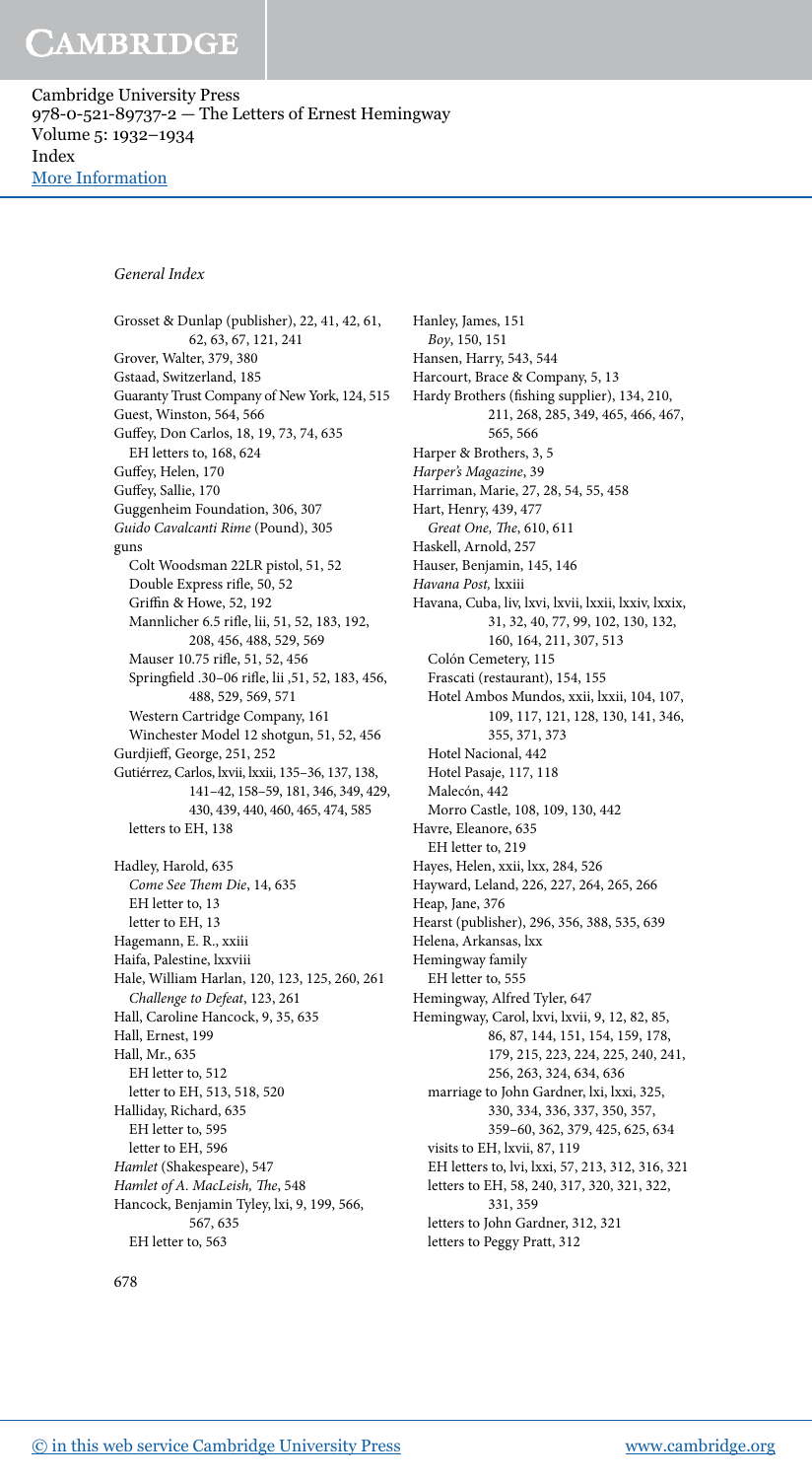Cambridge University Press 978-0-521-89737-2 — The Letters of Ernest Hemingway Volume 5: 1932–1934 Index [More Information](www.cambridge.org/9780521897372)

General Index

Hemingway, Clarence, li, lii, 11, 12, 87, 397, 399, 548, 634, 636, 638 Hemingway, Ernest: residences. See also Windemere Cottage 113, rue Notre-Dame des Champs, Paris, 277, 304, 305 69, rue Froidevaux, Paris, 185, 277 907 Whitehead Street, Key West, li, lxv, lxix, lxxii, lxxiii, lxxvi, 3, 5, 6, 7, 36, 37, 57, 72, 99, 100, 227, 250, 262, 263, 265, 271, 287, 296, 300, 301, 307, 330, 357, 373, 454, 457, 473, 484–85, 496–97, 509, 511, 523, 637, 638, 643 Finca Vigía, San Francisco de Paula, Cuba, xviii, 201 Hemingway, Ernest: works books Death in the Aternoon, xviii, l, li, liii, liv, 4, 8–9, 12, 15, 24, 36, 42, 54, 70, 78, 82, 83, 89–90, 118, 120, 121, 123, 145, 146, 147, 148, 149, 162, 163, 165, 171, 172, 178, 179, 186, 189, 190, 226–27, 230, 232, 233, 235, 236, 241, 252, 262, 286, 303, 329, 344, 427, 467, 471, 481, 560, 583, 607, 609, 642 advertising for, 240, 362, 541 British publication, lx, lxx, 42, 162, 163, 173, 174, 189, 191, 235, 237, 272, 278, 279, 280, 281, 374, 376, 391, 498, 630 composition of, xxi, li, lii, lxv, lxvii, lxviii, 4, 10, 12, 15, 16, 21, 26, 31, 35, 59 consideration of publishing deluxe edition, 80, 83, 363 consideration of publishing selections prior to release, 24, 43–45, 46–47, 49, 62, 63, 79, 82, 84, 127, 191, 639 contract and advance for, 41, 62, 63, 84, 144, 148, 216, 217, 242, 250, 264, 364, 370 dedication of, xx, 189, 217 dust jacket, lxviii, 83, 163, 188, 189, 190, 191, 200, 201, 363, 523 film rights, 11, 13, 226, 227, 264, 265, 269, 367, 368, 379, 443

frontispiece, lxviii, 28, 78, 80, 82, 83, 171, 189, 190, 191, 200, 215, 242 German publication as Tod am Nachmittag, 191 German rights, lix, 162, 163, 189, 191 glossary, lxvi, lxvii, 4, 10, 83, 119, 120, 148, 235, 249, 344, 475, 506, 520, 582, 583 illustrations and photographs in, liii, lxvii, 10, 42, 78–80, 82, 83, 89–90, 92, 93, 97, 98, 100, 119, 120, 121–22, 124, 126, 129, 132, 143–44, 145, 147, 148, 149, 156, 162, 190, 196, 363, 595, 596, 635 inscriptions in, xx, 215, 217, 218, 219, 226, 229, 254, 256, 265, 272, 273, 286, 315, 333, 548, 588, 625, 626, 632, 633, 635 manuscript of, 216, 626, 635 ordering and sending copies of, 196, 215, 240, 250, 251, 255, 256, 271, 294, 452, 563, 610 proofs of, lxv, lxvi, lxvii, lxviii, lxxi, lxxii, 43, 62, 63, 69, 72, 80, 94, 98, 102, 107, 116, 117, 119–20, 124, 126, 128, 129, 132, 144, 146, 147, 148, 149, 150, 152, 162, 164, 170–71, 172, 174, 176, 180, 188, 189, 199, 363, 365 publication date, lxix, 4, 36, 180, 208, 211, 222, 626 readers' reactions, lvii, 216, 217, 236, 283, 286, 287, 301, 316, 327, 341, 343, 373, 375, 594, 643 by Archibald MacLeish, 328 by F. Scott Fitzgerald, 241, 242 by Ford Madox Ford, 281, 282 by John Dos Passos, lxv, 59, 62, 64, 69, 71, 98, 116, 117, 118, 120, 123, 145, 163, 191, 243, 244, 397, 633 reviews of, 26, 149, 225, 230, 231, 232, 233, 234, 241, 243, 244, 258, 269, 271, 302, 313, 315, 327, 329, 399, 406, 561, 583, 595, 609, 629, 631, 638 Eastman's "Bull in the Aternoon," lv, lxxiii, 393–94, 396–98, 406, 407–9, 410–11, 412, 418–19,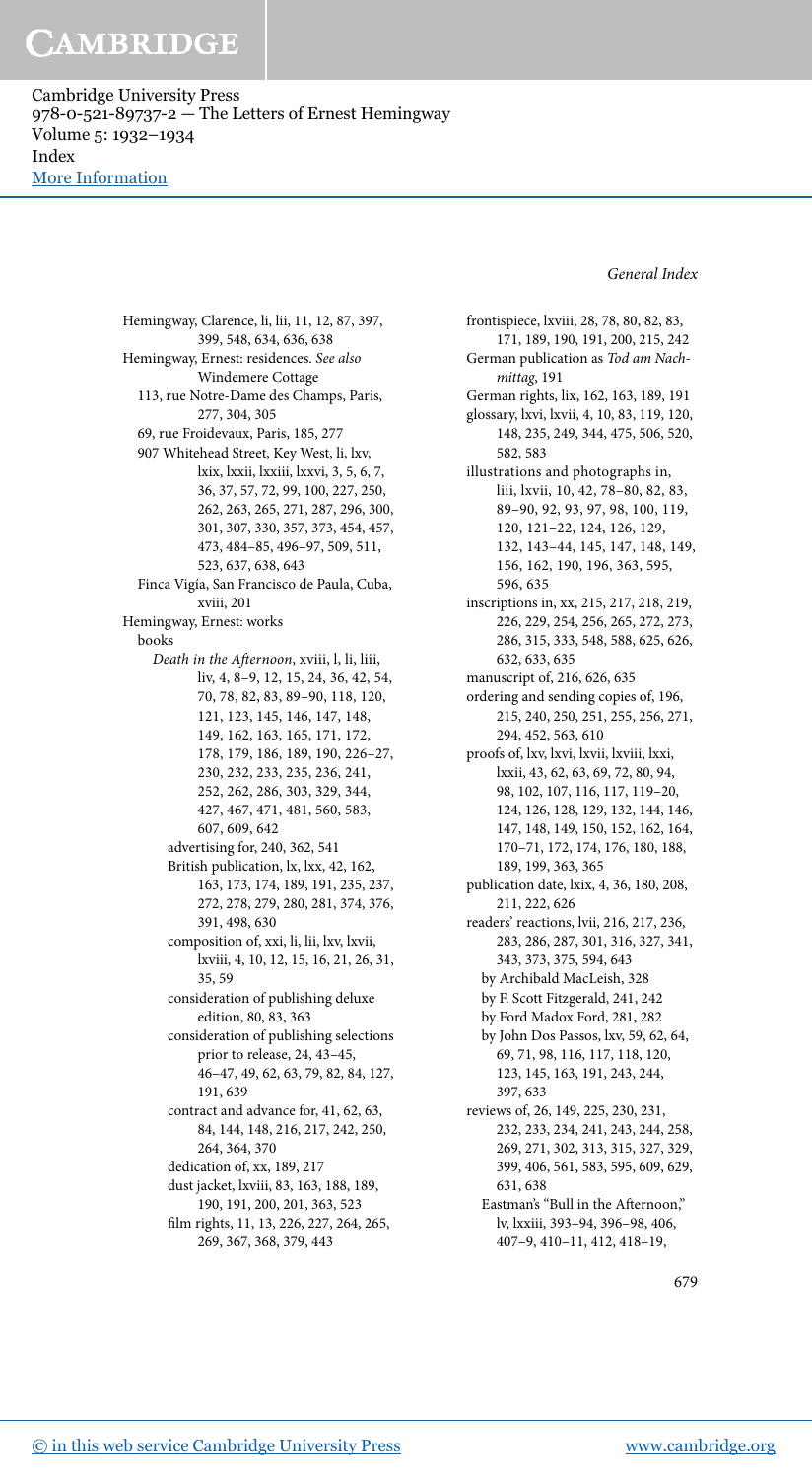Cambridge University Press 978-0-521-89737-2 — The Letters of Ernest Hemingway Volume 5: 1932–1934 Index [More Information](www.cambridge.org/9780521897372)

#### General Index

Hemingway, Ernest (cont.) 420, 422–23, 424–25, 427, 438, 453, 548, 629, 639 sales of and royalties for, lxix, 81, 184, 189–90, 227, 230, 236, 240, 242, 250, 256, 262, 263, 264, 265, 266, 267, 270, 271, 273, 324, 352, 362–63, 364, 370, 371, 470, 491, 569 title for, lx, 287 Farewell to Arms, A, xviii, l, li, liii, liv, 11, 26, 39, 40, 45, 48, 49, 52, 76, 88, 92, 198, 225, 264, 280, 305, 306, 427, 439, 467, 494, 541, 542, 563, 610, 647 British publication, 278, 279, 280, 498, 503, 630 British publication as Florin edition (1932), 174, 237, 238, 630 contract for, 41, 63 dedication of, 643 ending of, xxi, xxii, 232, 289, 290, 294 film adaptation (1932), xxii, lxi, lxx, lvi, 226, 228, 263–64, 284, 285, 286, 289–90, 294–95, 329, 350, 422, 526, 639, 646 film rights and negotiations, 48, 49, 265, 266, 443 French publication as L'Adieu aux Armes, liv, 58, 59, 631 German publication as In Einem Andern Land, 256 Grosset & Dunlap edition (1931), 20, 22, 61, 62, 67 inscriptions in, 19, 562, 587, 644, 645 manuscript of, 378 Modern Library edition (1932), 22, 42, 43, 125, 282 reviews of, 39, 40, 96, 123, 184, 191, 206, 235, 261, 280, 306, 399, 543, 544, 560, 629 sales of, 62, 216 Tauchnitz European edition (1930), 362, 280 theatrical adaptation (1930), 91, 225, 266, 399 title for, lx, 286, 287 Fiesta. See Sun Also Rises, The For Whom the Bell Tolls, lii, 52, 583

God Rest You Merry Gentlemen (1933 pamphlet), lviii, lxxii, 229, 311, 315, 338–40, 358, 359, 367, 377, 378, 436, 437, 631 Green Hills of Africa, li, lxi, lxxviii, lxxx, 70, 193, 211, 447, 499, 531, 574, 646 In Einem Andern Land. See Farewell to Arms, A in our time (1924), 376, 629, 646 inscriptions in, 19, 587 In Our Time (1925), xviii, l, 231, 286, 494, 610, 617, 624 British publication, 280, 630 Crosby Continental Edition (1932), 15–16, 16, 67, 280, 632 disclaimer for, 370 German publication as In Unserer Zeit, 256 inscriptions in, 19, 587 reviews of, 191, 294 Scribner's edition (1930), 359 In Unserer Zeit. See In Our Time (1925) Introduction to Kiki of Montparnasse (1930 pamphlet), 64, 65 L'Adieu aux Armes. See Farewell to Arms, A Männer. See Men Without Women Men Without Women, li, 47, 88, 251, 352, 353, 361, 362, 371, 387, 402, 410, 449, 563, 610, 617, 626 British publication of, 280, 498, 502, 503, 630 German publication as Männer, 256 inscriptions in, 626 reviews of, 96, 185, 191 Moveable Feast, A, 40, 41, 52, 74, 185, 238, 277, 282, 302, 375, 424, 445, 447, 451, 477, 495, 560, 629, 645 Old Man and the Sea, The, lii, 138, 432 Salmagundi by William Faulkner and a Poem by Ernest M. Hemingway, 6, 18, 19, 73, 74, 152, 153, 187, 188, 644 Selected Letters 1917–1961, xxiii Soleil se Lève Aussi, Le. See Sun Also Rises, The Sun Also Rises, The, l, 11, 15-16, 17, 37,

52, 73, 74, 76, 88, 97, 123, 186,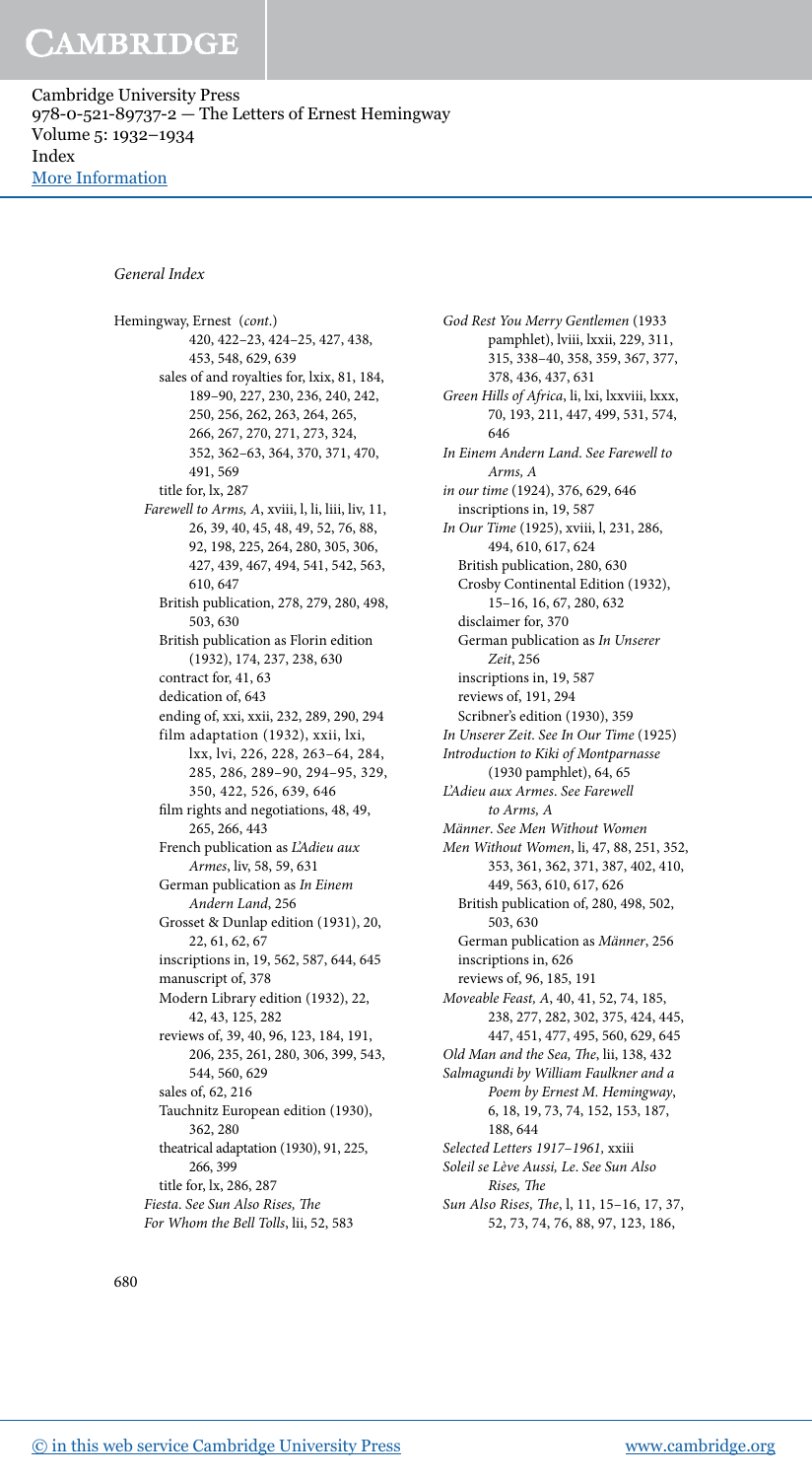Cambridge University Press 978-0-521-89737-2 — The Letters of Ernest Hemingway Volume 5: 1932–1934 Index [More Information](www.cambridge.org/9780521897372)

General Index

188, 190, 277, 329, 343, 344, 397, 398, 399, 422, 439, 444, 446, 494, 516, 541, 542, 556, 583, 610, 627 British publication as Fiesta, 630 film rights, lxvii, 13, 84, 93, 101-2, 103, 104–5, 121, 125, 132, 134, 163, 180, 183, 201, 215, 216, 226, 227, 422 French publication as Le Soleil se Lève Aussi, 631 German publication as Fiesta, 256 Grosset & Dunlap edition (1930), 101, 627 inscriptions in, 624, 627 manuscript of, 19, 64, 65, 378 Modern Library edition (1930), 101 reviews of, 74, 91, 96, 123, 191, 294, 544, 545, 547, 560, 629 hree Stories and Ten Poems, l, 277, 629 inscriptions in, 19 To Have and Have Not, li, 231, 335, 510, 640 Tod am Nachmittag. See Death in the Aternoon Today Is Friday (1926 pamphlet), 378 Torrents of Spring, The, l, 238, 277, 367, 610, 624, 646 British publication, 28, 64, 67, 68, 236, 238, 630 Crosby Continental Edition (1932), 15–16, 66, 67, 280, 623, 632 inscriptions in, 19, 623, 624, 625 reviews of, 184, 191, 294, 625 Winner Take Nothing, xviii, li, lxviii, lxix, lxxi, lxxiii, lxxv, 174, 224, 364, 365, 369–70, 377, 381, 383, 431, 437, 438, 441, 449, 468, 469, 471, 481, 508, 511, 519, 522, 541, 547, 557, 558, 601, 617, 628, 629, 642 advertising for, 539, 540–41, 543, 544, 568 British publication, lxxiv, 369–70, 438, 449–50, 478, 497, 499, 502, 503, 547, 553, 626, 630 composition of, lxix, lxx, lxxi, lxxiii, 24, 40, 41, 48, 51, 54, 62, 63, 176, 224, 227, 239, 252, 267, 271, 272,

274, 275, 314, 330, 352, 355, 359,

361, 369, 370, 373, 386, 410, 426, 454 contract and advance for, 324, 334, 363, 364, 365, 370, 371, 410, 412, 601, 610, 611 dedication of, 478, 547, 626, 639 determining sequence of stories, 370, 436–37, 471, 477, 480 disclaimer for, 370, 478, 481 dust jacket, 481, 531, 534 inscriptions in, 527, 550 proofs of, lix, lxxiv, lxxv, 438, 449, 451, 462, 463, 469–70, 472, 475, 476, 477, 478, 479, 480–81, 487, 489, 490, 492, 510, 513, 519, 522 reviews of, 522, 540, 541–42, 543, 544, 545, 548, 556, 560, 561, 629, 633, 638 sales of, lxxvi, 540, 543 stories appearing in, xviii, lxxii, 49, 164, 207, 239, 241, 310, 311, 315, 335, 351, 362, 391, 437–38, 439, 481, 531, 534 title for, lx, lxxiii, 364, 367, 369, 370, 381, 383, 387, 401–02, 403, 404, 408, 410, 412, 431, 438 essays and articles "a. d. in Africa: A Tanganyika Letter," lxxvii, 532, 550, 551, 552, 564, 571, 572, 579 "Bullighting, Sport and Industry," 84, 378 "Defense of Dirty Words," 219 "Friend of Spain, The: A Spanish Letter," lxxvii, 461, 462, 493, 495, 496, 552, 572 Introduction to Kiki of Montparnasse, 65, 74 Introduction to This Must Be the Place, 420, 421, 526, 549, 550, 567, 568, 630 "Marlin off the Morro: A Cuban Letter," lxxv, 34, 389, 401, 426, 436, 447–48, 454, 461, 462, 467, 469, 552, 635 "Notes on Dangerous Game: The Third Tanganyika Letter," 578, 579 "Old Newsman Writes: A Letter from Cuba," 245 "On Writing," 560 "Out in the Stream: A Cuban Letter," 612, 613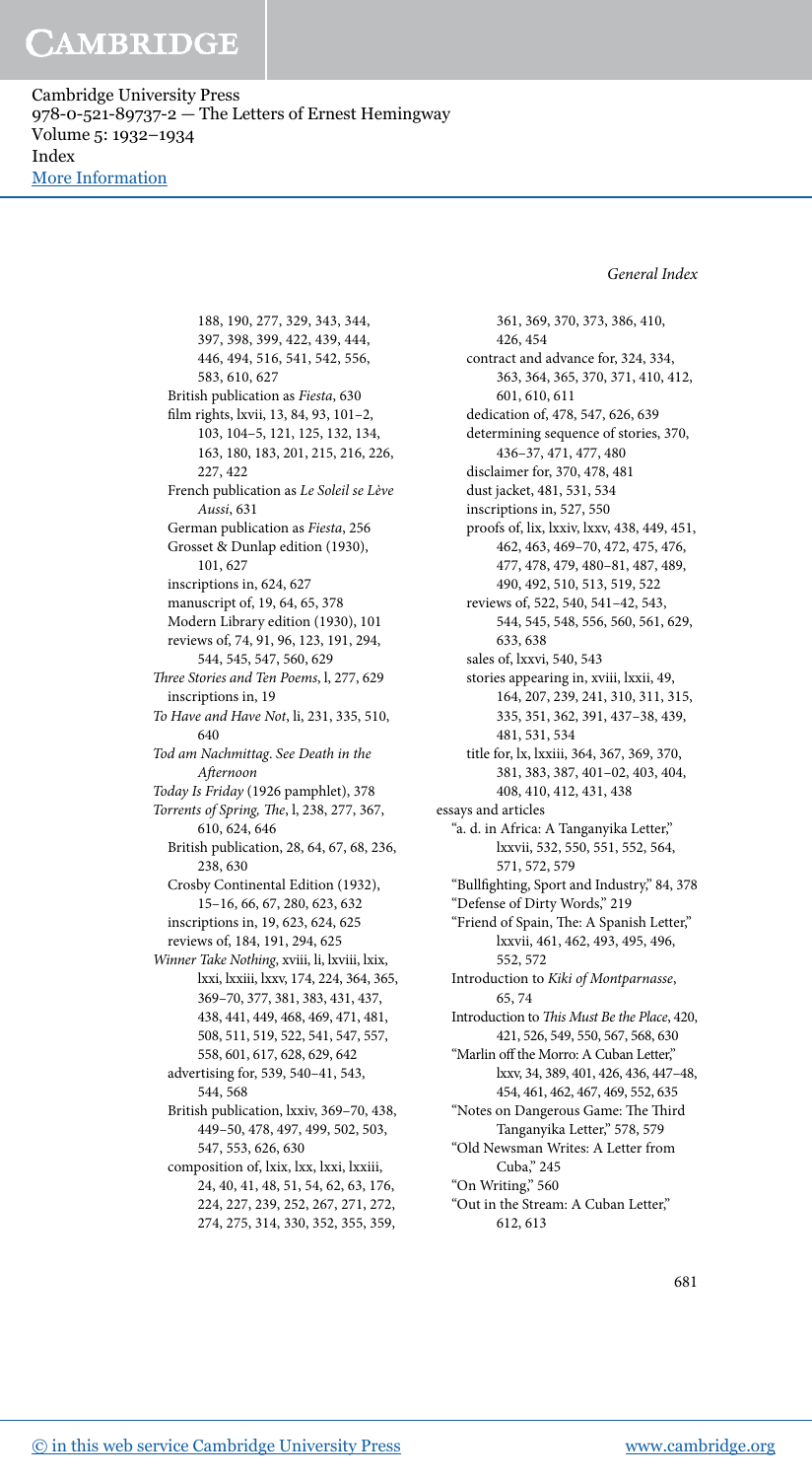Cambridge University Press 978-0-521-89737-2 — The Letters of Ernest Hemingway Volume 5: 1932–1934 Index [More Information](www.cambridge.org/9780521897372)

#### General Index

Hemingway, Ernest (cont.) "Paris Letter, A," 461, 532, 533, 534, 551, 552, 572 "Sailish of Mombassa: A Key West Letter, 572, 575 "Shootism versus Sport: The Second Tanganyika Letter," 579, 597, 598 poetry "Four Poems by Ernest Hemingway," 229 "Riparto d'Assalto," 306 "hey All Made Peace—What is Peace?," 376, 527–28, 536, 537 "Ultimately," 18, 19, 74, 644 stories and sketches "Ater the Storm," lxvi, 34, 55, 56, 65–66, 69, 71, 98, 100, 200, 251, 369, 370, 402, 436, 471, 477, 535, 536, 541, 542, 639 manuscript of, 179 review of, 544 "Autobiography of Alice B. Hemingway, he," 517, 518, 520 "Banal Story," 277 "Big Two-Hearted River," 132, 560 "Che Ti Dice La Patria?," 251 "Clean, Well-Lighted Place, A," xviii, li, xxi, 310, 313, 436, 448, 449, 471, 477, 551 "Cross Country Snow," 39 "Day's Wait, A," lxx, 273, 362, 436, 437, 511, 531, 534, 542 "Death of the Standard Oil Man," 316 "Divine Gesture, A," 18, 19 "Fathers and Sons," xviii, li, lxix, lxxiii, lxxiv, 314, 315, 362, 437, 439, 451, 454, 457, 459, 460, 477, 481, 534 "Fity Grand," 46, 47, 48, 49, 92, 93, 191, 280, 369, 542, 544 "Gambler, the Nun, and the Radio, The," 302, 311, 323, 327, 328, 334, 335, 338, 346, 348, 351, 352, 358, 389, 391, 402, 436, 449, 542, 627, 633 "Give Us a Prescription, Doctor." See "Gambler, the Nun, and the Radio, The" "God Rest You Merry, Gentlemen," 310, 311, 436, 437, 480

"Hills Like White Elephants," 369, 494, 450, 542 "Homage to Switzerland," lxviii, lxxii, 200, 163, 164, 190, 193, 207, 223–24, 242, 311, 398, 436 "Italy, 1927." See "Che Ti Dice La Patria?" "Killers, The," 450, 542, 544 "Lack of Passion, A," 316, 356 "Light of the World, The," 362, 402, 190, 201, 206, 207, 210–11, 224, 239, 241, 436, 462, 463, 471, 477, 480, 522, 606, 644 manuscript of, 207, 210, 221, 222, 627 "Mother of a Queen, The," 190, 362, 402, 436, 531, 534, 542 "My Life in the Bull Ring with Donald Ogden Stewart," 39 "My Old Man," 14, 39, 369 "My Own Life," 518 "Natural History of the Dead, A," 15–16, 67, 315, 326, 402, 436, 437, 438, 476, 477, 480, 481, 557, 623 "One Reader Writes," 436, 510, 532, 534, 362 "One Trip Across," li, lviii, lxxv, lxxvi, 508, 510, 513, 515, 528, 529, 533, 542, 543, 553, 554, 578, 579, 607, 617, 639, 645 inscription of, 605 "Sea Change, The," 49, 369, 402, 436, 437, 542 "Short Happy Life of Francis Macomber, he," lii, 222, 627, 640 "Simple Enquiry, A," 304, 305, 409, 410, 542 "Snows of Kilimanjaro, The," lii, 306, 455 "Soldier's Home," 39 "Stierkampf." See "Undefeated, The" "Three-Day Blow, The," 39, 280 "Today Is Friday," 378 manuscript of, 377, 378 "Tomb of My Grandfather, The," See "Fathers and Sons" "Undefeated, The," 398, 542, 544, 254 German publication as "Stierkampf," xviii, 256 "Way You'll Never Be, A," lxix, lxxi, 362, 436, 437, 471, 557 "Wine of Wyoming," 436, 541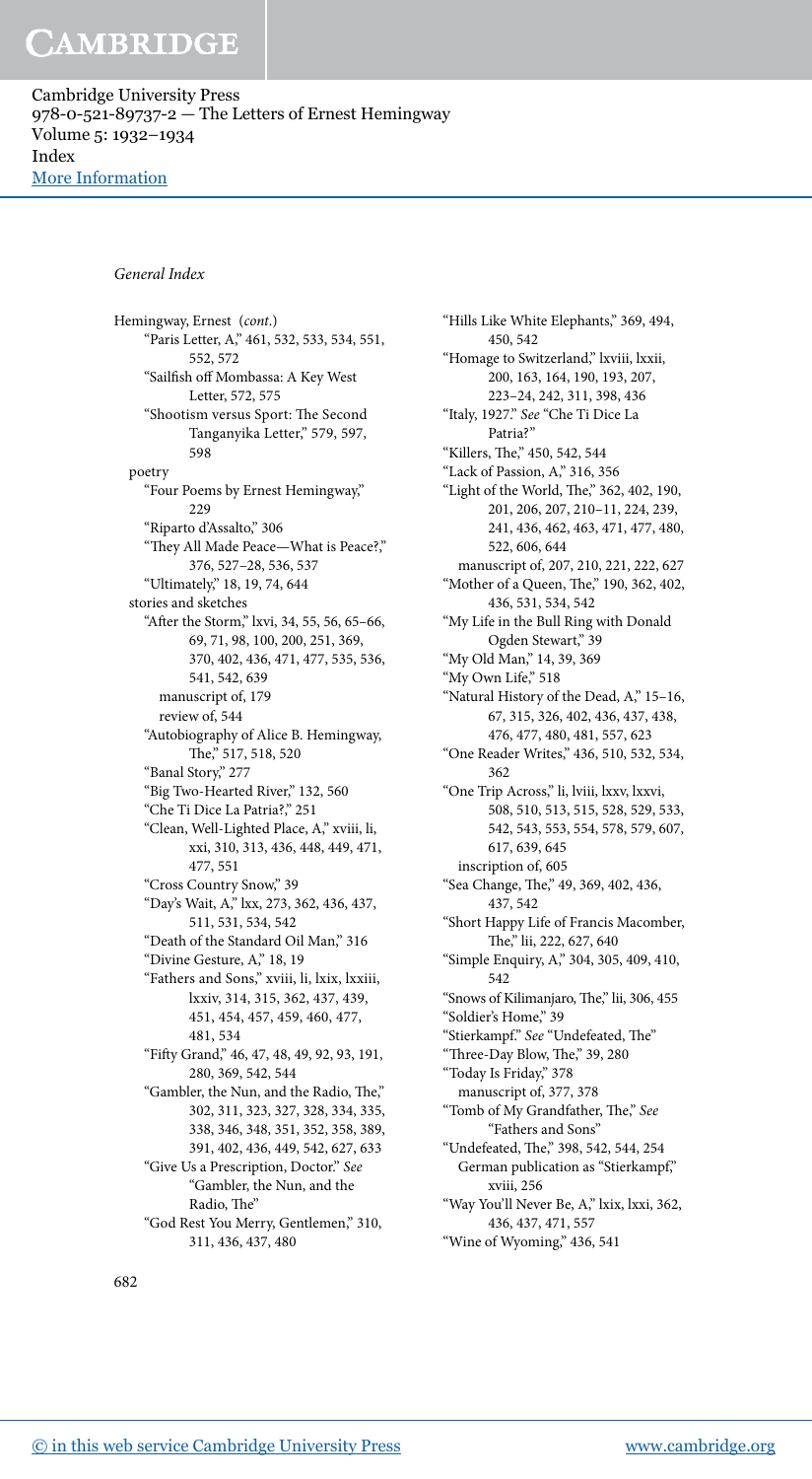Cambridge University Press 978-0-521-89737-2 — The Letters of Ernest Hemingway Volume 5: 1932–1934 Index [More Information](www.cambridge.org/9780521897372)

General Index

Hemingway, Fanny Arabell, 647 Hemingway, Grace Hall, xxv, 12, 57, 58, 179, 180, 276, 297, 320, 563, 596, 597, 634, 635, 636, 638 EH letters to, xix, xx, 12, 85, 86, 105, 199, 262, 296, 322, 359, 360, 566, 605 letter to EH and Leicester Hemingway, 605 letters to EH, 57, 58, 85, 86–87, 200, 262, 360, 555, 564, 567, 606 Hemingway, Gregory, xxvii, lxix, lxxvi, lxxvii, 5, 26, 35, 58, 73, 74, 178, 261, 263, 319, 328, 356, 457, 485, 504, 508, 538, 573, 621, 625, 636, 637, 643 baptism of, lxv, 16, 17, 26, 93, 633 birth of, li, 9, 12, 35, 39, 250, 251, 624, 635 size of, 3, 8, 9, 35, 99, 250, 356 travel arrangements for, 131, 195, 237, 263, 484, 509 whooping cough, lxix, 267, 271, 275, 287, 296, 299 Hemingway, Hadley Richardson, lxix, 24, 25, 42, 52, 74, 146, 177, 185, 214, 220, 233, 239, 277, 301, 302, 305, 319, 399, 404, 410, 423, 524, 525, 637, 641 Bumby's travel arrangements, 210, 220, 230, 232, 456, 489 marriage to Paul Mowrer, lxxiii, 222, 641 money from SAR rights, 84, 85, 93, 101–2, 104, 121, 125, 132, 162, 163, 180, 183, 201, 215, 216, 227, 264 EH letters to, xx, 596 letters to EH, 213, 229, 596–97 Hemingway, John "Bumby," lvi, lxix, lxx, lxxii, lxxiii, lxxiv, lxxx, 35, 37, 52, 146, 178, 233, 241, 250, 256, 260, 262, 263, 265, 267, 268, 271, 272, 273, 275, 277, 319, 385, 386, 397, 423, 444, 457, 473, 484, 485, 489, 508, 524, 525, 547, 641 car accident, lxxii, 408, 410, 434, 438, 640 fishing, lxxi, 324, 392, 400 influenza, lxx, 297, 299 travel arrangements for, lxix, 50, 155, 183, 210, 212, 213, 216, 220–21, 223,

226, 227, 229, 232, 233, 237, 271, 391, 403, 456, 596, 617, 621

tutored by Evan Shipman, lxxi, 330, 334, 336, 356, 381, 387, 645 letters to EH, 210, 229 Hemingway, Leicester, lxxix, 12, 58, 86, 87, 151, 178, 179, 213, 214, 262, 297, 318, 322, 360, 524, 566, 605, 636 EH letters to, 296, 572 letter to EH, 573 letter to Grace Hall Hemingway, 605 Hemingway, Madelaine "Sunny," xxv, 12, 57, 58, 85, 86, 87, 199, 213, 297, 485, 636 EH letters to, xx, 296, 605 letter to EH, 58 Hemingway, Marcelline. See Sanford, Marcelline Hemingway Hemingway, Mary Welsh, xxiii Hemingway, Patrick, xxiv, xxvii–xxviii, lxii, lxix, lxxii, lxxiii, lxxiv, lxxv, lxxvi, lxxvii, lxxx, 5, 11, 12, 53, 178, 261, 263, 319, 328, 356, 457, 459, 473, 484, 485, 489, 507, 547, 621, 624, 625, 635, 636, 637, 643 car accident, lxxii, 408, 410, 434, 438, 640 other illnesses, li, lxvi, lxxvii, 10, 11, 15, 107, 110 recollections of EH, xxi, xxiii, xxvii–xxviii, lviii, lxii, 9, 622 travel arrangements for, 26, 131, 195, 237, 263, 391, 456, 485, 508, 509, 510, 522, 524, 547, 617 whooping cough, lxix, 267, 271, 275, 287, 296, 299 EH letters to, 196, 561, 573 Hemingway, Pauline Pfeifer, xviii, li, lvi, lviii, lxviii, lxxii, lxxiv, lxxv, lxxvii, lxxix, 10, 16, 28, 32, 57, 69, 74, 77, 87, 94, 98, 102, 104, 107, 108, 114, 119, 126, 130, 148, 155, 159, 163, 168–69, 193, 195, 198, 199, 202, 211, 212, 219, 220, 233, 241, 250, 252, 268, 277, 298, 299, 300, 314, 319, 322, 323, 336, 346, 358, 362, 370, 373, 386, 416, 417, 423, 424, 427, 458, 474, 508, 509, 510, 515, 525, 600, 636, 637, 642, 643, 647 African safari, lxxvi, lxxvii, lxxviii, 454, 456, 486, 509, 514, 529, 530, 570, 573, 580, 581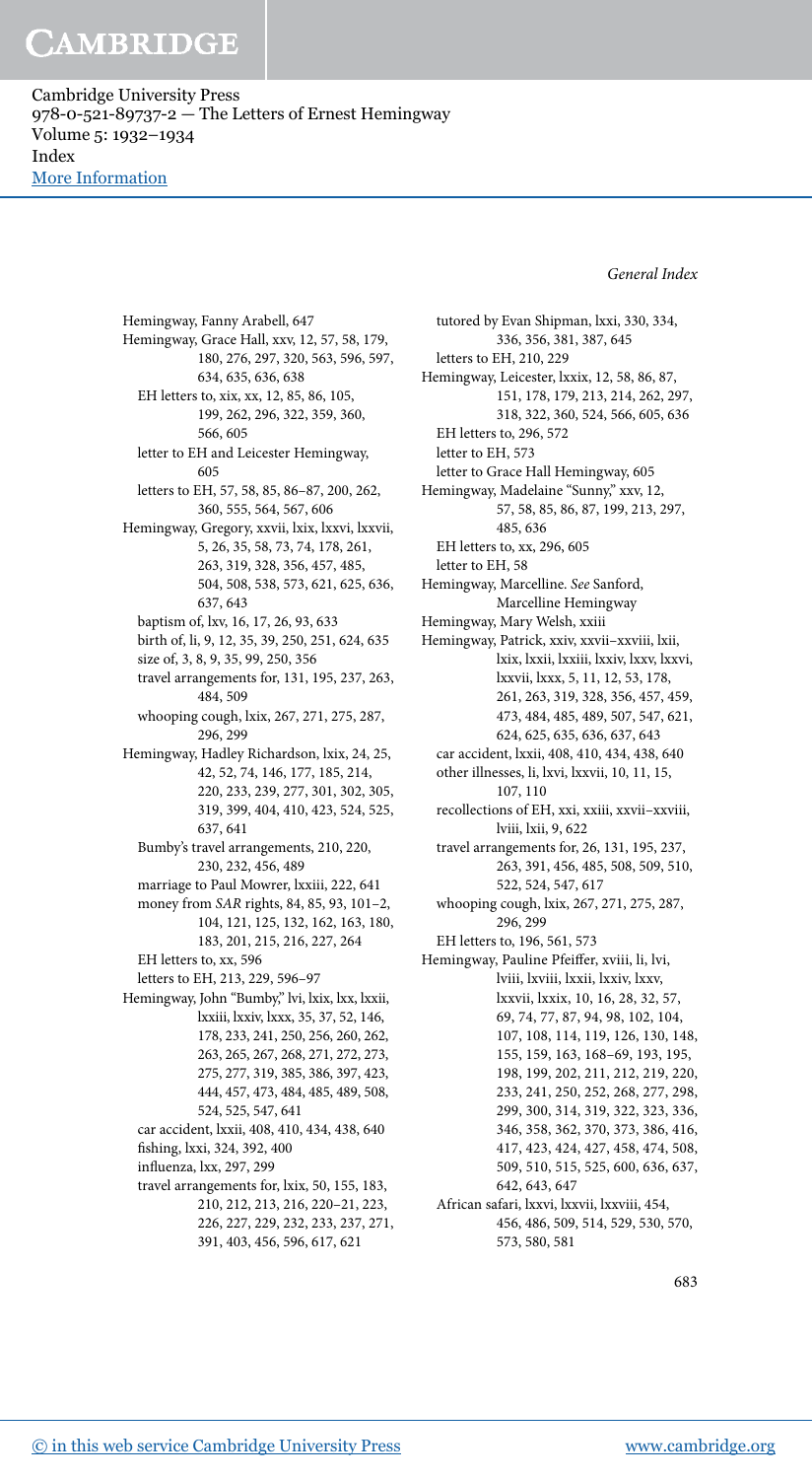Cambridge University Press 978-0-521-89737-2 — The Letters of Ernest Hemingway Volume 5: 1932–1934 Index [More Information](www.cambridge.org/9780521897372)

#### General Index

Hemingway, Pauline Pfeifer (cont.) birth of Gregory Hemingway, li, 6, 9, 10, 11 caring for sick children, lxix, 267, 271, 275, 287, 296 domestic activities, lxix, lxxii, lxxiii, 5, 227, 262, 265, 330, 373, 387, 410, 454, 484, 489 hair styles, 513–14, 545, 546 health, lxx, 8, 297, 299, 304, 357, 392, 507 Johnson Wax ad, 300, 301, 307, 308, 309 travels, lxv, lxvi, lxvii, lxix, lxx, lxxi, lxxiv, lxxv, lxxviii, lxxix, lxxx, 26, 51, 53, 71, 102, 115, 116, 126, 129, 131, 195, 267, 293, 307, 310, 390, 391, 399, 401, 415, 470, 514, 617, 621 EH letters to, xix, xx, lv, lvi, 56, 217, 232, 503, 513, 516, 518, 522, 523, 525, 574 letters to EH, xx, 56, 58, 105, 115, 131, 216–17, 506, 520, 523, 524, 525 letters to Grace Hall Hemingway, 199, 567 letters to Josephine Merck, 198 letter to Maxwell Perkins, 256 Hemingway, Ursula. See Jepson, Ursula Hemingway Hemingway, Valerie Danby-Smith, xxvii Hemingway, Willoughby, 359, 360 Hendaye, France, lxxiv, 403, 404, 474, 522, 524 Henry, Barbara, 330, 331 Henry, Barklie McKee, 330, 331, 357 Henry, O., 448, 449 Hepburn, Ina, 9 Hepburn, Katharine, xviii, 595, 596 Herbst, Josephine, 88, 91, 637 Hergesheimer, Joseph, 458, 459, 513, 516 Love in the United States and The Big Shot, 459 San Cristóbal de la Habana, 459 Tropical Winter, 459 Herrmann, John, 162, 163, 378, 637 "Big Short Trip, The," 201, 202, 637 Summer Is Ended, 178, 637 EH letters to, 177, 178 letter to Josephine Herbst, 179 Heyward, Leland, 226, 227, 443 Hickok, Andrée, 252 Hickok, Guy, 630, 637 EH letters to, xxi, 233, 249, 251, 261, 527 letters to EH, 233, 251 Hickok, Mary, 233, 250 Hickok, Robert, 252 Hidalgo, Julio, 400, 401, 473

Hindenburg, Paul von, 510 History of the Russian Revolution, The (Trotsky), 405 Hitchcock, William, lxxix Hitler, Adolf, lvi, 245, 509, 510, 582 Hohenzollern, Wilhelm (Crown Prince of Germany), 453, 455 Hollywood, California, 221, 295 Holman, Libby, 188, 189 Holmes, Oliver Wendell, Jr., 36, 37, 328, 329 Hoolie (dog), xxii, 9, 10, 196, 197 Hoover, President Herbert, 6, 10, 29, 30, 40, 54, 96, 175, 177, 245, 251, 252, 261 Horne, Frances, 198 Horne, William D., Jr., 198, 302, 307, 309 Horschitz-Horst, Annemarie, 191 Hotchner, A. E. EH letter to, xxiii Houghton Mifflin Company, 18 Hound & Horn, lxviii, 181–82, 184, 205, 206, 207, 257, 258, 260, 261, 619, 620, 638 EH letter to, 204 House of Books (publisher), lxxii, 229, 436, 631. See also New York City, House of Books (shop) Howard Pyle's Book of Pirates, 272, 273 Howard, G. Wren, 175, 637 EH letter to, lviii, 535 letter to EH, 536 Howard, Sidney, 241 Hughes, Langston, 592 "Good Job Done, A," 590, 592 Hugnet, Georges, 548 Hugo, Victor, 187, 188 Choses Vues (Things Seen), 187, 188 Hunger Fighters (de Kruif), 23 Hunt, Bert letter to Carlos Baker, 560 Hunting in Africa East and West (Curtis and Curtis), 531 Hurtado de Amézaga y Zavala, José Guillermo (Marqués de Riscal), 474, 475 Hutchinson, Nova, 170 Huxley, Aldous, 234, 235, 315 Music at Night and Other Essays, 235 Idyll in the Desert (Faulkner), 6

Ignacio (Havana chaufeur), 386, 387 In All Countries (Dos Passos), 5, 633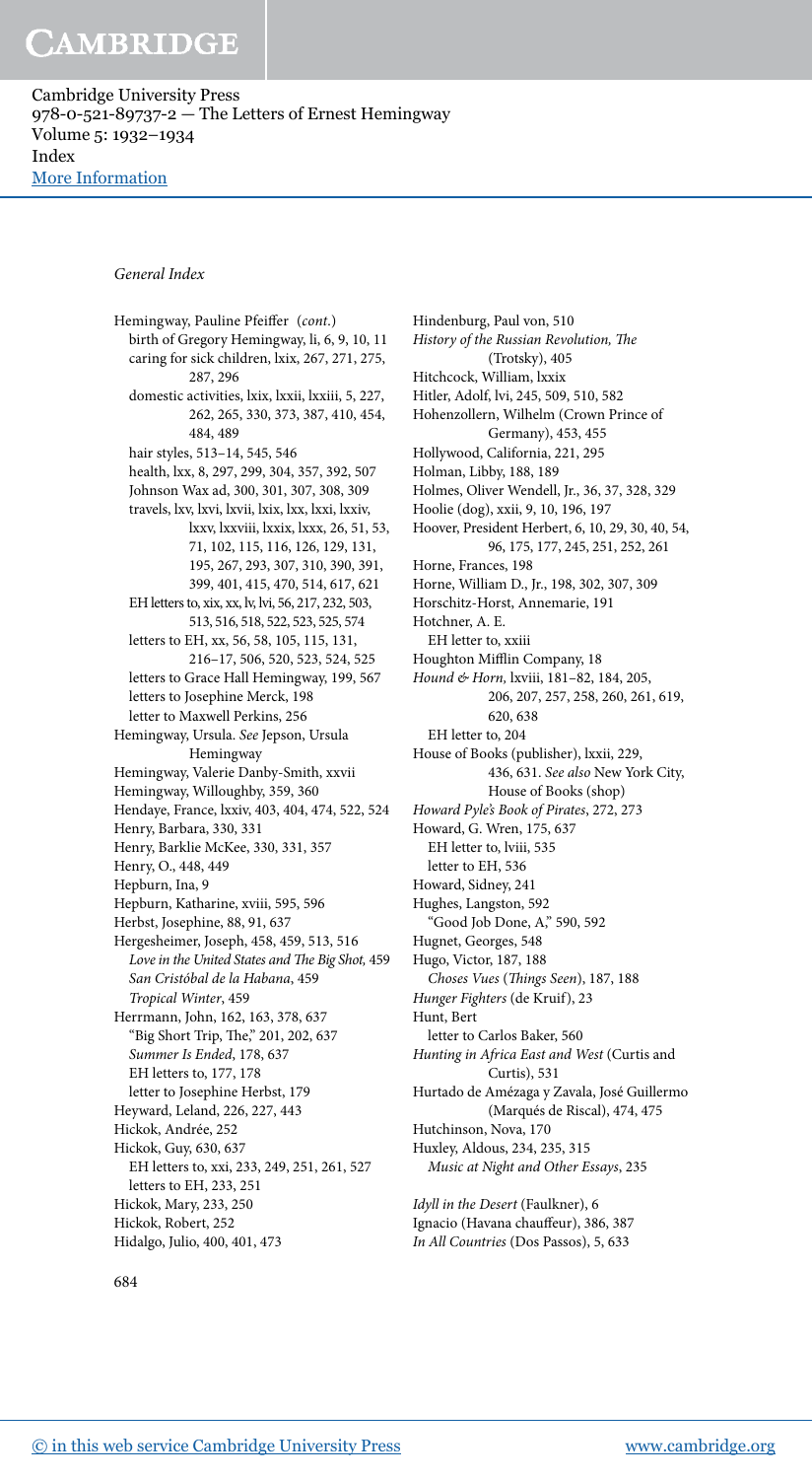Cambridge University Press 978-0-521-89737-2 — The Letters of Ernest Hemingway Volume 5: 1932–1934 Index [More Information](www.cambridge.org/9780521897372)

General Index

Industrial Workers of the World, 177 International Magazine Company, 49 International, The (Lawson), 71 Intimate Memories (Luhan), 72, 376 Invitation to Life (Knight), 314, 315 Iowa migration, 274 Is Sex Necessary? (hurber and White), 501 Isobel (the Hemingways' cook), 57, 58, 457 Italy, lvii, 40, 250, 251, 264, 293, 301, 303, 309, 637 Ivens, Joris, liv Jack Channel (Florida), 29, 30 Jackson, Joseph (Shoeless Joe), 384, 386 Jackson, Virginia Mae, 485, 486 Jackson, William Bennett, Jr., 485, 486 Jacksonville, Florida, lxxi, 103, 131, 314 Jacquot, Gabrielle, li, lxv, 3, 5, 7–8, 10, 57 James, Henry, 556, 560 James, Norah C., 175 Sleeveless Errand, 175 Jap. See Jepson, Jasper Jaurès, Jean, 243, 244, 245 Jean-Jacques Rousseau (Josephson), 27, 28 Jefferson and/or Mussolini (Pound), 414 Jefferson, Thomas, 413, 414 Jelke, Ferdinand Frazier, 405, 406 Jenkins, Howell, 637 EH letters to, 300, 307, 309 letter to EH, 301 Jepson, Alma, 223 Jepson, Florence, 223 Jepson, Gayle, lxxvi, 180, 181, 213, 214, 380, 484, 485, 486, 538, 638 Jepson, Jasper, 180, 181, 223, 380, 484, 486, 538, 638 Jepson, John, 223 Jepson, Ursula Hemingway, lxxvi, lxxvii, 320, 509, 555, 638 EH letters to, xix, xxi, 179, 222, 379, 380, 483, 496, 537, 625 letters to EH, 179, 180, 486, 497, 524, 525 letters to EH and Pauline, lxxvii, 180, 555 Jesuit Guild, 380, 381, 520 Joan of Arc, 447 Johnson Wax ad. See Johnson, S. C., & Sons Johnson, George B., 193 Johnson, Martin, lv, 578, 579 Johnson, Osa Helen, lv, 579 Johnson, S. C. & Sons, 300, 301, 308, 309, 637 Johnston, Alva, 426, 427 Jones, Paul, 638 EH letter to, lvii, 341 letter to EH, lvii, 341, 343–44, 638 Josephson, Matthew, 28 Jean-Jacques Rousseau, 27, 28 Journal, 1929 (Bennett), 259 Journal of Arnold Bennett, The, 1896-1910, 150, 151 Journal of Arnold Bennett, The, 1911-1920, 150, 151, 258, 259 Journal of Arnold Bennett, The, 1921-1928, 259 Joyce, James, xvii, xviii, lxxviii, 40, 41, 68, 98, 100, 236, 281, 282, 365, 367, 447, 616, 624, 632 Finnegans Wake, 41 Portrait of the Artist as a Young Man, A, 68, 70 Ulysses, xvii, 68, 70, 238 Juan-les-Pins, France, 403, 404 Jung, Carl, 321 Kadlec, O. J., 638 EH letter to, 194 letter to EH, 194 Kansas City Journal World, 170 Kansas City Star, 583 Kansas City, Missouri, 154, 250 R. A. Long Building, 78 Research Hospital, 635 Kapital, Das (Marx), 435 Kapiti Plains (Kenya), lxxvi, 566 Key West Citizen, 264, 270, 347 Key West, Florida, li, lii, lxvii, lxix, lxxi, lxxii, lxxiv, lxxix, 40, 97, 133, 154, 160, 164, 166, 211, 314, 646 Air Station Apartments, 22, 23, 497 Casa Marina Hotel, 20, 22, 29, 30 Church of St. Mary Star of the Sea, lxv, 17, 93, 380, 633 Key West Naval Base, 23, 94, 96 Over Sea Hotel, 3, 5, 19, 22, 275, 276 Sloppy Joe's Bar, 34, 130, 642 hompson Fish Company, 192 Trevor & Morris Ford dealership, 115 Venecia Bookstore, 538, 539 Kid from Spain, The (film), 283 Kiki of Montparnasse (Alice Prin), 64 Kiki's Memoirs (Les Souvenirs de Kiki), 64, 73, 74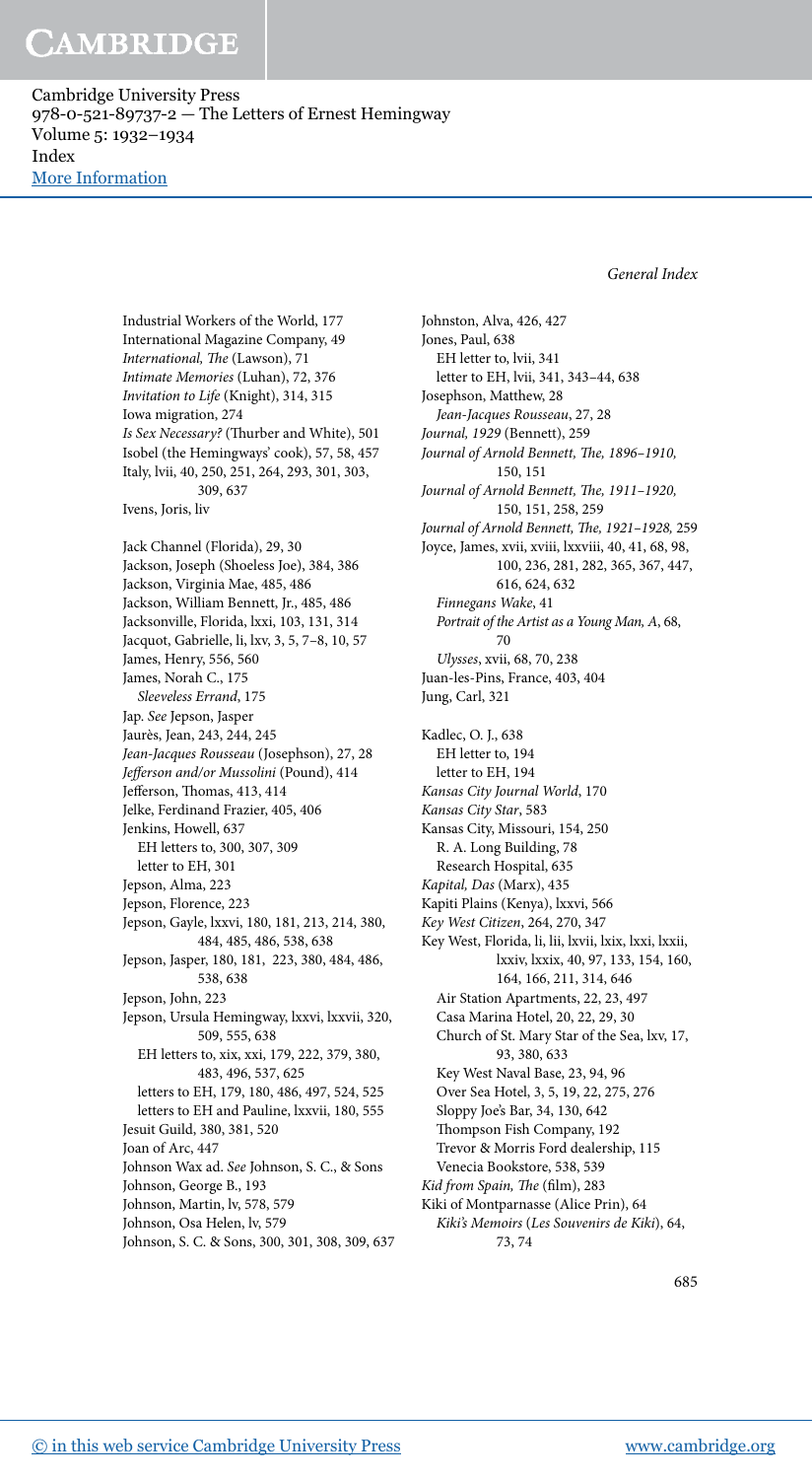Cambridge University Press 978-0-521-89737-2 — The Letters of Ernest Hemingway Volume 5: 1932–1934 Index [More Information](www.cambridge.org/9780521897372)

#### General Index

Kinds of Love: Poems (Eastman), 394 Kipling, Rudyard, 221, 532, 534, 544 "Power of the Dog, The," 221, 222 Kirstein, Lincoln, lxviii, 181, 182, 184, 205, 206, 230, 260–61, 638 EH letter to, lxviii, 257 letter to Archibald MacLeish, 206 letter to EH, 258 Kitzbühel, Austria, 357 Klein, Alfred J., 50, 51, 392, 428 Kluckhohn, Frank, 582, 583 Knight, Eric, lxi, 227, 228, 638 Invitation to Life, 314, 315 EH letter to, xxii, 313 Knight, Ruth, 313, 315 Koritschoner, Hans, lxxviii Kreisler, Friedrich, 384, 386 Kristin Lavransdatter (Undset), 195, 196 Kronenberger, Louis, 548 L.L. Bean Company, 203, 488, 489 "L'Art" (Gautier), 270 L'Éducation Sentimentale (Flaubert), 187, 188 L'Indice (Italian literary journal), 39, 40, 305 La Farge, Oliver, 37 Laughing Boy, 37 Sparks Fly Upward, 35, 37 Ladies' Home Journal, 222 Lady Chatterley's Lover (Lawrence), 318, 321 Lafayette, Madame de, 204, 205 Landor, Walter Savage, 384, 386 Lardner, Ring, 80, 83, 242, 366, 369, 372, 638, 642 Round Up, 80, 83, 372 EH letter to, 218 Last Flight, The (film), 16, 17 Laughing Boy (La Farge), 37 Lausanne, Switzerland, 302 Lausanne Peace Conference, 302, 528 Laval, Pierre, 6 Lawrence, D. H., 72, 321, 366, 376, 422, 632 Lady Chatterley's Lover, 318, 321 Letters of D. H. Lawrence, The, 258, 271, 273 Lawrence, T. E., 595 Lawson, Henry, 498, 499 While the Billy Boils, 499, 502, 503 Lawson, John Howard, 69, 71, 94 International, The, 71 Success Story, 71 Lawson-Johnston, John O., 269 Lawson-Johnston, Katherine, 269, 285

L-Bar-T Ranch (Wyoming), xxii, lxviii, lxix, 22, 37, 133, 144, 150, 166, 193, 198, 231, 262, 263, 492, 641, 642 Le Grau-du-Roi, France, 361, 362, 371 Le Havre, France, 50 Lechner, Henriette, lxxv, 3, 5, 403, 456, 489, 503, 506, 517, 522, 636 letter to EH, 524 Leducq, André, 252  $Left$  (magazine), 153, 154 Léger, Fernand, 40, 41 Leighton, Lawrence, lxviii, 184, 204, 206, 207 Lembke, Charles, 492 Lengel, Edward, 128 Lengel, Nelle, 60, 61 letter to Pauline Hemingway, 60 Lengel, William, 24, 25, 32, 34, 62, 63, 79, 553, 554, 639 EH letters to, xix, lviii, 55, 56, 60, 65, 127, 163, 263 letters to EH, 34, 56, 60, 65, 66, 128, 164 Lengel, William and Nelle Forever and Ever, 60, 61, 127, 128 Lenin, Vladimir, 395, 405 Leonard, Benny, 531, 534 Leonard, H. L., Rod Company, 140, 143 Leonard, Hiram Lewis, 143 Leopold, Nathan, 319, 321 Letters of D. H. Lawrence, The, 258, 271, 273 Lewis, Elizabeth Ray, 639 EH letter to, 421 letters to EH, 422, 639 Lewis, Sinclair, xvii, xviii, 101, 103 Lewis, Wyndham, 236, 238, 624 Paleface, 238 Time and Western Man, 236, 238 Lewisohn, Ludwig, 72 Expression in America, 72 Liberator, The (magazine), 395 Libertad, La (newspaper), 582, 583 Liberty (magazine), 17, 638, 639 Liberty: The Story of Cuba (Rubens), 258, 259 Liddell Hart, B. H. Colonel Lawrence: The Man Behind the Legend, 593, 595 Liebknecht, Karl, 244, 245 Life, 76 Light in August (Faulkner), 258, 259, 277 Linares García, Abelardo, 517, 518, 522 Lindsay, Nicholas Vachel, 433, 435

686

[© in this web service Cambridge University Press](www.cambridge.org) www.cambridge.org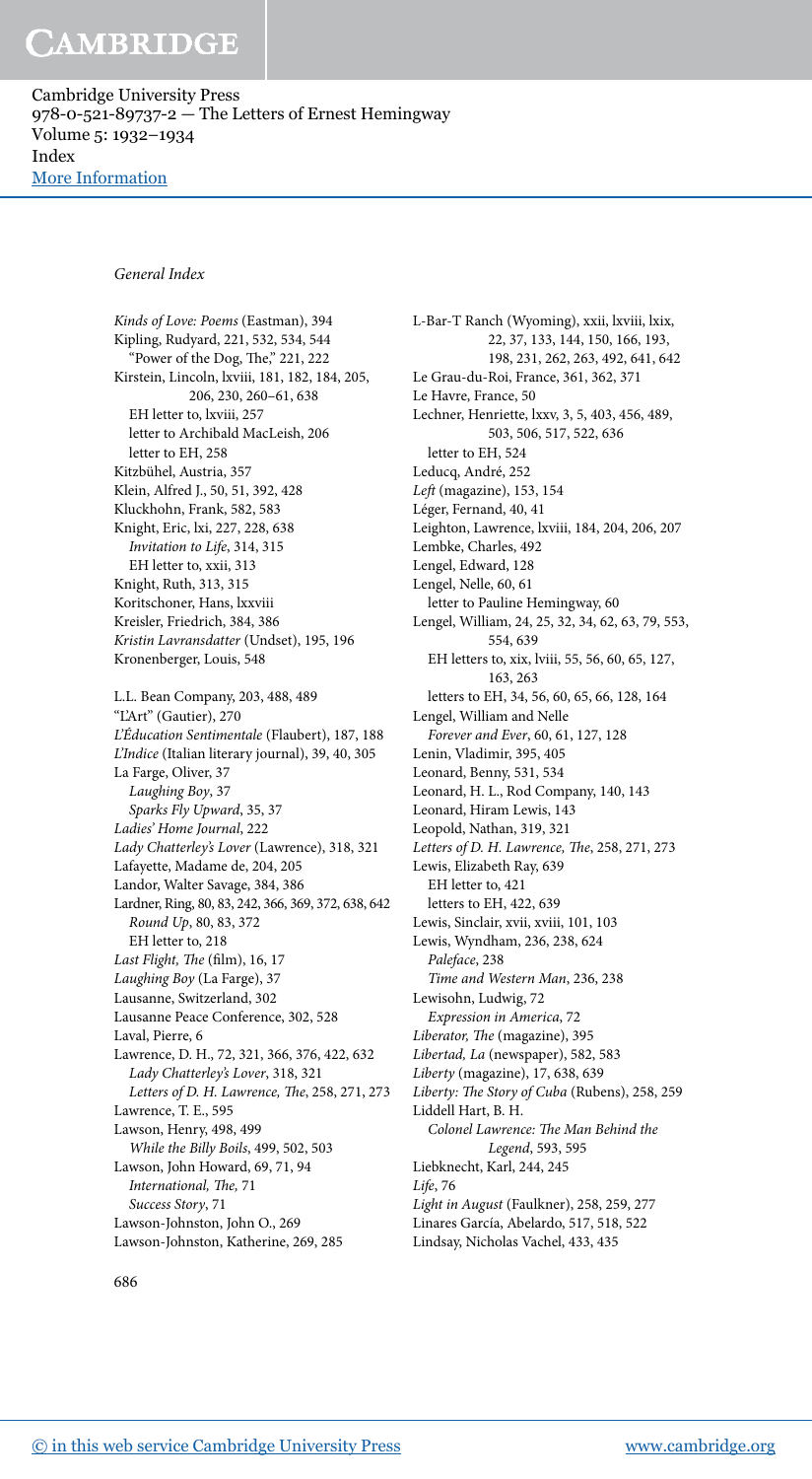Cambridge University Press 978-0-521-89737-2 — The Letters of Ernest Hemingway Volume 5: 1932–1934 Index [More Information](www.cambridge.org/9780521897372)

General Index

Lipari (Italy), 50, 52 Literary Digest, 631, 637 Literary Guild (publisher), 83 Literary Mind, The (Eastman), 394 Little Lord Fauntleroy (Burnett), 265 Little Review, 282, 366, 376, 527 Little Women (Alcott), 268, 269 Livingston, Chester, 58 Livingston, Grace Adelaide Hemingway, 58 Loeb, Harold, 51, 52 Loeb, Richard, 321 Lone Wolf, The (Vance), 96 Long Hunt (Boyd), 611 Long, Ray, 25, 49, 92 20 Best Short Stories in Ray Long's 20 Years as an Editor, 93 Long, Raymond A., 78 Longfellow, Henry Wadsworth "Psalm of Life," 626 Look Homeward, Angel (Wolfe), 83, 178, 335 López Méndez, Luis, 432, 473, 474 Escena Callejera (Street Scene), 474 Lorenzo in Taos (Luhan), 72, 376 Lovat Dickson's Magazine, 536 Love in the United States and The Big Shot (Hergesheimer), 459 Lovett, Adele, 385, 386 Lovett, Robert Abercrombie, 386 Lowe, William Graham, 21, 22 Luce, Henry, 84, 435 Ludwig, Emil, 590, 592 Luhan, Mabel Dodge, 72, 374, 376 Background, 376 Intimate Memories, 72, 376 Lorenzo in Taos, 72, 376 Lutheran Church, 68 Luxemburg, Rosa, 244, 245 MacGregor, Charles, 375, 639 EH letters to, 75, 588 Machado, Gerardo, lxxiv, 413, 414, 470, 472, 474 Machiavelli, Niccolò, 303 Mackenzie, Compton, 152, 272, 273, 292 First Athenian Memories, 150, 152 Gallipoli Memories, 150, 152 Greek Memories, 150, 152, 272, 273

MacLeish, Ada, lxxix, 18, 53, 88, 90, 307, 309, 384, 423, 478, 509, 545, 547, 599, 600, 621, 626, 639, 642 letters to EH, 504, 508

MacLeish, Andrew, 91, 398 MacLeish, Archibald, lxv, lxxix, 3, 5, 10, 20, 21, 22, 30, 58, 67, 71, 76, 95, 98, 110, 159, 246, 252, 268, 276, 282, 307, 350, 388, 423, 430, 447, 461, 478, 605, 620, 621, 632, 639, 643 inabilty to go on African safari, lxvi, 113, 138, 139, 160, 246, 392, 396, 401, 546, 639 involvement in feud with Eastman, lxxiii, 399, 409, 418, 420, 423 reaction to DIA, 328, 329 Conquistador, lxv, 17, 18, 35, 88, 90, 91, 131, 165, 167, 185, 639 Frescoes for Mr. Rockefeller's City, 432, 435, 453, 455 Hamlet of A. MacLeish, The, 548 New Found Land, 18, 639 EH letters to, xix, xxi, xxiv, xxvi, liii, lv, lvi, lxi, 16, 53, 71, 87, 124, 138, 165, 181, 205, 229, 238, 259, 298, 335, 384, 386, 396, 407, 422, 424, 432, 452, 545, 625 letters to Bruce Bliven, 418, 420, 423 letter to Carlos Baker, 622 letters to EH, 54–55, 91, 125, 184, 396, 398, 399, 406, 409, 420, 423 letter to Ezra Pound, 167 letter to Lincoln Kirstein, 206 letter to Max Eastman, 423 MacLeish, Kenneth (Archibald's brother), 18, 386 MacLeish, Kenneth (Archibald's son), 17, 18, 53 MacLeish, Martha, 88, 91 MacLeish, Mimi, 18 MacLeish, Peter, 167 Madame Bovary (Flaubert), 187, 188 "Madame Tellier's Establishment" ("La Maison Tellier") (Maupassant), 402, 403, 462 Madrid, lvi, lxxv, 517 Bar Chicote, 631 Casa del Pueblo, 146 Cervecería Álvarez, 505, 506 Hotel Biarritz, lxiv, lxxv, 343 Museum of Modern Art, 609 Palacio de Velázquez, 517, 518 Parque del Buen Retiro, 516, 518 Prado Museum, 165, 516, 518 Salón de Otoño, 517, 518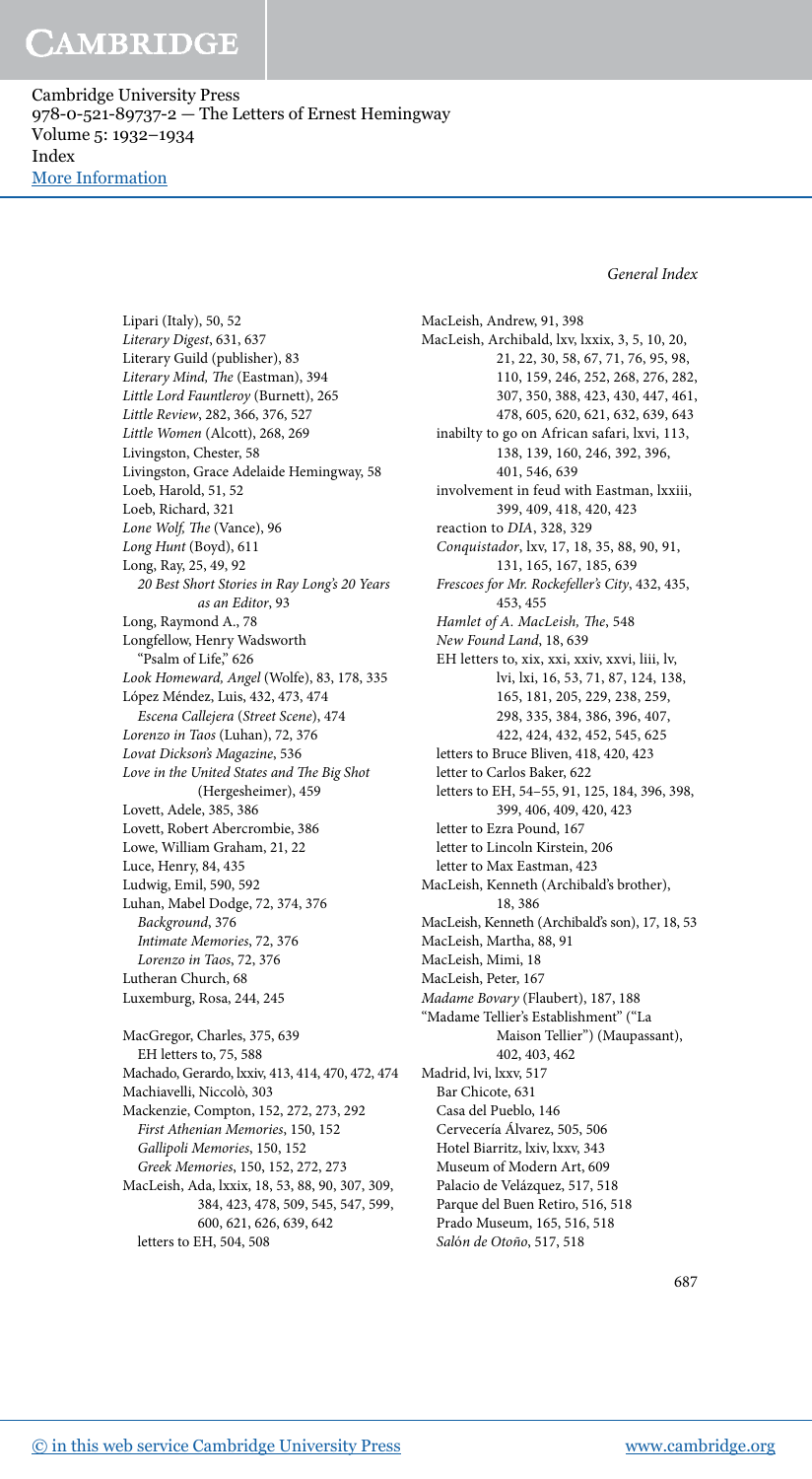Cambridge University Press 978-0-521-89737-2 — The Letters of Ernest Hemingway Volume 5: 1932–1934 Index [More Information](www.cambridge.org/9780521897372)

#### General Index

Mainland, Ernest Hemingway, xxv Making of Americans, The (Stein), 347, 445, 447, 475, 479, 548 Malatesta, Enrico, 244, 245 Malbrán, Manuel Ernesto, 476, 480 Malindi, Kenya, lxxviii, 575 Palm Beach Hotel, lxxviii Man Must Fight, A (Tunney), 291 Manhattan Transfer (Dos Passos), 5, 633 Manifesto of the Communist Party (Marx and Engels), 600 Manley, J. F., 575, 640 EH letter to, 529 Manyara, Lake (Tanganyika), lxxviii "Many Thousands Gone" (Bishop), 47 Marching On (Boyd), 610, 611 Mare, Il (Italian newspaper), 305, 306 Mariel, Cuba, 106, 108, 109, 114, 116, 361 Marlboro cigarettes, 80, 83 Marquesas Keys (Florida), 21, 22, 29 Marseille, France, lxxvi, 50, 51 Martino, Giacomo de, 263 Marvell, Andrew "To His Coy Mistress," 371, 372 Marx, Karl, 70–71, 276, 302, 395, 435 Kapital, Das, 435 Marx, Karl and Friedrich Engels Manifesto of the Communist Party, 600 Mason, Antony, lxxii, 269, 285, 330, 410, 441, 640 Mason, David. See Mason, Antony Mason, Grant, lxvi, lxxii, 128, 155, 209, 330, 453–54, 457, 472, 473, 640 EH letters to, 143, 209, 301, 359 Mason, Jane, lxvi, lxxii, lxxiii, lxxviii, 110, 111, 128, 159, 209, 213, 232, 400, 408, 410, 434, 436, 438, 453–54, 509, 545, 546, 640 EH letters to, xix, lvi, 105, 115, 129, 143, 154, 209, 212, 220, 223, 267, 285, 301, 309, 312, 329, 359, 386, 414, 439, 455, 472, 513, 516, 552, 626 letters to EH, 106, 129, 209, 210, 268, 312, 436, 455, 516, 566 letter to EH and Pauline, 553 letter to Pauline Hemingway, 115, 436 Masses, The (magazine), 395 Masson, André, 99, 100, 475, 479 Matanzas, Cuba, 5 Matthews, T. S., 557, 561

Maugham, W. Somerset, 273, 504 Narrow Corner, The, 271, 273 Maupassant, Guy de, 403, 532, 534, 557 "Madame Tellier's Establishment" ("La Maison Tellier"), 402, 403, 462 Maximilian I (Emperor of Mexico), 68, 70 "Mazeppa" (Shipman), 275, 276 McAlmon, Robert, 276, 277 Village, 277 McCall's, 269, 271 McClain, John Wilcox, 375, 376 McGrath, Thomas, lxxix, 612, 613, 614, 640 "Do Fishermen Lie?", 395, 396, 511, 640 EH letters to, 395, 511, 622 letters to EH, 396, 511, 622 McLean Medicine Company, 399 Mees, Hollis Roy, 491, 492 Melbourne, Florida, 154 Memphis, Tennessee, lxx, 161 Men Against Death (de Kruif), 23 Men and Memories: Recollections of William Rothenstein, 1872–1900, 151 Men and Memories: Recollections of William Rothenstein, 1900–1922, 150, 151 Men of Art (Craven), 611 Mencken, H. L., 132, 170, 329 Menton, France, 537 Merck, George, 640 Merck, Josephine, lxxiii, 213, 640 EH letters to, lxxiii, 197, 415 letter to EH, 198 letter to Pauline Hemingway, 213 Mérimée, Prosper, 532, 534 Methodist Church, 68 Metro-Goldwyn-Mayer (MGM) Studios, 12, 13, 71, 266, 347 Mexico, 68, 70, 103 Meyer, Wallace M., 439, 477 Miami Daily News, 622 Miami, Florida, lxxix, 26, 51, 53, 57 Microbe Hunters (de Kruif), 23 Midsummer Night Madness and Other Stories (O'Faoláin), 500, 503, 504, 515 Milestone, Lewis, liv, 337, 341, 366, 367 letter to EH, 366 Millay, Edna St. Vincent, 385, 386 Millington, Thomas "Babes in the Wood" (song), 592 Miró, Joan, 99, 100

Ferme, La (The Farm), 99, 100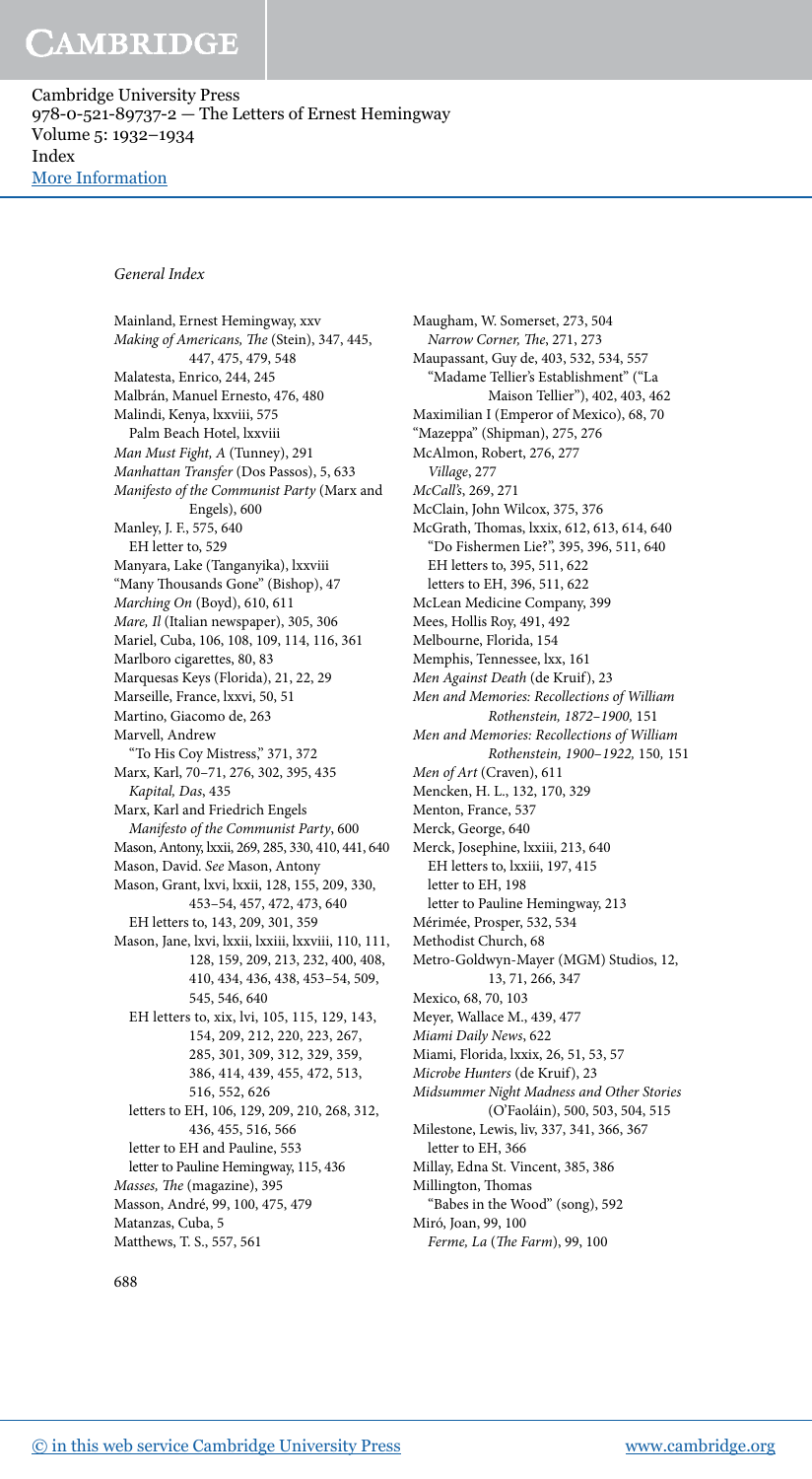Cambridge University Press 978-0-521-89737-2 — The Letters of Ernest Hemingway Volume 5: 1932–1934 Index [More Information](www.cambridge.org/9780521897372)

General Index

Mitchell, Charles E., 515, 516 Mix, Tom, 291, 293 Modern Art: The Men, the Movements, the Meaning (Craven), 610, 611 Modern Library, 22, 42, 43, 121, 145, 146, 162, 201, 202, 216, 224, 282 Mombasa, Kenya, liii, lxxvi, lxxviii, 50, 51, 575 Tudor House, lxxviii Monotti, Francesco, 39, 40, 303, 304, 305, 306, 307 Montalvo y de la Cantera, José de Jesús (Conde de Casa Montalvo), 472, 474 Montana, li, lii, 274, 333, 373, 646 Montgomery, Alabama, 25, 151, 161 Moody, Dwight L., 87 Moorhead, Ethel, 41, 152, 171, 172, 625 Morgan, J. P., 5 Morgan, Maud, 29, 31 Morgan, Patrick, 31 Morning Glory (film), 596 Morris, George F., 113, 115 Motor Boating (publication), 436 Mowrer, Hadley. See Hemingway, Hadley Richardson Mowrer, Paul, lxxiii, 222, 232, 597, 641 EH letter to, 233 Mozart (Davenport), 189, 191 Murphy, Baoth, lxviii, 231, 641 Murphy, Frederick, 375 Murphy, Gerald, lxxix, 3, 5, 124, 125, 166, 167, 182, 183, 185, 232, 277, 300, 375, 385, 386, 398, 423, 425, 432, 455, 461, 462, 602, 603, 614, 615, 617, 641 1932 trip to Wyoming, lxviii, 208, 213, 230, 231 health, 336, 337 EH letters to, xxiii, lv, 167, 598 letters to Archibald MacLeish, 231 letters to EH, 184, 232 Murphy, Honoria, lxviii, 230, 231, 641 Murphy, Levin, 176 Murphy, Noël, 372, 375 Murphy, Patrick, 231, 337, 641 Murphy, Patrick Francis (Gerald's father), 5 Murphy, Sara, lxxi, lxxix, 124, 125, 166, 167, 185, 232, 300, 336, 337, 385, 386, 398, 423, 455, 598, 599, 602, 603, 614, 615, 617, 621, 641

1932 trip to Wyoming, lxviii, 208, 213, 230, 231 EH letters to, xxiii, 167, 599 letters to EH, 184, 232, 336 Murrow, Edward R., 630 Murry, John Middleton, 279, 280, 422, 423, 424 Son of Woman: The Story of D. H. Lawrence, 422, 423 Music at Night and Other Essays (Huxley), 235 Mussolini, Benito, 52, 264, 282, 412–13, 414, 446, 643 My Life and Hard Times (Thurber), 501, 502, 647 My Thirty Years' War (Anderson), 376 Nairobi, Kenya, lxxvi, lxxvii, 50, 566 New Stanley Hotel, lxxvi, lxxvii Napoleon III (Emperor of France), 70, 412, 414 Narrow Corner, The (Maugham), 271, 273 Nation, 88, 91, 96, 243, 294 National Committee for the Defense of Political Prisoners (NCDPP), 80, 83 Neagoe, Peter, 131, 132 Americans Abroad, 131, 132 letter to EH, 132 Nebraska, 261 Nest of Simple Folk, A (O'Faoláin), 500 Nevinson, Henry Woodd Goethe: Man and Poet, 506 New Deal, 489, 537, 568, 608 National Recovery Administration, 489 Reconstruction Finance Corporation Act (1932), 30, 40 New Directions (publisher), 413 New English Weekly, 257, 258 New Found Land (MacLeish), 18, 639 New Masses, 23, 182, 184, 185, 243, 625, 632 New Orleans, 213 New Oxford Outlook, 619, 620 New Republic, lxxiii, 118, 188, 243, 275, 276, 399, 405, 406, 409, 420, 453, 629 publication of Eastman's "Bull in the Aternoon," lv, lxxiii, 393–94, 396–98, 407–8, 410–11, 418–19, 420, 422, 423, 424–25, 427, 453, 548, 629, 639 EH letters to, lv, 405, 406, 419, 420 New Review, 131–32, 305, 306, 644 New York American (newspaper), 296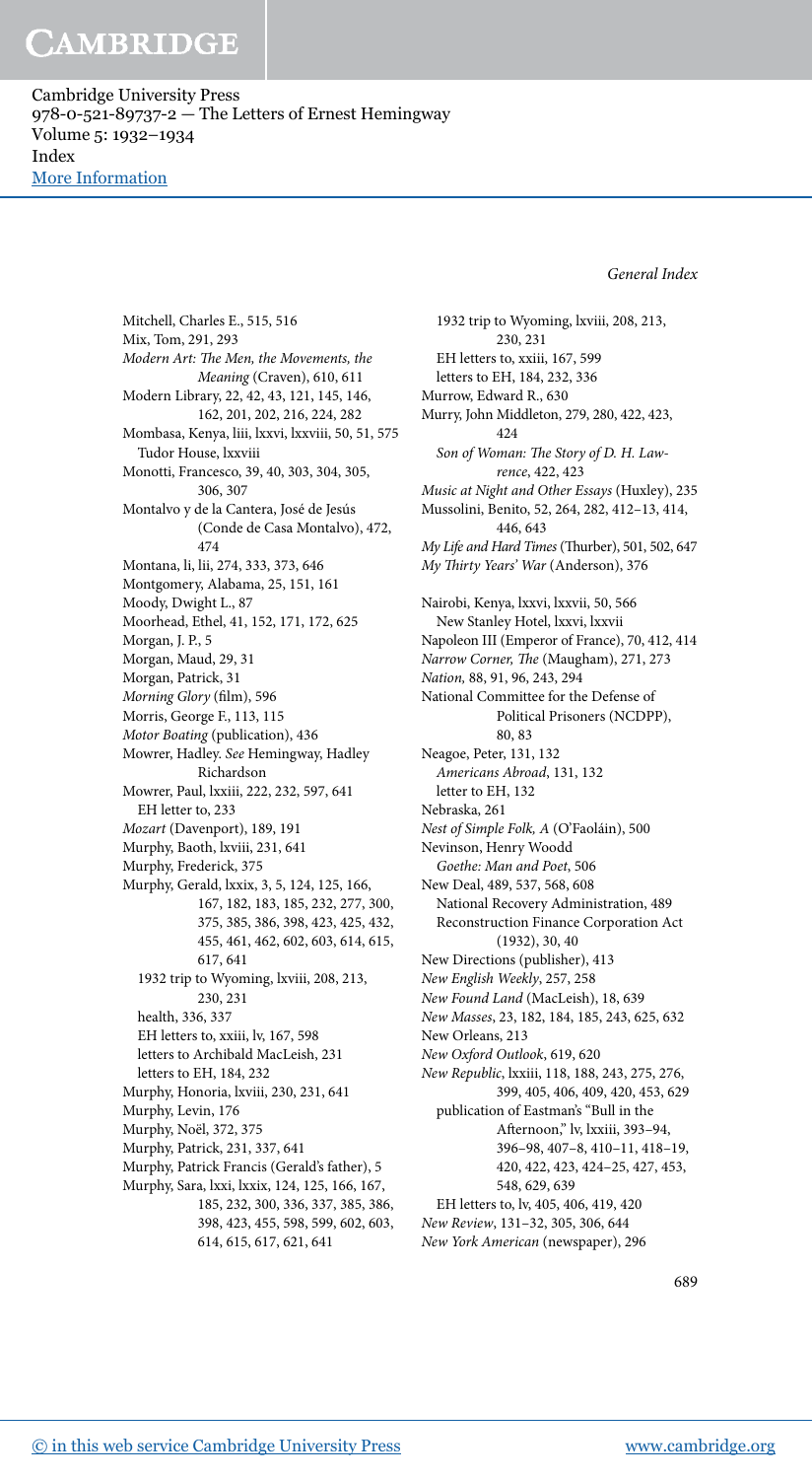Cambridge University Press 978-0-521-89737-2 — The Letters of Ernest Hemingway Volume 5: 1932–1934 Index [More Information](www.cambridge.org/9780521897372)

#### General Index

New York City, li, lxx, lxxi, lxxix, 250, 271, 276, 642 Algonquin Hotel, 394, 395 Arden Galleries, 309, 331 Aurora Restaurant, 325 Battery, The, 40, 41 Begdorf Goodman, 213, 214 Best & Co., 213, 214 Bonwit-Teller, 213, 214 Brevoort Hotel, lxx, 311 Criterion Theatre, lxx Doctors Hospital, 410, 434, 438 House of Books (shop), lxxi, 65, 316, 631 Jay-Thorpe, 213, 214 Montross Gallery, 288, 351 Museum of Modern Art, 607 National City Bank, 331, 515, 516 Rockefeller Center, 435 Royalton Hotel, 586 St. Moritz Hotel, 333, 353 Wheeler Shipyard, lxxix, 579 New York Daily Mirror, 188 New York Daily News, 538 New York Evening Sun, xviii New York Herald Tribune, 28, 96, 167, 264, 265, 427, 522, 540, 541, 543, 645 New York Post, 641 New York Sun, 90, 188 New York Times, 165, 230, 243, 270, 294, 427, 495, 540, 543, 596 New York Times Book Review, 543 New York World-Telegram, 544 New Yorker, 76, 150, 230, 235, 240, 242, 243, 427, 449, 515, 517, 518, 556, 560, 629, 631, 633, 634, 639, 647 New Zealand, 132 News of the World, 279, 280 Ngorongoro Crater (Tanganyika), lxxvi, 569 "Nikki and Her War Birds" (Saunders), 17 Nobel Prize in Literature, 279, 280, 384 Nordquist, Lawrence, lxix, 20, 22, 37, 161, 192, 202, 208 Nordquist, Olive, lxviiii, 22, 37, 214, 232 Not in a Day (Albee), 274, 628 Nouvelle Revue Française, Les Éditions de la, 58 Oak Park and River Forest High School, 636 Oak Park, Illinois

Oak Park Public Library, xxiii

O'Brien, Edward J., 13, 14, 38, 39 Best Short Stories of 1923, The, 14, 38, 39 Best Short Stories of 1933, The, 39, 274, 628 Ochoa, Javier Berastegui, 453, 455 O'Day, Harriet, 642 EH letter to, 627 O'Faoláin, Seán, lvi, 498, 500, 502, 504 "Death of Stevey Long, The," 502, 503 "Fugue," 500 Midsummer Night Madness and Other Stories, 500, 503, 504, 515 Nest of Simple Folk, A, 500 "Small Lady, The," 498, 500, 502, 503, 504, 515 Omnibus of Crime, The (Sayers), 27 On War (Vom Kriege) (Clausewitz), 37 Orme, Rowan. See Rowan-Hamilton, Sidney Outdoor Life, 192, 193, 395, 396 Oxford, University of, 293 Ozark, Alabama, 154, 161 Pagany, 548 Page, Thomas Nelson Two Little Confederates, 272, 273 Paleface (Lewis), 238 Pamplona, Spain, 98, 434, 435 Pan American Airways, 209, 270, 361, 640 Paramount Pictures, xxii, lv, lxi, lxx, 226, 228, 264, 265, 266, 284, 289, 290, 294–95, 329, 635, 646 Paris, lxxv, lxxvi, lxxviii, 50, 237, 641 Anglo-American Press Club, 631 Brasserie Lipp, 50, 52, 526 Brentano's book store, 550 Café du Dôme, 277 Café les Deux Magots, 219 Dingo Bar, 631 Gare de Lyon, 50, 302 Hôtel Crillon, 580 Hôtel Paris-Dinard, lxxviii O'Rossen (tailor), 299, 300, 400 Saint Sulpice church, 630 Shakespeare and Company, 238, 294, 321, 526, 527, 628 Paris Commune (1871), 68 Paris Herald, 630 Paris Tribune. See Chicago Tribune (European edition) Parke, Fred, 621, 622 letter to EH, 622

Parker Pens, xxiii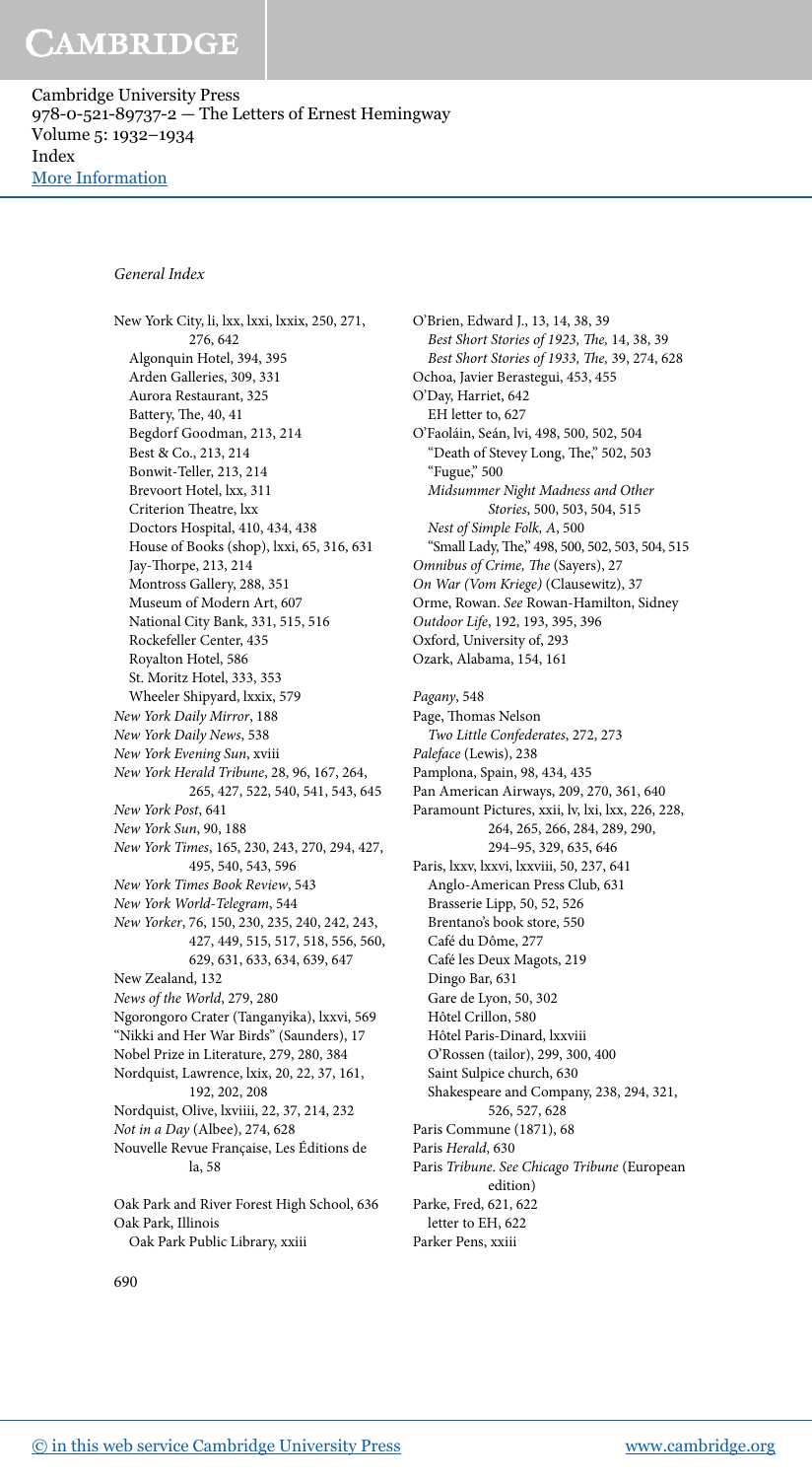Cambridge University Press 978-0-521-89737-2 — The Letters of Ernest Hemingway Volume 5: 1932–1934 Index [More Information](www.cambridge.org/9780521897372)

#### General Index

Parker, Dorothy, lxx, 75, 296, 375, 376, 396, 434, 436, 453, 454 Ater Such Pleasures, 540, 543 Parker, Edwin Pond, II, 375, 376 Parker, Maude, 528, 536, 537 Passionate Years, The (Crosby), 15, 632 Pastures of Heaven, The (Steinbeck), 274 Pasubio, Monte (Italy), 306 Paterson, Isabel, 95, 96 Patinir, Joachim, 516, 518 Paul, Saint, 244, 245 Payson, Charles Shipman, 71 Peele, George, 287 Peet, Herbert, 34 Peet, Margot, 34 Pegler, Westbrook, 354, 355–56 Peirce, Alzira, 98, 100, 362, 621, 642 Peirce, Bill, 100, 361, 362 Peirce, Mellen, 99, 100 Peirce, Michael, 100, 361, 362 Peirce, Waldo, xix, lxvi, lxxix, 3, 5, 25, 32, 159, 302, 361, 362, 446, 642 portrait of EH (1928), 26 Death in the Gulf Stream, 642 "Don Ernesto en Pamplona," 26 "For Ernest (alias Kid Balzac)," 26 Katie's Boys, 642 Running of the Bulls, The, 98, 620, 621 Silver Slipper, The, 642 Two Partridges and a Shotgun, 99, 100 EH letters to, xix, lxi, lxvi, 72, 98, 129, 620 letters to EH, 72, 100, 131, 621 Percival, Philip, lxxvi, lxxvii, lxxviii, 530, 531, 552, 566, 569, 574, 575, 581, 640 Pereda, Prudencio de, 642 EH letter to, 592 Pérez Lugín, Alejandro, 369, 372 Currito de la Cruz, liv, lxxii, lxxv, 368, 369, 371–72, 490–91, 508, 513, 568, 569. See also Franklin, Sidney Perkins, Bertha, 24, 25, 92, 93, 239, 241, 460, 480 Perkins, Louise, 61, 63 Perkins, Maxwell, xx, lv, lix, lx, lxviii, lxx, 3, 5, 22, 46, 47, 55, 64, 65, 73, 101, 109, 208, 214, 232, 261, 275, 339, 388, 412, 633, 642, 645, 647 1932 trip to Dry Tortugas, 20, 21 December 1932 duck hunt, lxx, 297, 298, 299 EH visits to, lxxi, lxxix, 399, 642

publishing DIA, l, liii, lxvi, lxvii, lxviii, lxxii, 21, 35, 43, 89, 132, 174 publishing WTN, lxxii, lxxiii, lxxv, 402, 441, 449, 489, 545, 558, 617 EH letters to, xix, xxi, xxii, xxiii, xxiv, xxvii, lii, liv, lv, lvi, lviii, lix, lxi, 6, 10, 12, 14, 24, 27, 41, 47, 61, 71, 78, 84, 91, 92, 97, 106, 119, 128, 143, 144, 146, 147, 148, 149, 156, 162, 164, 170, 172, 188, 189, 200, 206, 215, 223, 239, 255, 258, 266, 270, 271, 291, 292, 310, 311, 323, 327, 334, 338, 352, 358, 360, 362, 368, 378, 381, 386, 390, 396, 404, 410, 415, 436, 451, 459, 462, 469, 475, 480, 487, 490, 521, 539, 540, 563, 568, 593, 601, 610 letters to EH, 11, 13, 15, 22, 25, 42–43, 61, 63–64, 72, 82–83, 84, 91, 93, 97–98, 107, 123, 129, 144, 146, 152, 156, 163, 171–72, 173, 191, 200, 202, 207, 215, 217, 218, 224–25, 241–42, 256–57, 262, 266, 267, 270, 273, 294, 310, 325, 327, 335, 338, 353, 358, 362, 364–65, 371–72, 381, 390, 396, 410, 412, 439, 463, 469, 471, 472, 475, 479–80, 481, 490, 492, 522, 540, 543–44, 545, 563, 568, 569–70, 626 letters to Hadley Richardson Hemingway, 163, 216 Perry, Everett, 643 EH letter to, 326 letter to EH, 326, 327 letters to Whitney Darrow, 327 Pershing, John J., 385 Pfeifer, Gustavus A., li, lxv, lxx, lxxix, 9, 51, 53, 87, 98, 110, 113, 115, 124, 137, 160, 166, 259, 261, 378, 474, 488, 599, 608, 643 1932 trip to Dry Tortugas, lxv, 20, 21, 33, 42, 71 1933 trip to Cuba, lxxii, 336, 349, 350, 351, 357, 358, 400, 429 funding of African safari, lxxii, 110, 111, 113, 114, 136, 138, 139, 183, 345, 347, 382, 643 EH letters to, xx, 294, 521 letters to EH, xx, 111, 113, 138, 142, 160, 246, 295, 521, 579, 599 Pfeifer, Karl, lxix, lxxii, 9, 351, 509, 511, 643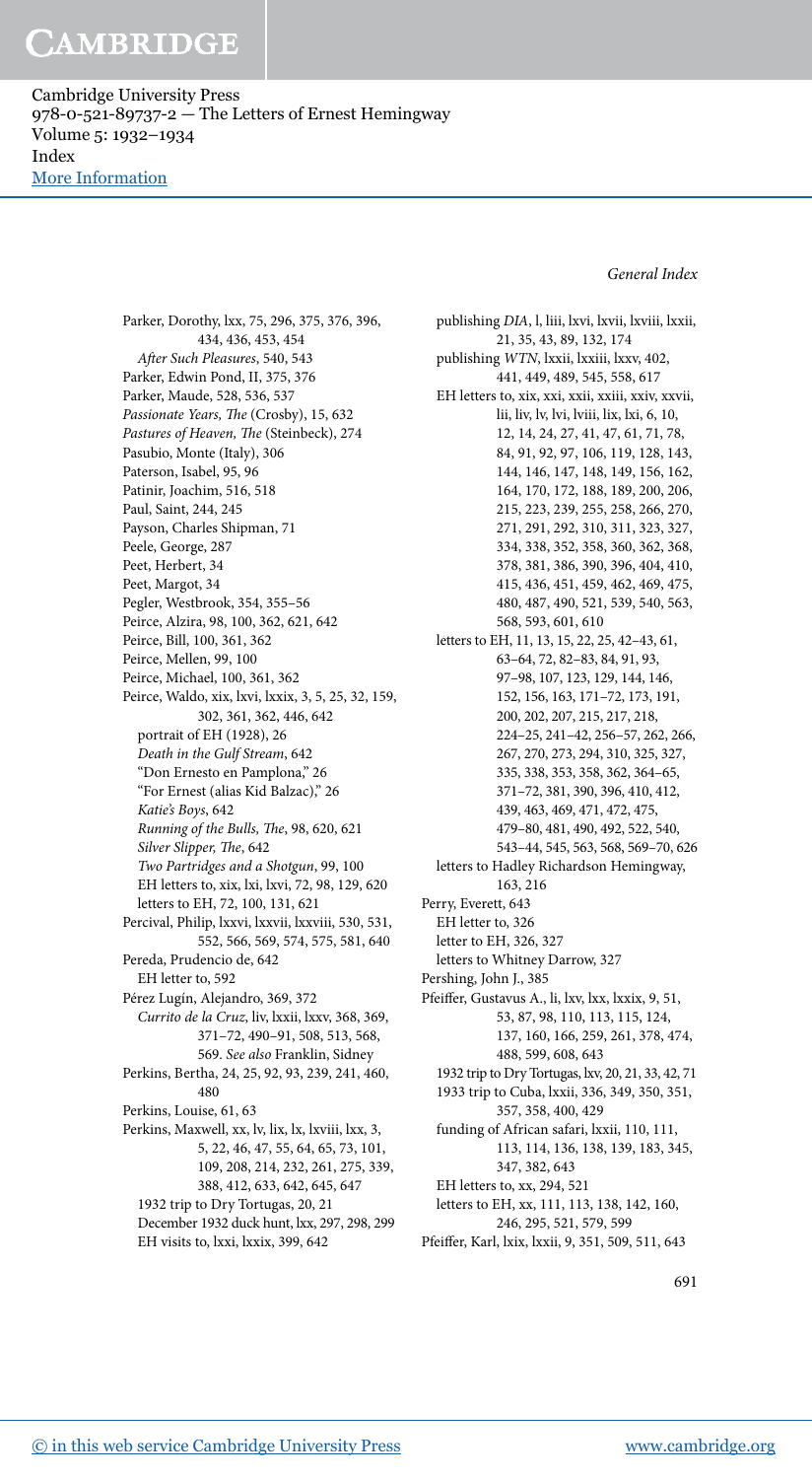Cambridge University Press 978-0-521-89737-2 — The Letters of Ernest Hemingway Volume 5: 1932–1934 Index [More Information](www.cambridge.org/9780521897372)

#### General Index

Pfeifer, Louise, lxv, lxxix, 53, 295, 643 Pfeifer, Mary, lxvii, 643 EH letters to, xix, lii, lvi, 6, 25, 26, 194, 356, 507 letter to EH, 195 letter to EH and Pauline, 474 letters to Pauline Hemingway, 27, 511 Pfeifer, Matilda, 511 Pfeifer, Paul, lxvii, 6, 10, 20, 26, 33, 251, 261, 290, 357, 358, 508, 643 letter to EH, 26 letter to EH and Pauline, 510 Pfeifer, Paul Max, 643 Pfeifer, Pauline. See Hemingway, Pauline Pfeifer Pfeifer, Virginia "Jinny," lxxiv, lxxv, lxxvii, 6, 9, 197, 208, 251, 289, 291, 357, 473, 474, 476, 508, 514, 525, 582, 607, 643 1933 trip to Cuba, lxxiv, 452, 470, 472, 473 barn remodeling and fire, 297, 298, 299 caring for Hemingway children, lxvii, lxix, lxxvi, lxxvii, 195, 196, 485, 509, 510, 547, 636 health, lxx, 297, 299, 507, 523 role in Gardner marriage, 336, 337, 357 trip to Austria, 312, 317, 318, 321, 330 letters to EH, 331, 337 Pharos Editions, 28, 68 Phelan, Pauline, 92, 93 Phelps, William Lyon, 120, 123, 125, 261, 384, 385 Philadelphia, Pennsylvania, lxxix Academy of Natural Sciences, lxxix Philadelphia Public Ledger, 227, 228, 638 Phillipe, Charles-Louis Bubu of Montparnasse, 67 Photoplay, 525, 526 Picasso, Pablo, xviii, 475, 479, 494 Absinthe Drinker, The, xviii Pickford, Mary, xvii Pictorial Review, 14, 39 Pierre Matisse Gallery, 609 Piggott, Arkansas, li, lxvii, lxix, lxx, 114, 139, 144, 154, 161, 166, 183, 211, 213, 250, 251, 262, 358, 643 Pilar (EH's boat), xviii, lxi, lxvii, lxxix, 138, 579, 590, 591, 596, 604, 612, 613, 630, 640 Pisani, Pietro, 305 Players Club (New York City), 176, 177

Plomer, William, 502, 504 Child of Queen Victoria and Other Stories, he, 502, 503, 504, 515 Porel, Jacques, 67, 632 Porter, Sidney, 448, 449 "Portrait" (Faulkner), 19 "Portrait of Bascom Hawke, A" (Wolfe), 163, 637 Portrait of the Artist as a Young Man, A (Joyce), 68, 70 Potha Hill (Tanganyika), lxxvi, 566 Pound, Dorothy, 41, 304, 413, 446 Pound, Ezra, xxii, lvii, lviii, 13, 14, 165, 231, 236, 281–82, 286, 354, 365, 367, 432, 453, 624, 634, 643 ABC of Economics, 412, 413, 414, 643 Active Anthology, 527–28, 536, 537 Cantos, The, 167, 281-82, 354, 643 Draft of XXX Cantos, A, 167, 643 Guido Cavalcanti Rime, 305 Jeferson and/or Mussolini, 414 XXX Cantos, 282 EH letters to, xix, xx, xxv, lvi, lvii, 39, 303, 306, 412, 443, 527, 536, 576 letter to Archibald MacLeish, 167 letters to EH, 305, 413, 414, 443, 446, 529 Powell, Wyoming, 195 "Power of the Dog, The" (Kipling), 221 Pratt, Peggy, 312 Priestley, J. B., 279, 280 Primo de Rivera, Miguel, 412, 414 Prohibition, 5, 32, 237, 271, 361 Proust, Marcel, 166, 204, 205, 383, 384 Remembrance of Things Past (À la Recherche du Temps Perdu), 205 "Psalm of Life" (Longfellow), 626 Pulitzer Prize, 18, 37, 307, 309, 347, 384, 385, 386, 427, 452, 641 Putnam, Samuel, lvii, 303, 305, 306, 307, 644 EH letters to, lvii, 131, 305 letter to EH, 131 Pyle, Howard, 272, 273 Howard Pyle's Book of Pirates, 272, 273 Story of Jack Ballister's Fortunes, The, 273 Querschnitt, Der, xviii, 229, 256 Quintanilla, Luis, lvi, lxxv, 25, 26, 146, 149, 504, 505, 514, 515, 516, 517, 522, 607–8, 609 line-drawing cartoon of EH, 149

portrait of EH, 26, 149, 190, 201, 208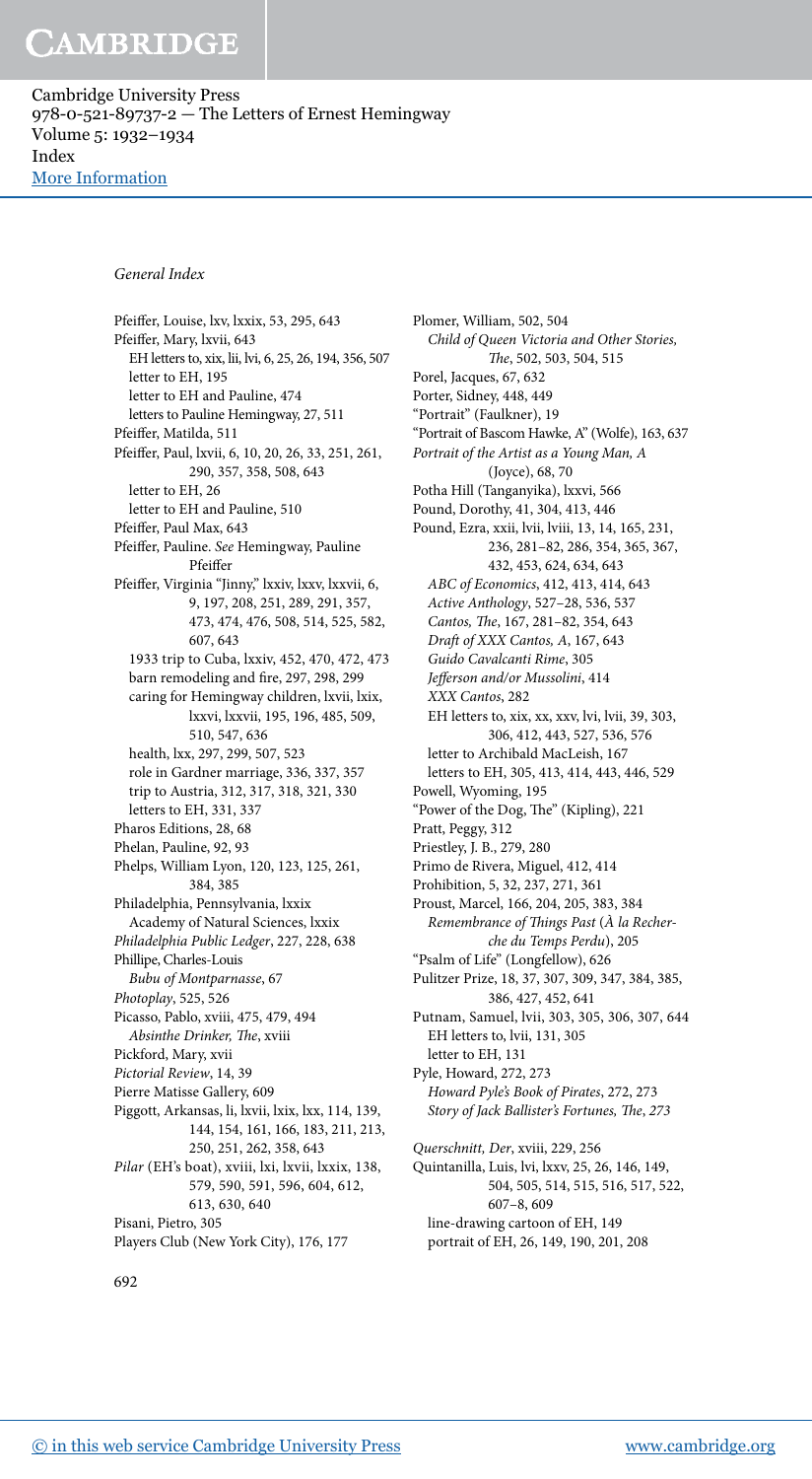Cambridge University Press 978-0-521-89737-2 — The Letters of Ernest Hemingway Volume 5: 1932–1934 Index [More Information](www.cambridge.org/9780521897372)

General Index

Racine, Jean-Baptiste, 204, 205 Rader, Daniel Paul, 182, 185 Radiguet, Raymond, 204, 205, 207 Count's Ball, The (Le Bal du Comte d'Orgel), 205, 206 Devil in the Flesh, The (Le Diable au Corps), 67, 206 Rafael (Spanish journalist), 582, 583, 609 Rat, George, 264, 265, 596 Rapaport, Albert, 252, 253, 644 Rapaport, Frances, 644 EH letter to, 252 letter to EH, 253 Rascoe, Burton, 60, 61, 73, 74 Rathenau, Walter, 244, 245 Real Situation in Russia, The (Trotsky), 405 Red and the Black, The (Le Rouge et le Noir) (Stendhal), 187, 188 Red Ivory (Smith), 127 Red Knight of Germany, The (Gibbons), 291 Redbook, 14, 576, 647 Redder Than the Rose (Crichton), 632 Redman, Ben Ray, 224, 225 Redman, Frieda Inescort, 225 Reitz, Deneys Commando, 610, 611 Trekking On, 610, 611 Remembrance of Things Past (À la Recherche du Temps Perdu) (Proust), 205 Republican National Convention of 1932, 30 Return to Yesterday (Ford), 27 Reynolds, Michael S., 335, 627 Reynolds, Paul R., 265, 266 Reynolds, Paul R. (literary agency), 266 Reynolds, Paul R., Jr., 266 Reynolds, R. J., 189 Reynolds, Zachary Smith, 189 Rice, Alfred, xxiii Richard, William, 192, 193 Richardson, Hadley. See Hemingway, Hadley Richardson Richardson, James, 397, 399 "Rich Boy, The" (Fitzgerald), 455 Rinehart, Mary Roberts, 101, 103 Rivera, Diego, 435 RKO Corporation, lxvii, 84, 93, 103, 104, 134, 163, 215 Roanoke, Virginia, lxx, lxxi, 314 Roberts, Leon Cuba, 130, 131 Rockefeller, Nelson, 435

Rodero Reca, Aurelio, 147, 148 Rohrbach, Henri, 275, 277 Rohrbach, Marie, 277 Romaine, Paul, 6, 644 EH letters to, 18, 19, 152, 185 letters to EH, 19, 153 Romeo and Juliet (Shakespeare), 222 Roome, Clarence, 199, 564, 635 Roosevelt, President Franklin D., xvii, 175, 177, 251, 252, 261, 279, 281, 347, 489, 537 Roosevelt, President Theodore, 36, 569, 648 Roosevelt: The Story of a Friendship (Wister), 35, 36, 648 Root, Waverly, 306 Rothenstein, William, 151 Men and Memories: Recollections of William Rothenstein, 1872–1900, 151 Men and Memories: Recollections of William Rothenstein 1900–1922, 150, 151 Roule, Louis Fishes: Their Journeys and Migrations, 593, 595 Round Up (Lardner), 80, 83, 372 Rourke, Thomas, 16, 17 Stallion from the North, 258, 259 hunder Below, 17 Rousseau, Jean-Jacques, 27 Rowan-Hamilton, Sidney, 476, 480 Burdens, 480 Trial of John Alexander Dickman, The, 480 Rowohlt, Ernst, lviii, 162, 163, 189, 255, 279, 280 letter to EH, 163 Rubens, Horatio, 259 Liberty: The Story of Cuba, 258, 259 Rubezanin Milija, 644 EH letter to, 606 Rumble Murders, The (Eliot), 182, 185 Russell, Joe, lxvi, lxxii, lxxiv, 32, 34, 77, 99, 102, 109, 112, 116, 117, 126, 130, 131, 134, 159, 349, 361, 392, 400, 429, 430, 433, 440, 441, 457, 458, 460, 489, 505, 647 Russia, 22, 23, 250, 252 Rutherfurd, Hugo, 586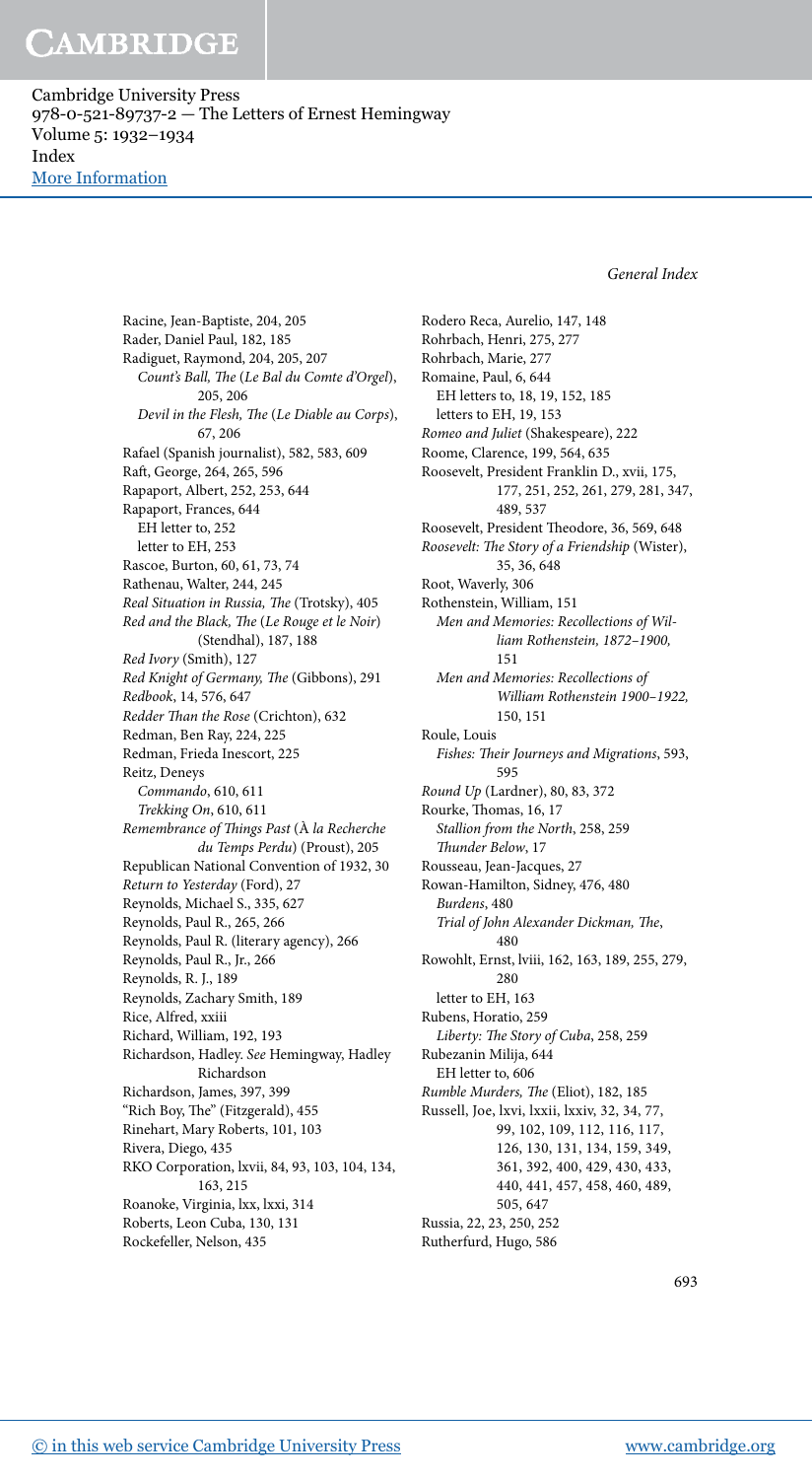Cambridge University Press 978-0-521-89737-2 — The Letters of Ernest Hemingway Volume 5: 1932–1934 Index [More Information](www.cambridge.org/9780521897372)

#### General Index

S. C. Johnson & Sons. See Johnson, S. C., & Sons "Sacred Emily" (Stein), 547, 548 Sailor's Return, The (Garnett), 238 Salamanca, Spain, lxxv, 481, 483, 491, 514, 629 Salmagundi by William Faulkner and a Poem by Ernest M. Hemingway, 6, 18, 19, 73, 74, 152, 153, 187, 188, 644 Salten, Felix Bambi, 441, 442 Salvation Army, 182, 184 Samuelson, Arnold, 138, 621 San Cristóbal de la Habana (Hergesheimer), 459 San Fermín, Fiesta of (Pamplona), 76, 637 San Sebastian, Spain, lxxiv, 482, 501 Sanctuary (Faulkner), 35, 37, 67, 277 Sanford, Carol Hemingway, 8, 214 Sanford, James, 214 Sanford, John, 214 Sanford, Marcelline Hemingway, 86, 87, 199, 213, 298, 320, 379, 380, 567, 647 EH letter to, xxiii letter to EH, 555 Sanford, Sterling, 87, 298 Santander, Spain, lxxiv Santiago de Compostela, Spain, 361 Saturday Evening Post, 156, 427, 638 Saturday Review of Literature, 91, 540, 543, 544 Saunders, Addra, 644 EH letter to, 225 letter to EH, 225 Saunders, Appleton "Happy," 29, 31 Saunders, Birchland "Berge," lxxi, 11, 12, 31, 113, 610, 611 Saunders, Edward "Bra," lxvi, lxxi, lxxix, 3, 5, 12, 27, 29, 30, 31, 42, 54, 71, 77, 89, 98, 109, 116, 117, 118, 125, 126, 130, 135, 178, 193, 208, 211, 346, 486, 489, 509, 511, 538, 600 Saunders, John Monk, 17 "Nikki and Her War Birds," 17 Single Lady, 17 Saunders, Julia, 30, 31 Saunders, Ruby, 610, 611 Save Me the Waltz (Fitzgerald), 123, 258, 259, 271, 273, 642 Sayers, Dorothy L., 27 Omnibus of Crime, The, 27 Second Omnibus of Crime, The, 27

Scarface (1932 film), 265 Schneider, Isidor, 88–89, 90, 91, 167 Schoenborn, Wolfgang, 474 Schutt, L. P., 29, 30 Schutt, Peter, 30 Scottsbluf, Nebraska, 154, 155 Lincoln Hotel, 154 Scribner, Charles (I, 1821–1871), 171 Scribner, Charles (II, 1854–1930), 372 Scribner, Charles (III, 1890–1952), 338, 352, 364, 365, 371, 372 Scribner, Charles, Jr. (IV, 1921–1995), xxiii Scribner's (Charles Scribner's Sons), xix, lv, lviii, lxxii, lxxix, 3, 18, 61, 63, 73, 83, 101, 145, 163, 171, 191, 264, 345, 352, 412, 439, 498, 560, 568, 624, 632, 633, 642 publication of and advertising for WTN, lix, lxxiii, 449, 544, 568 publication of DIA, lxix, lxxi, 31, 42, 81, 83, 163, 236, 250 EH letter to, 584 Scribner's Magazine, 46, 47, 146, 178, 191, 314, 334, 633 EH appearances in, lxviii, lxxi, lxxii, 164, 274, 310, 313, 328, 334, 335, 346, 351, 398, 436, 551 other authors' appearances in, 123, 163, 202, 276, 337, 439, 637, 645 unsuccessful negotiations with EH, 43–45, 46–48, 49, 62, 63, 82, 84, 191, 352, 353, 361 Second Omnibus of Crime, The (Sayers), 27 Selassie, Haile, 645 Seldes, Gilbert, 616, 617 "Servante au Grand Coeur, La" ("he Servant with a Big Heart") (Baudelaire), 426 Seyfert, Leopold Gould, 403, 404 Shadow River (Smith), 127 Shakespeare, William Hamlet, 547 Romeo and Juliet, 222 Shell, Wyoming, 37 Shipman, Evan, lxxi, 95, 97, 252, 330, 334, 335, 337, 356, 381, 387, 388, 407, 437, 439, 533, 565, 571, 624, 626, 644, 645 "Mazeppa," 275, 276

"hird Heat, 2:12 Trot," 276, 337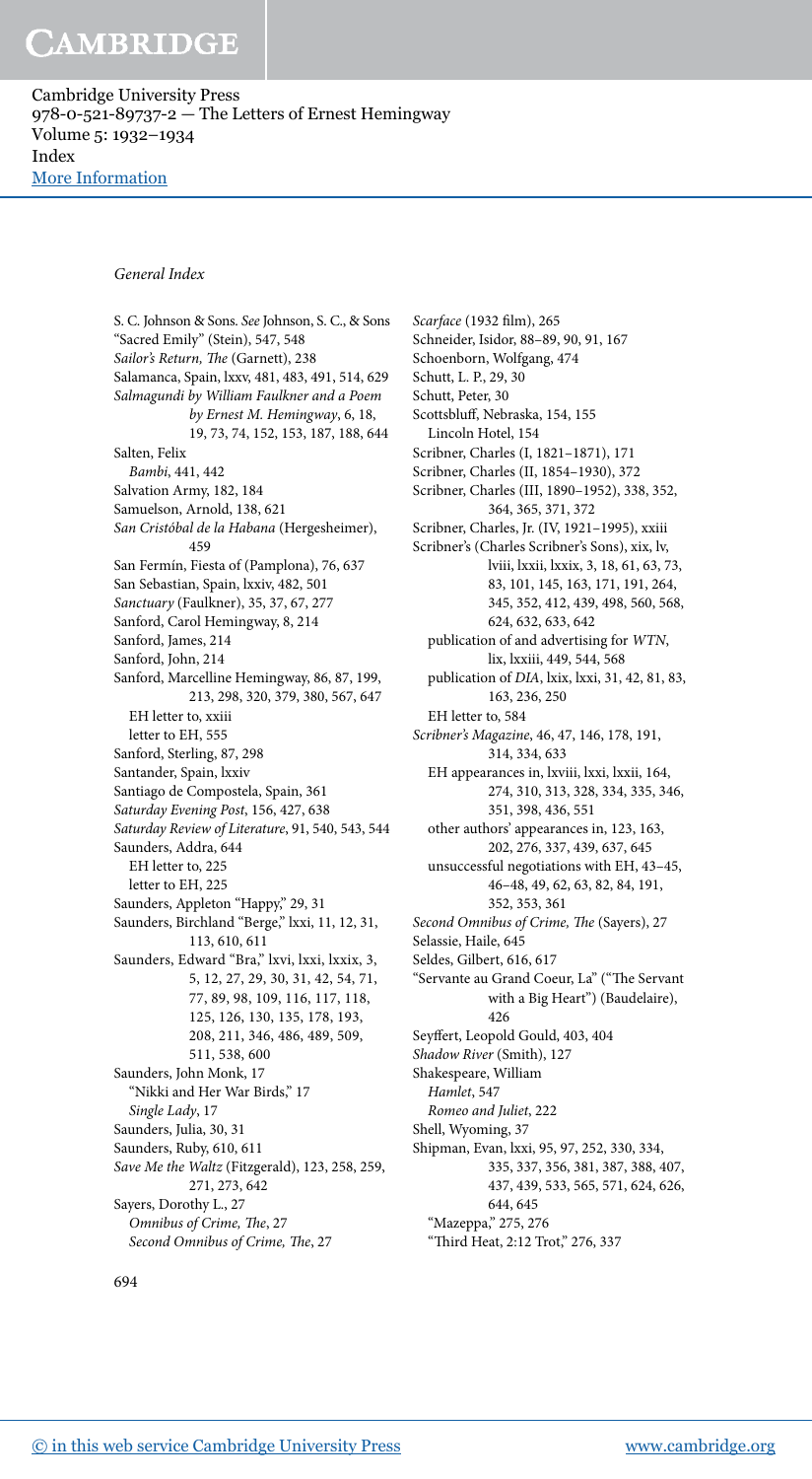Cambridge University Press 978-0-521-89737-2 — The Letters of Ernest Hemingway Volume 5: 1932–1934 Index [More Information](www.cambridge.org/9780521897372)

General Index

EH letters to, xix, 254, 255, 275, 323, 326 letters to EH, 254, 255, 276, 383 Shipman, Louis Evan, 387, 645 EH letter to, 381 letter to EH, 645 ships, boats, and shipping companies. See also Pilar Anita, xvii, lii, lxvi, lxxii, 32, 34, 76, 77, 102, 106, 107, 109, 111, 116, 130, 330, 432, 437, 473, 474, 647 Cuba, 123 Europe, 442 General Metzinger, lxxvi, 529, 536, 559, 645 Grace Line, 416, 417 Gripsholm, lxxviii, 524, 536, 565, 575, 576, 581 Île de France, xix, 41, 111, 250, 268, 269, 401, 448, 449, 459, 640 Majestic, 479, 487 Mauretania, 362 Messageries Maritimes, 50, 52, 529, 536 Morro Castle, 416, 417 Munson Steamship Line, 416, 417 Orcoma, 382 Oriente, 416 Pacific Steam Navigation Company, 382, 393, 452 Paris, xviii, lxxviii, 584, 596 Peninsular and Occidental Steamship Company, 103, 123 President Roosevelt, 401 Presidente Sarmiento, 442 Reina del Pacífico, lxxiv, 393, 401, 416, 428, 449, 451, 452, 467, 499 Royal Mail Line, 451, 452, 499 Santa Elena, 417 Santa Lucia, 417 Santa Paula, 417 Santa Rosa, 417 Walter Adams, lxx, 289, 292 Ward Line, 69, 107, 109, 416, 417 Xanadu, lxxviii, 575 Shopenhauer, Wolfgang, 504, 582 Silver, Abner, 242 "Pu-leeze! Mister Hemingway!" (song), 242 Simon & Schuster, 633 Sinclair, Upton, 379, 380 Single Lady (Saunders), 17 Sleeveless Errand (James), 175

503, 504, 515 Smith Company of New York (medical), 170 Smith, Harrison, 37 Smith Jimmy, 9, 485, 487, 489, 523, 538, 574 Smith, Martha Belle, 126, 127 Smith, Paul, 49, 207 Smith, Rex, lxxv, 505, 506, 523 Biography of the Bulls, 506 Smith, Walton Hall, lxvi, 52, 126, 127, 456, 488, 521 Red Ivory, 127 Shadow River, 127 letter to EH, 127 Smith, William B., Jr., 6, 98 Smoot-Hawley Tarif Act (1930), 9, 10 Solano, Solita, lxxviii, 71, 645 EH letters to, lxxvi, 553, 605 letter to EH, 554 "Soldier, The" (Brooke), 547 "Solitude of Alexander Selkirk, The" (Cowper), 548 Son of Woman: The Story of D. H. Lawrence (Murry), 422, 423 Sons (Buck), 241 Soskin, William, 541, 544 South Sea Adventures (film), 134 Southard, Addison, 645 EH letter to, 562 letter to EH, 563 Southard, Lucy, 645 EH letter to, 562 Spain, li, liv, lvi, 23, 35, 133, 186, 373, 509 Cortes, 37 First Spanish Republic, 68, 70 Second Spanish Republic, 37 Spanish Civil War, 146, 648 Spanish Earth, The (film), lii, liv Sparks Fly Upward (La Farge), 35, 37 Speiser, Herbert letter to EH, 443 Speiser, Martha, lxxi, 103, 134, 228, 314, 391 Speiser, Maurice, lxi, lxvii, lxx, lxxiv, 84, 93, 232, 314, 315, 410, 638, 645 EH letters to, xix, l, liii–liv, 84, 101, 104, 132, 225, 226, 264, 267, 340, 391, 403, 443, 474 letter to Ann Watkins, 103 letters to EH, 84, 103, 104, 134, 228, 264, 391 letter to Max Perkins, 84

"Small Lady, The" (O'Faoláin), 498, 500, 502,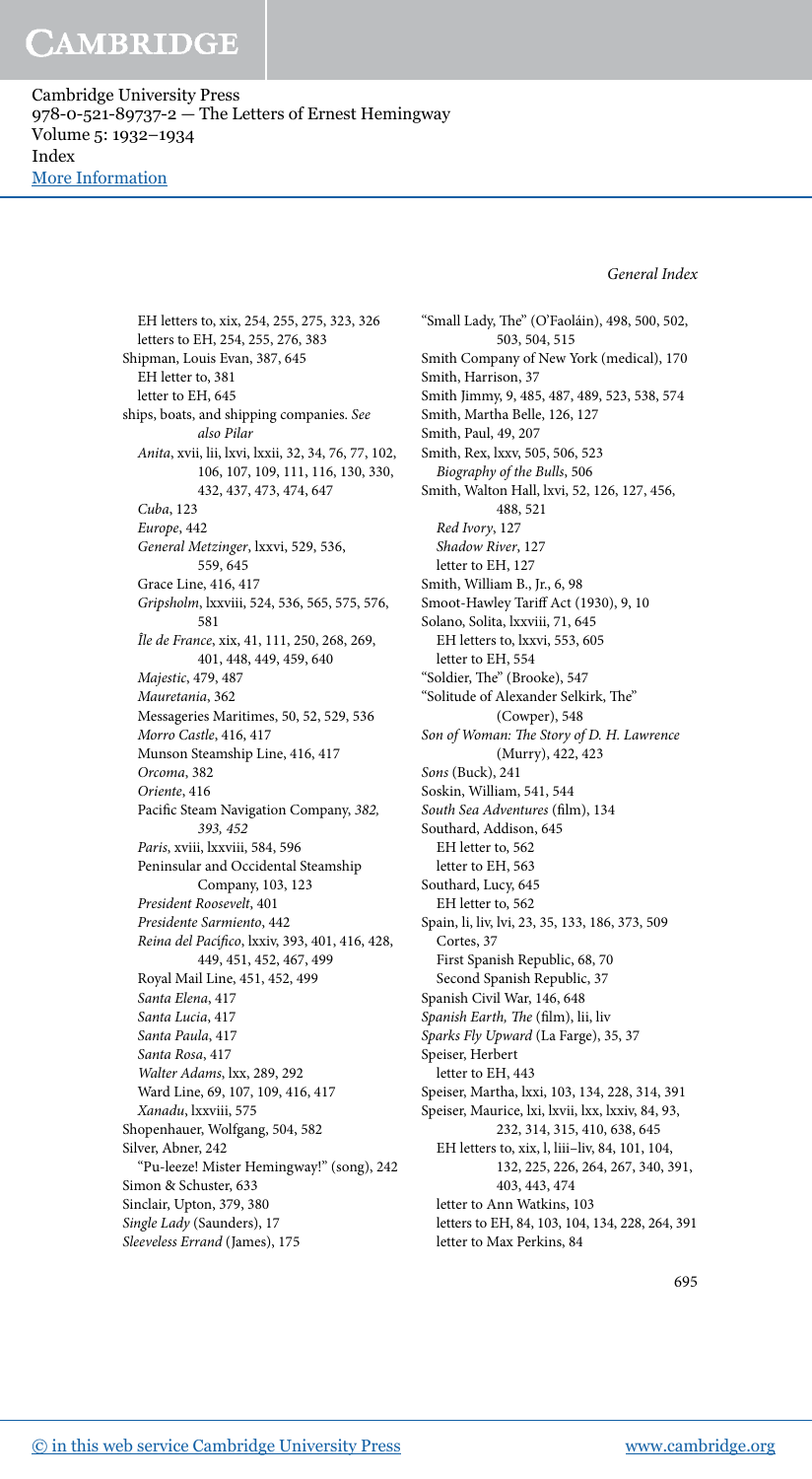Cambridge University Press 978-0-521-89737-2 — The Letters of Ernest Hemingway Volume 5: 1932–1934 Index [More Information](www.cambridge.org/9780521897372)

#### General Index

Speiser, Raymond, 315 Spender, Stephen "Burning Cactus, The," 619, 620 Spencer, Warren. See Lengel, William and Nelle. Sporting Firearms of Today in Use (Curtis), 348, 351 Sportsman (magazine), 337, 348 St. Nicholas (magazine), 272, 273 Stalin, Joseph, 244, 245, 405 Stallings, Laurence, 90, 91, 265, 266 EH letter to, 91 Stallion from the North (Rourke), 258, 259 Stamboliski, Alexander, 244, 245 Stanhope, Philip Dormer, xxiii Stearns, Harold, 276, 277 Stefens, Lincoln, 13, 14 Autobiography of Lincoln Steffens, The, 150, 152, 310, 311 Steichen, Edward, xvii, 222 Stein, Gertrude, xviii, lv–lvi, lxxiv, 100, 186, 188, 261, 346, 347, 365, 374, 376, 409, 444–45, 446–47, 451, 452, 470, 471, 475–76, 479, 480, 493–95, 515, 517, 518, 524, 532, 546, 560, 570, 634, 646 Autobiography of Alice B. Toklas, The, lv, lxxiv, 346, 347, 374, 376, 444, 446–47, 452, 475–76, 479, 495, 516, 528, 529, 560, 646 Before the Flowers of Friendship Faded Friendship Faded, 548 Geography and Plays, 547 Making of Americans, The, 347, 445, 447, 475, 479, 548 "Sacred Emily," 547, 548 hree Lives, 560 EH letter to, xxiii, 548 Steinbeck, John, 274 Pastures of Heaven, The, 274 Steiner, Rudolf, 321 Stendhal, 187, 188 Charterhouse of Parma, The (La Chartreuse de Parme), 187, 188 Red and the Black, The (Le Rouge et le Noir), 187, 188 Stern, Ada, lxv, lxvii, lxxii, lxxiii, lxxvi, lxxvii, 57, 58, 94, 114, 115, 131, 195, 356, 484, 485, 538 Stewart, Beatrice, 111

Stewart, Donald Ogden, 71, 75, 76, 90, 91, 110, 111, 268, 269, 345, 347, 375, 384, 426, 459 Stillman, James A., 330, 331, 515, 516 Stitt, Ralph, lxx, 294, 295, 646 EH letters to, xxii, lv, 284, 285, 289, 290 letters to EH, 284, 285, 289, 295 Stoddard, Herbert Lee Bobwhite Quail, The, 11, 12 Story (magazine), 39 Story of Jack Ballister's Fortunes, The (Pyle), 273 Strater, Charles Godfrey, 393 Strater, Henry "Mike," lxv, 3, 5, 27, 40, 42, 71, 82, 88, 89, 98, 113, 125, 137, 209, 292, 643, 646 inability to go on Wyoming trip, 124, 151, 183, 192, 202, 210, 230 postponement of African safari and inability to go, lxvi, 113, 114, 120, 124, 136, 137, 166, 167, 181, 183, 210, 230, 259, 336, 401, 546, 646 EH letters to, xix, xxiv, lii, 19, 28, 50, 108, 138, 156, 175, 246, 270, 287, 348, 392, 428, 463 letters to EH, 21, 51–52, 111, 259, 287, 393, 428, 431, 463 Strater, Maggie, 19, 21, 28, 51, 288, 392, 393, 428, 431, 646 Strater, Nicholas Appleby, 21 Strauss, Harold, 259 Success Story (Lawson), 71 Suez Canal, 561 Suez, Egypt, lxxviii, 51 Sullivan, James B., 95, 97, 113, 137, 538 Summer Is Ended (Herrmann), 178, 637 Switzerland, 164 Tahiti, 31, 99, 106, 132, 141, 585 Talavera de la Reina, Spain, 524 Tales of Swordfish and Tuna (Grey), 108, 176 Tales of Tahitian Waters (Grey), 100, 108 Tales of the Angler's Eldorado, New Zealand (Grey), 108 Talleyrand-Périgord, Charles Maurice de, 134 Talmud, 556, 560 Tambs, Erling Cruise of the Teddy, The, 498, 500

Tana River (Kenya), 569, 570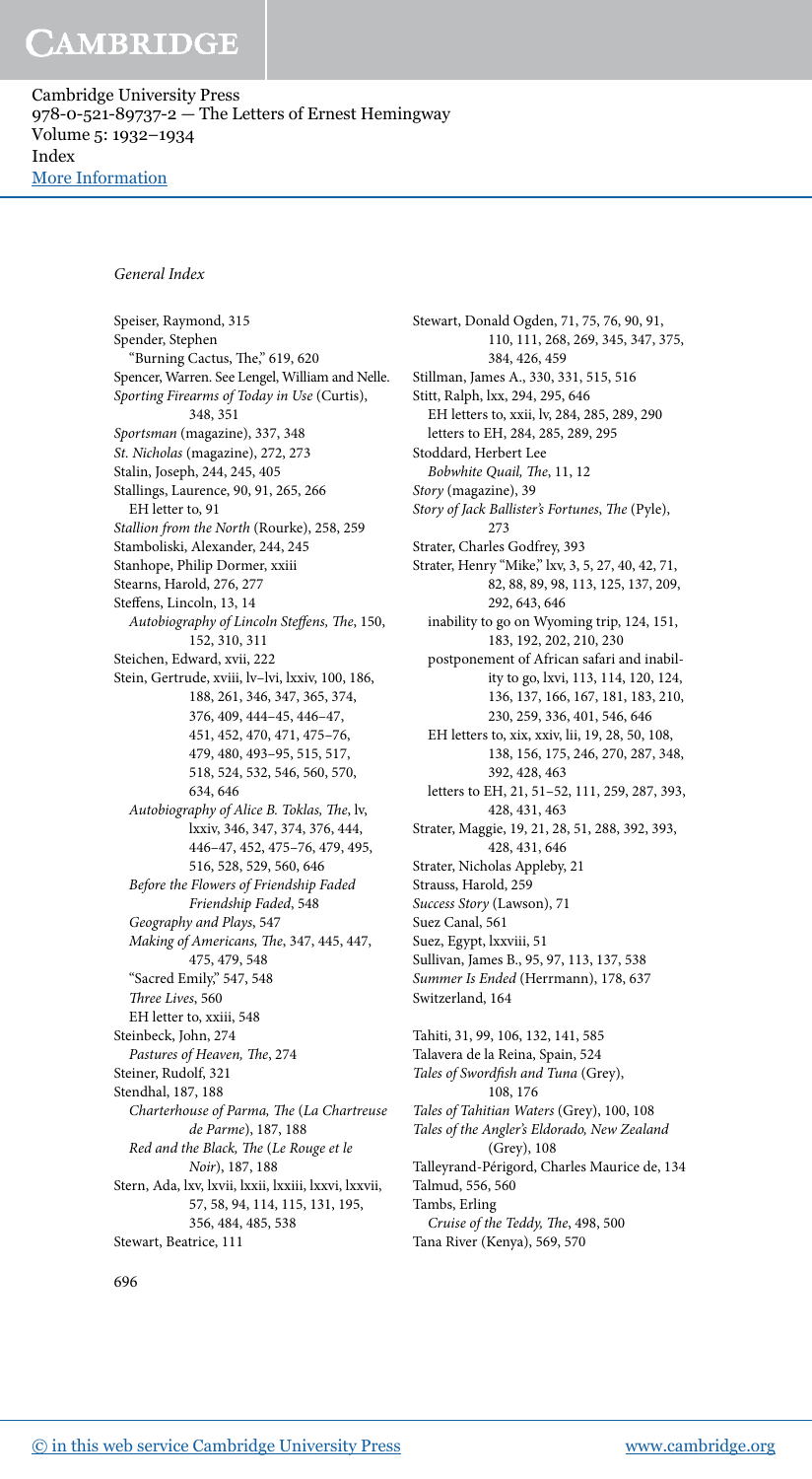Cambridge University Press 978-0-521-89737-2 — The Letters of Ernest Hemingway Volume 5: 1932–1934 Index [More Information](www.cambridge.org/9780521897372)

General Index

Tanga (Tanzania), lxxviii Tanganyika Guides, 514, 552, 553, 640 Tate, Allen, 293, 294, 624 Tauchnitz (publisher), 16, 278, 280 Temple, Mildred, 49 Tender Is the Night (Fitzgerald), xx, lv, lxxix, 423, 593, 595, 598, 602–4, 610, 614–16, 617, 633, 642 halberg, Irving, 345, 347, 375 Thayer, Scofield, 14 hese 13 (Faulkner), 534 "hird Heat, 2:12 Trot" (Shipman), 276, 337 This Must Be the Place (Charters), 420, 421, 526, 550, 630, 631 EH introduction for, 420, 421, 526, 549, 550, 567, 568, 630 his Quarter, 41, 49, 152, 171, 436, 625 This Side of Paradise (Fitzgerald), 123, 633 homas, Bertram, 93 Arabia Felix, 92, 93 homas, Norman, 251, 252 hompson, Charles, lxxviii, 5, 9, 11, 22, 29, 30, 50, 77, 95, 99, 106, 108, 109, 126, 130, 155, 182, 201, 211, 213, 256, 288, 353, 423, 581, 646 1932 hunting trip in Wyoming, lxix, 124, 139, 142, 151, 175, 210, 214, 216, 220, 224, 230, 232, 240, 242, 247–48, 249, 268 1932 trip to Dry Tortugas, lxv, 20, 21, 42, 71, 643 ishing, lxv, lxvi, lxxi, lxxii, lxxix, 29, 116, 131, 139, 140, 143, 156, 157, 159, 252, 350, 430, 473, 600, 647 on African safari, lxvi, lxxvi, lxxvii, lxxviii, 547, 569, 573, 579, 581, 646 planning for African safari, 88, 90, 124, 139, 142, 160, 166, 246, 259, 392, 428, 430, 456, 485, 514, 521, 529, 530, 546 EH letters to, xix, 112, 134, 181, 191, 202, 207, 211, 399, 487, 520, 577 letters to EH, 212, 489, 509, 511, 523 letter to Jane Mason, 143 hompson, Dorothy, xvii, 309 hompson, Lorine, lxv, lxvi, lxxi, lxxviii, 5, 114, 115, 116, 136, 137, 142, 214, 473, 485, 646 letters to EH, 127, 128

hompson, Norberg, lxvi, 112, 114, 115, 137

hree Fevers (Walmsley), 201, 202 hree Lives (Stein), 560 hunder Below (Rourke), 17 hurber, James, 426, 427, 647 My Life and Hard Times, 501, 502, 647 EH letter to, 501 hurber, James and E. B. White Is Sex Necessary?, 501 Tit, Asa, 36, 37 Tilden, Bill, 57, 58 Time, liii, lxxiii, 26, 149, 241, 264, 434, 435, 495 Time and Western Man (Lewis), 236, 238 Titus, Edward, 64 "To a Young Beauty" (Yeats), 385 "To His Coy Mistress" (Marvell), 371–72 Toklas, Alice B., 493, 502 Tolstoy, Leo, 184 Toril, Le (French magazine), 342–43, 344, 638 Toronto Star, 17, 36, 52, 347, 528, 641 Toros y Toreros, 148, 595, 607, 609 Toulon, France, 528 Tour de France, 250, 252 trains and railroads Calais-Méditerranée Express, 50, 52 Florida East Coast Railway, 22, 23, 26, 30, 97, 107, 109 Over Sea Railroad, 23, 97 Simplon Orient Express, 50, 51, 52 Sud Express train, lxxv, 519, 522, 524, 525 Transatlantic Review, l, 445, 447, 475, 479, 634, 639 Trapeze (EH's high school newspaper), 218, 639 Travellers' Library, 498, 499 Traven, B. Death Ship, The, 610, 611 Trekking On (Reitz), 610, 611 Trevor, Benjamin, 115 Trevor, Jerry, 491, 492 Trial of John Alexander Dickman, The (Rowan-Hamilton), 480 Tropical Winter (Hergesheimer), 459 Trotsky, Leon, 395, 405, 557 History of the Russian Revolution, The, 405 Real Situation in Russia, The, 405 Trumpet Blows, The (film), 595, 596, 635 Tunney, Gene. See boxers Turgenev, Ivan, 532, 534, 557 Twain, Mark, 495, 499 Adventures of Huckleberry Finn, 498, 499, 532, 556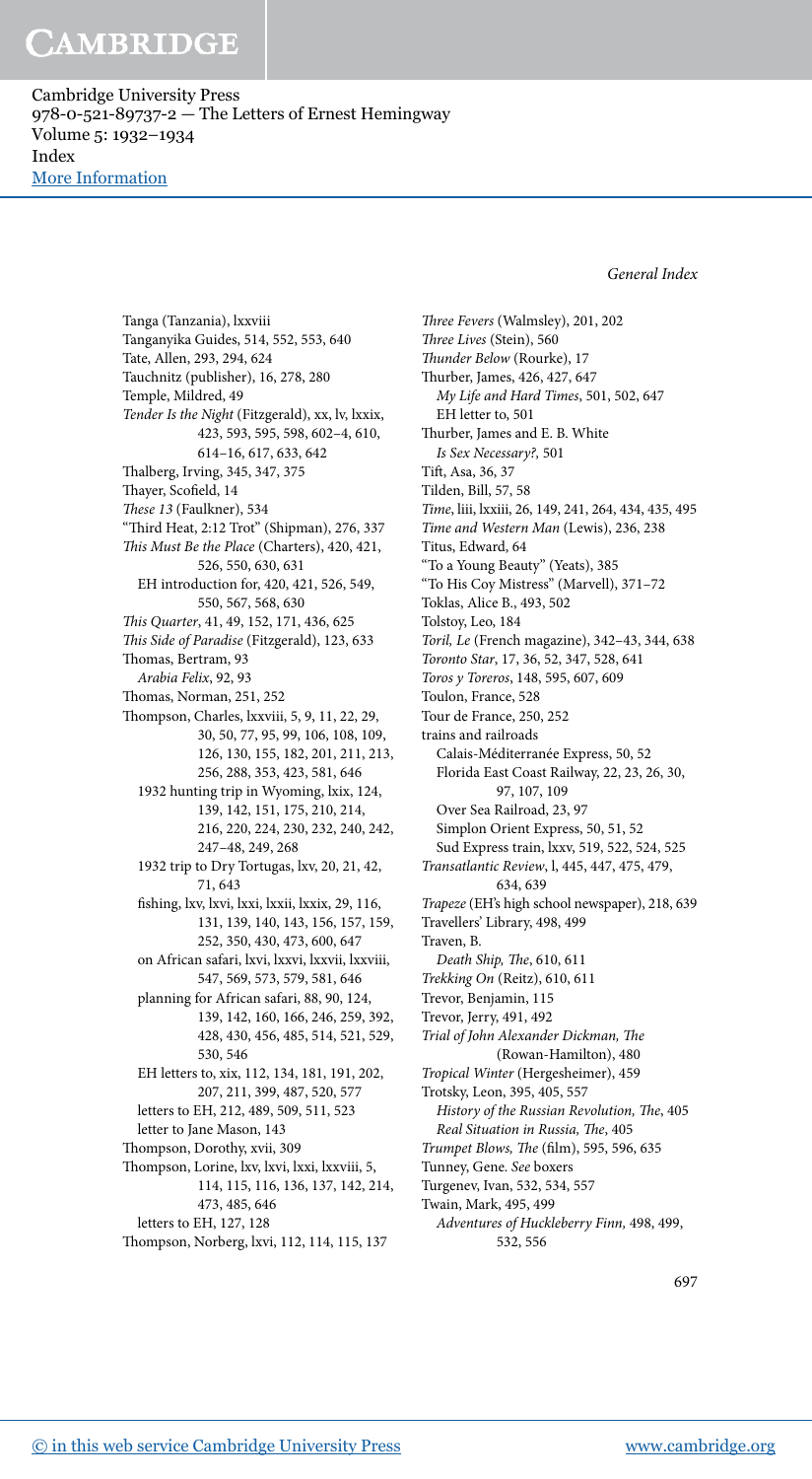Cambridge University Press 978-0-521-89737-2 — The Letters of Ernest Hemingway Volume 5: 1932–1934 Index [More Information](www.cambridge.org/9780521897372)

#### General Index

Two Little Confederates (Page), 272, 273 Tzara, Tristan, 243, 245 U.S. Steel, 90, 124 U.S.A. trilogy (Dos Passos), 70, 71, 96, 244, 246, 633 Ulysses (Joyce), xvii, 68, 70, 238 Undset, Sigrid, 196 Kristin Lavransdatter, 195, 196 United Artists, 283, 284 United Kingdom, 280, 321, 499 United Press, 648 United States of America EH's comments on, 23, 250, 251, 303 Universal Pictures, 443 Uno al Sesgo, 595 Utrillo, Maurice, 99, 100 Valencia, Spain Tipolitografía de José Ortega, 240, 242 Valladares, Leonte, 538, 539 van der Lubbe, Marinus, 580, 582 Van Doren, Carl, 95, 96 Van Doren, Dorothy, 95, 96 Van Doren, Mark, 95, 96 Van Vechten, Carl, 260, 261 Vance, Louis Joseph Lone Wolf, The, 96 Vandel, 147, 148 Vanderbilt, Alfred, Jr., lxxviii, 564, 565, 566, 569, 570, 575, 581 Vanity Fair, xvii–xviii, 39, 123, 149, 366, 367, 449, 505, 629, 637 Variety, liv, 337, 366, 367, 583 Velázquez, Diego, 165 Las Meninas, 165 Victor Emmanuel III (King of Italy), 39, 40 Victoria, Lake (Kenya), 569, 570, 574 Vigo, Spain, 176, 177 Viking Press, 480 Village (McAlmon), 277 Villefranche-sur-Mer, France, lxxviii, 536, 537 Virgin Spain (Frank), 117, 118, 163, 235 Virginian, The (film), 329 Virginian, The (Wister), 36, 329, 647 Vogue, 222, 637 vom Hofe , Edward, 143 vom Hofe, Edward, & Company (fishing), 140, 143, 158, 349, 465, 466

Walker, Albert Bailey, 189 Wallace, Ivan, 193, 242, 244, 247 Wallace, Ruth, 244 Walmsley, Leo, 202 hree Fevers, 201, 202 Walpole, Hugh, 279, 280, 282, 447 Walsh, Ernest, 40, 41, 150, 151, 171, 172, 184, 425, 625 EH letters to, 171, 172 letter to EH, 40 Walton, Izaak, xvii War Cry (magazine), 182, 184 Ward, Thomas Henry, 423, 424 Warren, William, 7, 9, 144, 168 Wasey, Louis Rice, 434, 435 Washington, Raoul, 104, 105 Watkins, Ann, 11, 13, 84, 101, 102, 103, 104, 226, 227, 264, 265 letter to Maurice Speiser, 103 letter to Maxwell Perkins, 13 Watson, Arkansas, lxx, 289, 292, 298 Weaver, Laura, 244 Weaver, Leland "Chub," 192, 193, 242, 244, 247, 254, 276 Wegg, Talbot "Buddy," 301, 302 Wescott, Glenway, 95, 97 Fear and Trembling, 95, 97 Grandmothers, The, 97 Wharton, Edith Backward Glance, A, 610, 611 While the Billy Boils (Lawson), 499, 502, 503 White River (Arkanas), 298 White, E. B., 426, 427 White, E. B. and James Thurber Is Sex Necessary?, 427, 501 White, Helen, lxvi, 32, 34, 77, 102, 126, 647 White, Raymond, lxvi, 102, 131, 647 EH letters to, 31, 76, 126 letters to EH, 127 White, Trumbull, 601, 604, 647 EH letter to, 597 letters to EH, 597, 604 Whitney, Cornelius Vanderbilt, 268, 270 Whitney, Joan, 69, 71 Whitney, John "Jock," liv, 69, 71, 337, 341, 345, 347 Wiborg, Frank, 125 Wiborg, Mary "Hoytie," 185 Wilde, Oscar, 279, 280